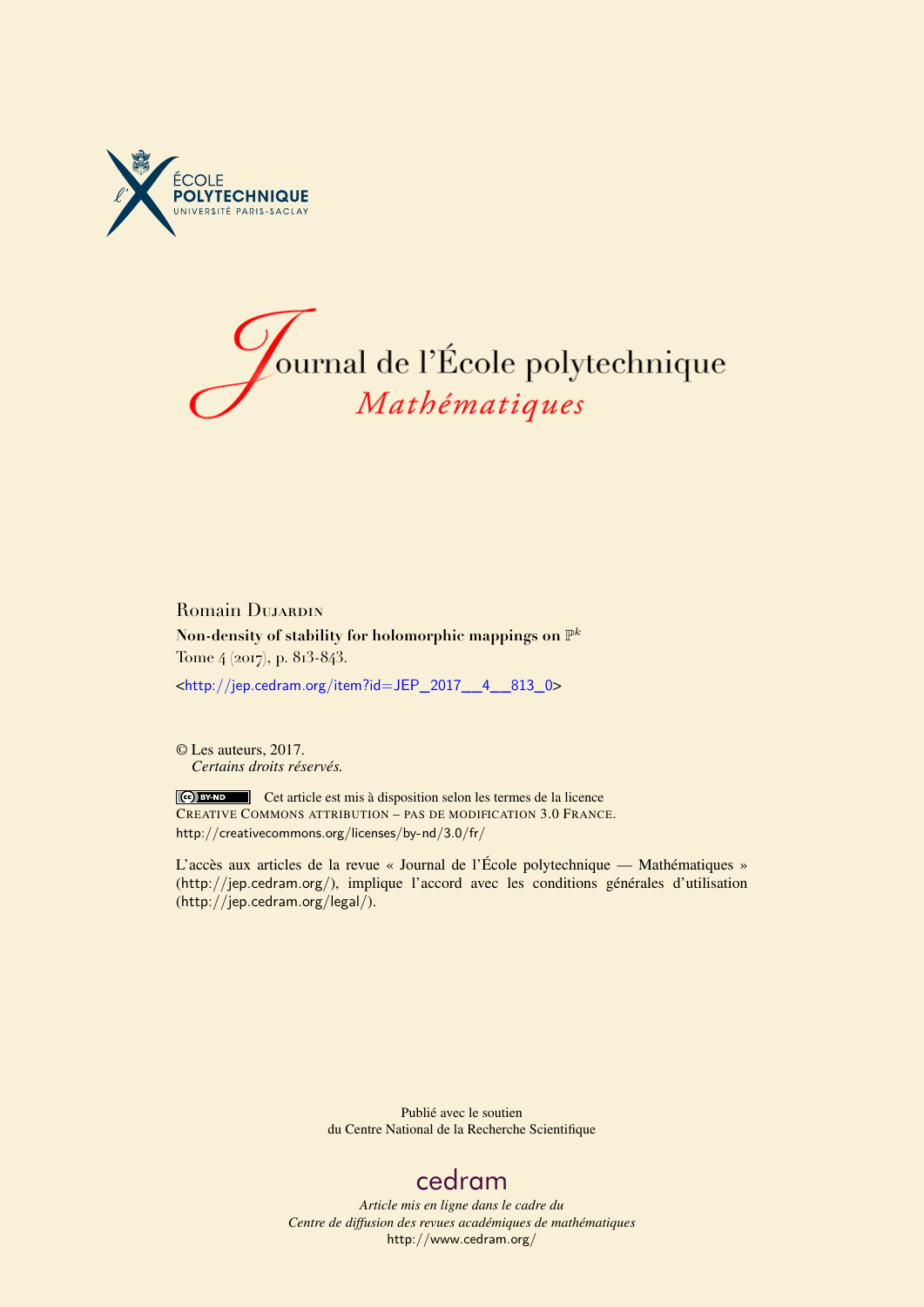# Journal de l'École polytechnique Tome 4, 2017, p. 813–843 DOI: 10.5802/jep.57

# NON-DENSITY OF STABILITY FOR HOLOMORPHIC MAPPINGS ON  $\mathbb{P}^k$

### by Romain Dujardin

Abstract. — A well-known theorem due to Mañé-Sad-Sullivan and Lyubich asserts that J-stable maps are dense in any holomorphic family of rational maps in dimension 1. In this paper we show that the corresponding result fails in higher dimension. More precisely, we construct open subsets in the bifurcation locus in the space of holomorphic mappings of degree d of  $\mathbb{P}^k(\mathbb{C})$  for every  $d \geq 2$  and  $k \geq 2$ .

Résumé (Non-densité de la stabilité pour les applications holomorphes sur  $\mathbb{P}^k$ )

Un théorème célèbre dû à Mañé-Sad-Sullivan et Lyubich affirme que les paramètres J-stables forment un ouvert dense de toute famille holomorphe de systèmes dynamiques rationnels en dimension 1. Dans cet article nous montrons que ce résultat ne subsiste pas en dimension supérieure. Plus précisément nous construisons des ouverts contenus dans le lieu de bifurcation des applications holomorphes de degré d de  $\mathbb{P}^k(\mathbb{C})$  pour tout  $d \geq 2$  et  $k \geq 2$ .

# **CONTENTS**

# 1. Introduction

<span id="page-1-0"></span>Let  $(f_{\lambda})_{\lambda \in \Lambda}$  be a holomorphic family of holomorphic self-mappings on the complex projective space  $\mathbb{P}^k$ . When the dimension k equals 1, the stability/bifurcation theory of such families was developed in the beginning of the 1980's independently by Mañé, Sad and Sullivan [\[MSS83\]](#page-31-0) and Lyubich [\[Lyu83,](#page-31-1) [Lyu84\]](#page-31-2), who designed the seminal notion of J-stability, that is, structural stability on the Julia set, which almost implies structural stability on  $\mathbb{P}^1$  (see [\[MS98\]](#page-31-3)). A salient feature of their work is that the set

MATHEMATICAL SUBJECT CLASSIFICATION (2010). - 37F45, 37F10, 37F15.

KEYWORDS. — Holomorphic dynamics in higher dimension, J-stability, bifurcations, blenders.

Research partially supported by ANR project LAMBDA, ANR-13-BS01-0002 and a grant from the Institut Universitaire de France.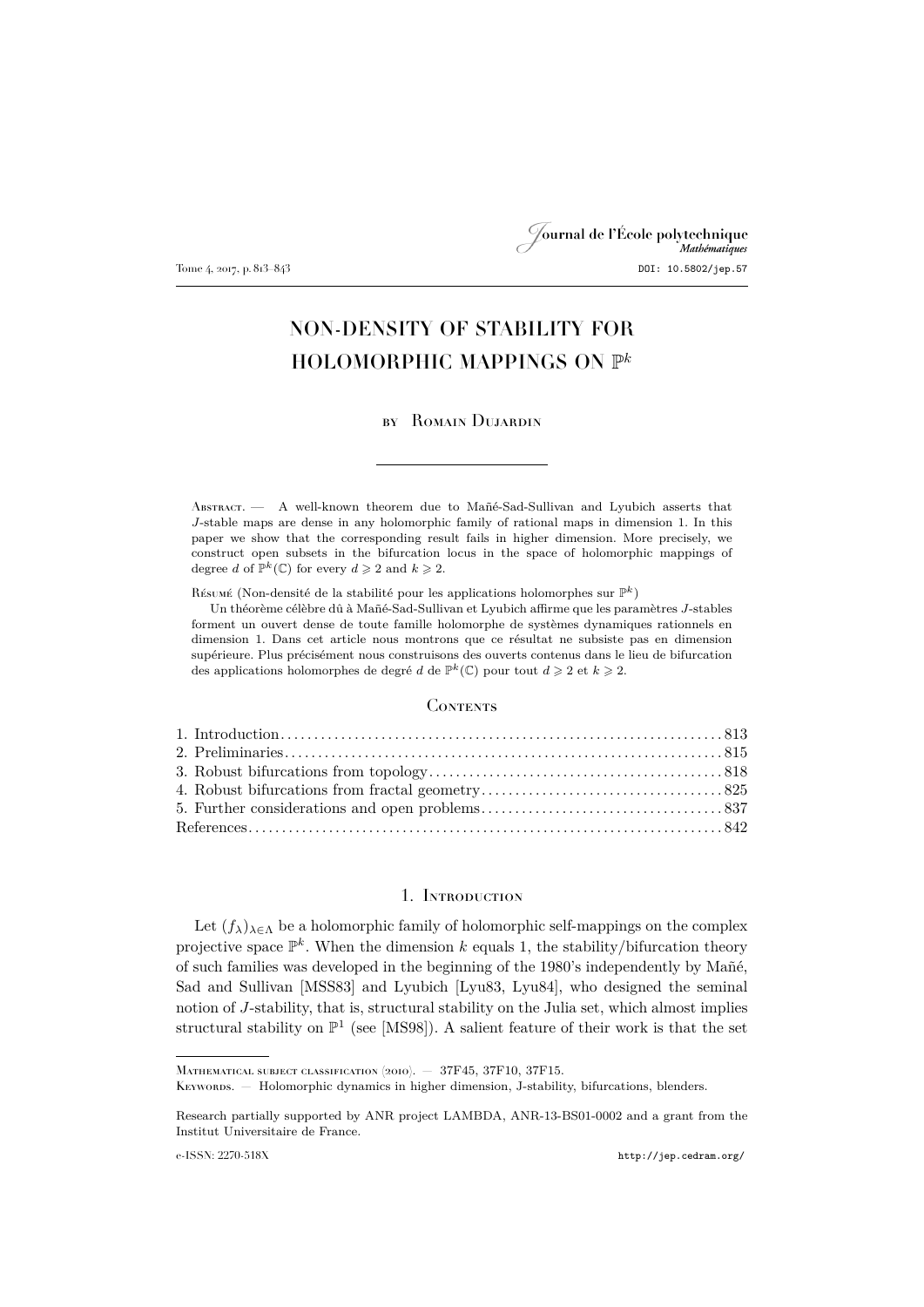of J-stable mappings is (open and) dense in any such family, which is ultimately a consequence of the finiteness of the critical set.

In higher dimension we denote by  $J^*$  the "small Julia set" of f, which by definition is the support of its measure of maximal entropy. Typically,  $J^*$  is smaller than the usual Julia set  $J$ , and concentrates in a sense the repelling part of the dynamics of  $f$ , and most of the entropy.

In a remarkable recent paper, Bianchi, Berteloot and Dupont [\[BBD17\]](#page-30-1) put forward J\*-stability as the correct generalization of the Mañé-Sad-Sullivan-Lyubich theory in higher dimension. As these authors point out, there is no reason to expect that the density of  $J^*$ -stability should hold in this setting, and leave the existence of persistent bifurcations as an open problem [\[BBD17,](#page-30-1) §6.2].

At this stage it is worth mentioning that for invertible dynamics in dimension 2, the classical work of Newhouse [\[New70\]](#page-31-4) shows that persistent bifurcations can be obtained by constructing persistent (generic) homoclinic tangencies. In the holomorphic context, Buzzard [\[Buz97\]](#page-30-2) proved that persistent homoclinic tangencies exist in the space of polynomial automorphisms of  $\mathbb{C}^2$  of sufficiently high degree. Furthermore such automorphisms can easily be "embedded" inside holomorphic mappings of  $\mathbb{P}^2$ (see e.g. [\[HP94,](#page-31-5) §6] and also [\[Gav98\]](#page-31-6)). It seems however that for these examples, the Newhouse phenomenon is somehow unrelated to  $J^*$ -(in)stability, which has to do with repelling periodic orbits (see Section [5.1](#page-25-1) for a more precise discussion).

Our main goal in this paper is to address the density problem for  $J^*$ -stability. We denote by  $\mathcal{H}_d(\mathbb{P}^k)$  the space of holomorphic mappings of  $\mathbb{P}^k$  of degree d. By choosing a set of homogeneous coordinates on  $\mathbb{P}^k$ , we can express  $f \in \mathcal{H}_d(\mathbb{P}^k)$  in terms of a family of  $(k+1)$  homogeneous polynomials in  $(d+1)$  variables without common factor. In this way we get a natural identification between  $\mathcal{H}_d(\mathbb{P}^k)$  and a Zariski open subset of  $\mathbb{P}^N$ , for  $N = (k+1)\left[ (d+k)!/d!k! \right] - 1$ .

MAIN THEOREM.  $-$  The bifurcation locus has non-empty interior in the space  $\mathcal{H}_d(\mathbb{P}^k)$ *for every*  $k \geqslant 2$  *and*  $d \geqslant 2$ *.* 

As we shall see, our constructions are rather specific, since we start with the simplest possible mappings, namely products, and construct robustly bifurcating examples by taking small perturbations. More interestingly, we isolate some *mechanisms* leading to open sets of bifurcations. The next step would be to understand the prevalence of these phenomena in parameter space.

While he was working on this paper, the author learned about the work of Bianchi and Taflin [\[BT17\]](#page-30-3), in which the authors construct a 1-dimensional family of rational maps on  $\mathbb{P}^2$  whose bifurcation locus is the whole family, thus offering an alternative approach to the question of [\[BBD17\]](#page-30-1).

Throughout the paper, to avoid overwhelming the ideas under undue technicalities, we focus on dimension  $k = 2$  which is the first interesting case, and explain in Section [5.2](#page-27-0) how to adapt the arguments to higher dimension.

By the analysis of Berteloot, Bianchi and Dupont, to obtain open subsets in the bifurcation locus, it is enough to create a persistent intersection between the J.É.P. — M., 2017, tome 4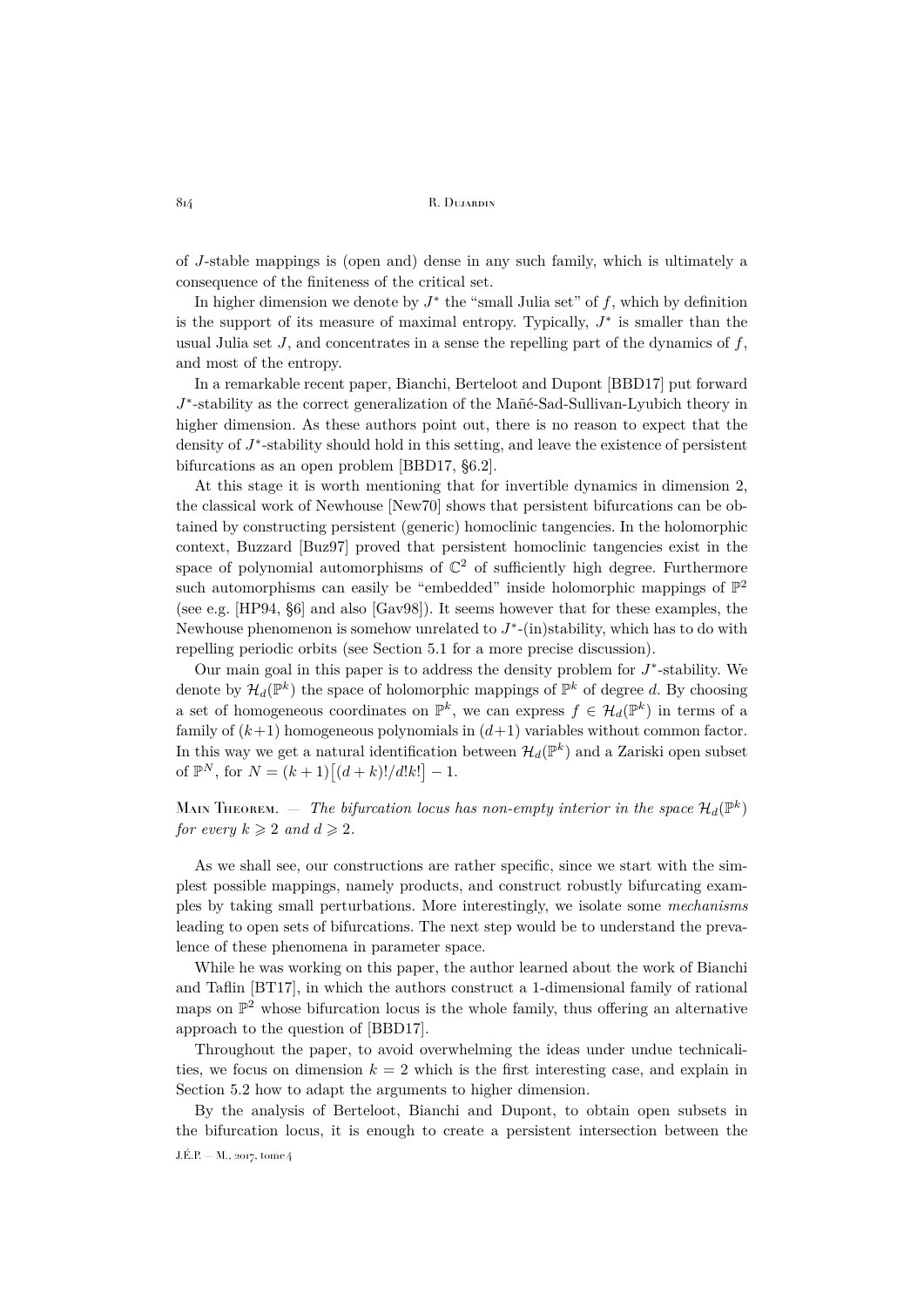post-critical set and a hyperbolic repeller contained in  $J^*$ . We present two mechanisms leading to such persistent intersections. The first one is based on topological considerations: the idea is to construct a kind of topological manifold contained in  $J^*$ , which must intersect the post-critical set for homological reasons. We apply this strategy for mappings that are small perturbations of product maps of the form  $(p(z), w<sup>d</sup>)$ (see Theorem [3.1\)](#page-6-1). Of course what is delicate here is to manage dynamically defined sets with inherently complicated topology.

The second mechanism is based on ideas from fractal geometry. It relies on the construction of Cantor sets with a very special geometry: namely they are "fat" in a certain direction and admit persistent intersections with manifolds that are sufficiently transverse to the fat direction. The use of this property in dynamical systems originates in the work of Bonatti and Díaz [\[BD96\]](#page-30-4) and has played an important role in  $C<sup>1</sup>$  dynamics since then (see the book by Bonatti, Díaz and Viana [\[BDV05\]](#page-30-5) for a broader perspective). According to the real dynamics terminology we will refer to these Cantor sets as *blenders*.

We implement this idea for product mappings of the form  $(p(z), w^d + \kappa)$ , where p admits a repelling fixed point  $z_0$  which is almost parabolic, that is  $1 < |p'(z_0)| < 1.01$ , and  $\kappa$  is large (see Theorem [4.7\)](#page-18-0). The parabolic case follows by taking the limit (see Corollary [4.11\)](#page-24-0).

Despite the specific nature of these examples, our thesis is that the interior of the bifurcation locus is quite large. We point out a few explicit questions and conjectures in Section [5.3.](#page-29-0) In particular since by [\[BBD17\]](#page-30-1) bifurcations happen when a multiplier of a repelling periodic point crosses the unit circle, it is likely that blenders are often created in this process.

Note also that blenders already appear in complex dynamics in the work of Biebler [\[Bie16\]](#page-30-6) to construct polynomial automorphisms of  $\mathbb{C}^3$  with persistent homoclinic tangencies.

The plan of the paper is as follows. In Section [2](#page-3-0) we collect a few facts from J\*-stability theory. The topological mechanism for robust bifurcations is detailed in Section [3,](#page-6-0) while Section [4](#page-13-0) is devoted to complex blenders. Finally in Section [5](#page-25-0) we explain how to extend the construction of Section [4](#page-13-0) to higher dimensions and also show that  $J^*$ -stability is compatible with the Newhouse phenomenon. We also state a number of open problems and directions for future research. The main theorem ultimately follows from Theorems [3.1](#page-6-1) and Theorem [4.7](#page-18-0) for the case  $k = 2, d \ge 3$ , Theorem [4.12](#page-25-2) for  $k = 2$ ,  $d = 2$  and Theorem [5.4](#page-27-1) for  $k \ge 3$ .

*Acknowledgements*. — Thanks to Fabrizio Bianchi, Lasse Rempe-Gillen and Johan Taflin for useful comments, and to the anonymous referee for a careful reading of the paper.

# 2. Preliminaries

<span id="page-3-0"></span>*Notation*. — When a preferred parameter  $\lambda_0$  is given in  $\Lambda$ , to simplify notation we denote  $f_{\lambda_0}$  by  $f_0$ . We use the convention to mark with a hat the objects in  $\Lambda \times \mathbb{P}^k$ , like  $\widehat{f}: (\lambda, z) \mapsto (\lambda, f_\lambda(z))$ , etc.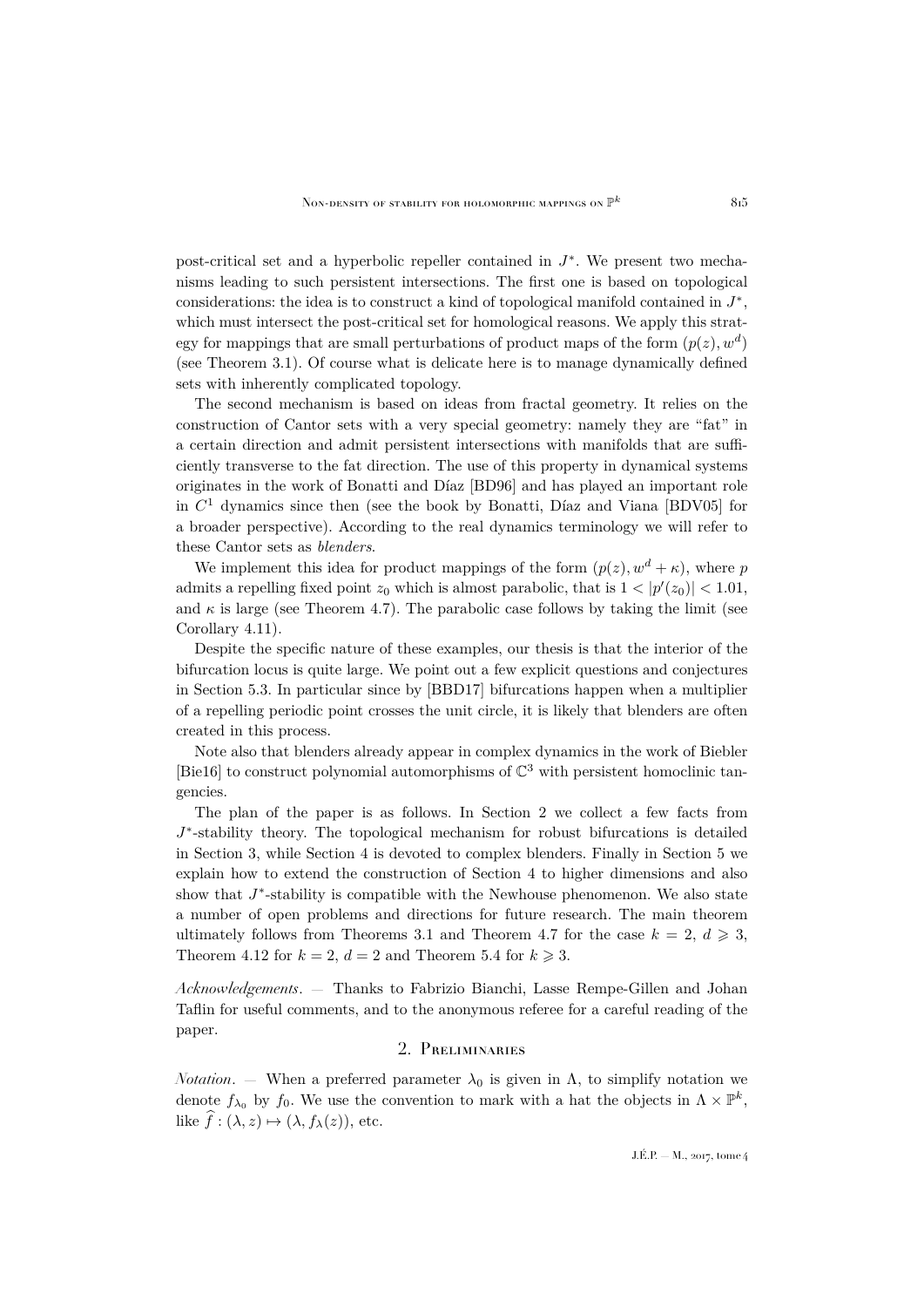2.1. Stability and bifurcations for endomorphisms of  $\mathbb{P}^k$ .  $-$  Let  $f$  be a holomorphic map of degree d on  $\mathbb{P}^k$ . A classical result of Briend and Duval asserts that it admits a unique invariant measure of maximal entropy  $\mu_f$ , whose (complex) Lyapunov exponents  $\chi_i$ ,  $i = 1, ..., k$  satisfy  $\chi_i \geq \frac{1}{2} \log d$ , and which describes the asymptotic distribution of (repelling) periodic orbits [\[BD01\]](#page-30-7). Recall from the introduction that for a holomorphic map f on  $\mathbb{P}^k$ , we denote by  $J^*$  the support of  $\mu_f$ .

Repelling periodic points are dense in  $J^*$ . In general the closure of repelling periodic orbits can be strictly larger than  $J^*$ , which is a source of technicalities in  $J^*$ -stability theory. Note however that this phenomenon does not happen for regular polynomial skew products of  $\mathbb{C}^2$  (see [\[Jon99\]](#page-31-7)), which are basic to all constructions in this paper.

Let now  $(f_{\lambda})_{\lambda \in \Lambda}$  be a holomorphic family of holomorphic maps of degree d on  $\mathbb{P}^k$ (or equivalently, a holomorphic map  $\Lambda \to \mathcal{H}_d(\mathbb{P}^k)$ ). A notion of stability for such a family was recently introduced in [\[BBD17\]](#page-30-1). The relevance of this notion is justified by its number of natural equivalent definitions. The following is a combination of Theorems 1.1 and 1.6 in [\[BBD17\]](#page-30-1), with a slightly different terminology (see below for the notion of Misiurewicz bifurcation).

<span id="page-4-0"></span>Theorem 2.1 (Berteloot, Bianchi & Dupont). — *Let* (fλ)λ∈<sup>Λ</sup> *be a holomorphic family* of holomorphic maps of degree  $d$  on  $\mathbb{P}^k$ . Then the following assertions are equivalent:

(i) The function on  $\Lambda$  defined by the sum of Lyapunov exponents of  $\mu_{f\lambda}$ :  $\lambda \mapsto$  $\chi_1(\lambda) + \cdots + \chi_k(\lambda)$  *is pluriharmonic on*  $\Lambda$ .

(ii) *The sets*  $(J^*(f_\lambda))_{\lambda \in \Lambda}$  *move holomorphically in a weak sense.* 

(iii) *There is no (classical) Misiurewicz bifurcation in* Λ*.*

*If in addition*  $\Lambda$  *is a simply connected open subset of*  $\mathcal{H}_d(\mathbb{P}^k)$  *or if*  $\Lambda$  *is any simply connected complex manifold and*  $k = 2$ *, these conditions are equivalent to:* 

(iv) *Repelling periodic points contained in* J <sup>∗</sup> *move holomorphically over* Λ*.*

If these equivalent conditions hold we say that the family is J ∗ *-stable* over Λ. For an arbitrary family we thus have a maximal open set of stability, the *stability locus* and its complement is by definition the *bifurcation locus*. We denote by Bif the bifurcation locus.

Condition (ii) will not be used below so we don't need to explain what the "weak sense" in (ii) exactly is. By "classical Misiurewicz bifurcation" in (iii) we mean a proper intersection in  $\Lambda \times \mathbb{P}^k$  between a post-critical component of  $\widehat{f}$  and the graph of a holomorphically moving repelling periodic point  $\gamma : \Omega \to \mathbb{P}^k$  over some open set  $\Omega \subset \Lambda$ . We will treat (a generalized form of) this notion in detail in Section [2.2](#page-5-0) below (see in particular Definition [2.4](#page-5-1) for the notion of proper intersection).

Let us also quote the following result, which is contained in Proposition 2.3 and Theorem 3.5 in [\[BBD17\]](#page-30-1).

<span id="page-4-1"></span>Proposition 2.2. — Let  $(f_{\lambda})_{\lambda \in \Lambda}$  *be a holomorphic family of holomorphic mappings of degree* d *on* P k *, with* Λ *simply connected. Assume that there exists a holomorphic map*  $\gamma : \Lambda \to \mathbb{P}^k$  *such that for every*  $\lambda \in \Lambda$ ,  $\gamma(\lambda)$  *is disjoint from the post-critical set of*  $f_{\lambda}$ *. Then*  $(f_{\lambda})$  *is*  $J^*$ -stable.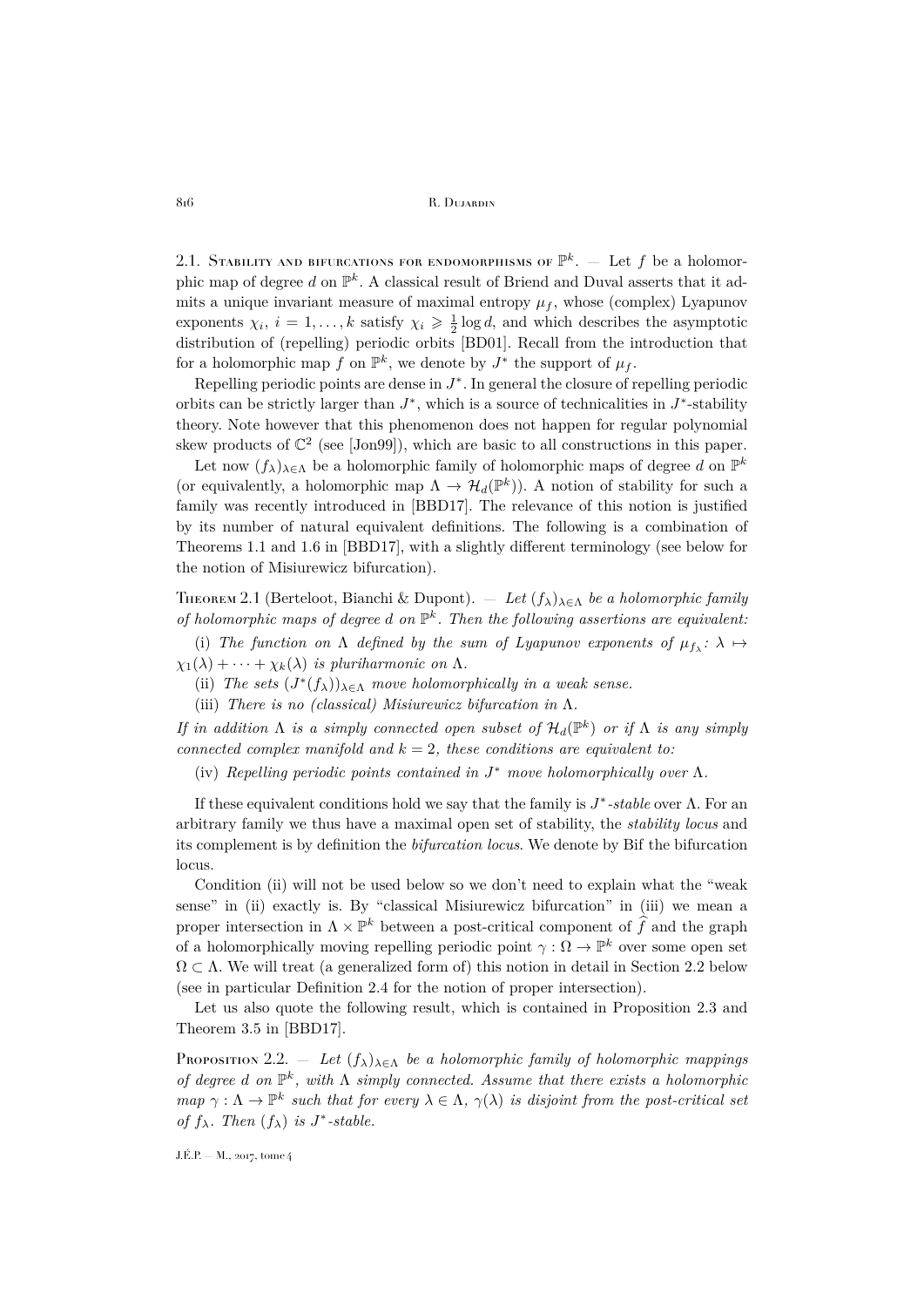<span id="page-5-0"></span>2.2. HYPERBOLIC REPELLERS IN  $J^*$ . – Recall that if  $E_0$  is an invariant hyperbolic compact set for  $f_0$ , then for  $f \in \mathcal{H}_d$  sufficiently close to  $f_0$ , there exists a hyperbolic set  $E(f)$  for f and a conjugating homeomorphism  $h = h(f) : E_0 \to E(f)$ . The conjugacy can be chosen to depend continuously on f, with  $h(f_0) = id$ , in which case it is unique and is actually a holomorphic motion. We will refer to it as the *continuation* of  $E_0$ .

According to the usual terminology, a *basic repeller* E is a locally maximal and transitive hyperbolic repelling invariant set for  $f_0$ . It is classical that if E is a basic repeller, then repelling periodic points are dense in E.

<span id="page-5-2"></span>LEMMA 2.3 (see also [\[Bia16,](#page-30-8) Lem. 2.2.15]).  $-$  *Let*  $f_0$  *be a holomorphic map on*  $\mathbb{P}^k$  *of degree*  $d \geq 2$ *. Let*  $E_0$  *be a basic repeller for*  $f_0$  *such that*  $E_0 \subset J^*(f_0)$ *. Then there exists a neighborhood*  $\Omega$  *of*  $f_0$  *in*  $\mathcal{H}_d$  *such that for*  $f \in \Omega$  *the continuation*  $E(f)$  *of*  $E_0$ *is a well-defined basic repeller for*  $f$ *, contained in*  $J^*(f)$ *.* 

*Proof.* – The existence of  $E(f)$  and the fact that it is a basic repeller follows from general hyperbolic dynamics, so we concentrate on the last conclusion. By assumption there exists a neighborhood N of  $E_0$  such that  $\bigcap_{k\geqslant 0} f^{-k}(N) = E_0$ , where we restrict to the preimages remaining in  $N$ . We can assume that  $N$  is a r-neighborhood of  $E_0$ for some  $r = 2r_0 > 0$ . Since  $E_0$  is contained in  $J^*(f_0)$ , for every  $x \in E_0$  we have that  $\mu_{f_0}(B(x,r_0)) > 0$ . Furthermore by compactness there exists  $\delta_0$  such that for every  $x \in E_0$ ,  $\mu_f(B(x, r_0/2)) \geq \delta_0$ .

Now, for f close enough to  $f_0$ ,  $N = \bigcup_{x \in E_0} B(x, 2r_0)$  is also an isolating neighborhood for  $E(f)$ . In addition, the uniform continuity of the potential of the maximal entropy measure implies that if  $x \in E_0$ ,  $\mu_f(B(x, r_0/2)) \ge \delta_0/2$ . By construction, if f is close enough to  $f_0$ , every y in  $E_f$  is the intersection of a sequence of nested preimages:  $\{y\} = \bigcap_{k \geqslant 0} f_y^{-n}(B(f^n(y), r_0)),$  where  $f_y^{-n}$  denotes the inverse branch of  $f^n$  mapping  $f^{n}(y)$  to y, and  $f^{n}(y)$  is  $r_0/2$  close to  $E_0$ . Therefore  $B(f^{n}(y), r_0) \supset B(x, r_0/2)$  for some  $x \in E_0$ , hence  $\mu_f(B(f^n(y), r_0)) \ge \delta_0/2$ , and finally  $y \in \text{Supp}(\mu_f)$ .

We now introduce a notion of proper intersection between a hyperbolic set and the post-critical set.

<span id="page-5-1"></span>DEFINITION 2.4. – Let  $(f_{\lambda})_{\lambda \in \Lambda}$  be a holomorphic family of holomorphic maps on  $\mathbb{P}^k$ of degree  $d \geq 2$  on  $\mathbb{P}^k$  and let  $\lambda_0 \in \Lambda$ . Let  $E_0$  be a basic repeller for  $f_0$ . We say that a post-critical component  $V_0 \subset f_0^n(\mathrm{Crit}(f_0))$  intersects  $E_0$  properly if there exists  $x_0 \in V_0 \cap E_0$  such that the graph  $\hat{x}$  of the continuation of  $x_0$  as a point of  $E_0$  is not contained in  $\hat{V}$ , where  $\hat{V}$  is the irreducible component of  $\hat{f}^n(\text{Crit}(\hat{f}))$  containing  $V_0$ .

The terminology is justified by the fact that since  $\hat{f}^n(\mathrm{Crit}(\hat{f}))$  is of codimension 1 in  $\Lambda \times \mathbb{P}^k$ , the assumption on  $\hat{x}$  implies that the graph  $\hat{x}$  and  $\hat{f}^n(\text{Crit}(\hat{f}))$  intersect properly at  $(\lambda_0, x_0)$ . Note that this terminology is slightly inadequate since the notion depends on the family and not only on  $f_0$ .

The mechanism leading to robust bifurcations will be based on the following lemma, which is implicitly contained in [\[BBD17\]](#page-30-1) (see the proof of Proposition 3.8 there).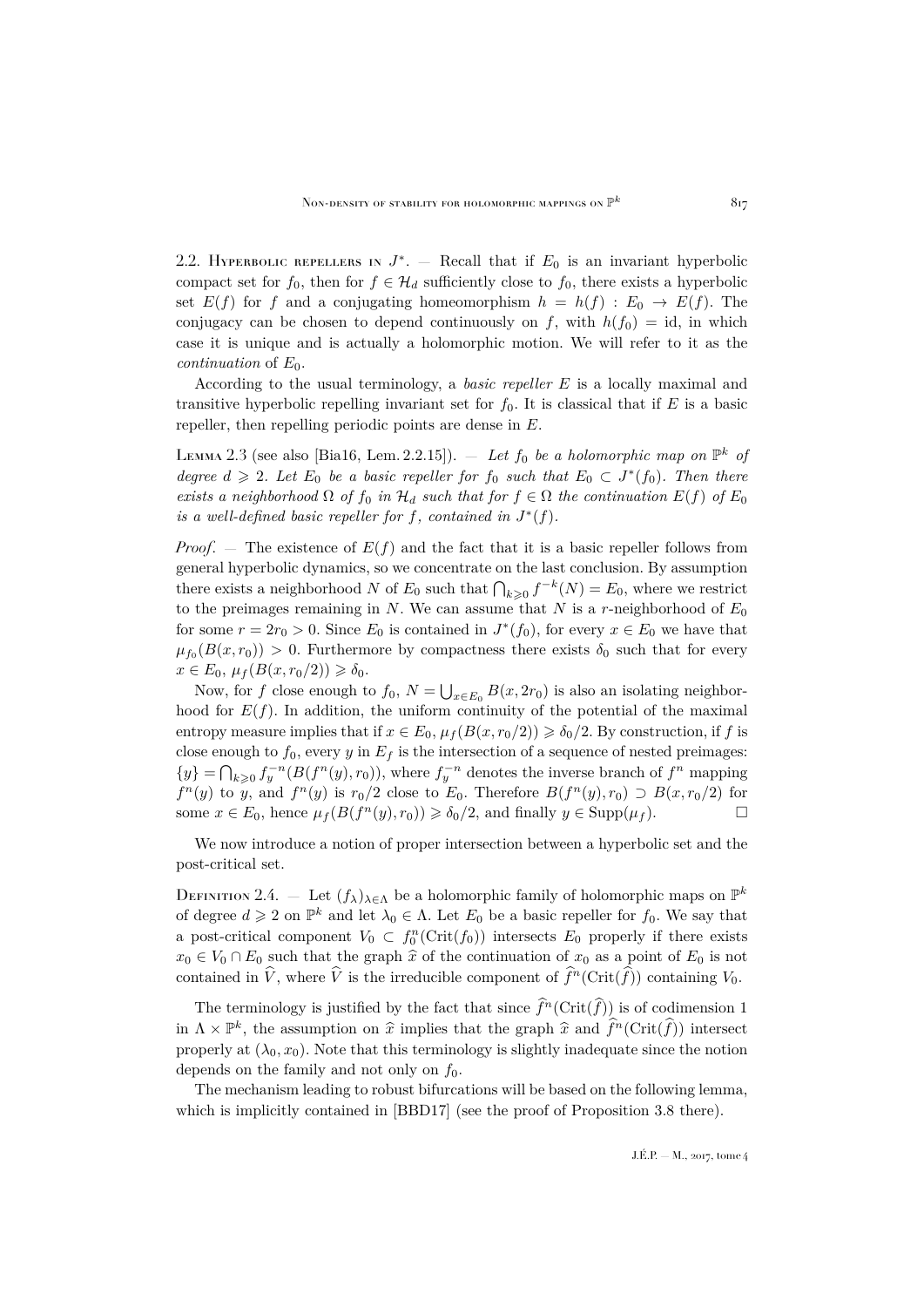<span id="page-6-2"></span>PROPOSITION-DEFINITION 2.5. — Let  $(f_{\lambda})_{\lambda \in \Lambda}$  be a holomorphic family of holomorphic *maps on*  $\mathbb{P}^k$  *of degree*  $d \geq 2$  *on*  $\mathbb{P}^k$ *. Assume that for some*  $\lambda_0 \in \Lambda$ *, there exists a basic repeller*  $E_0$ , *contained in*  $J^*(f_0)$  *and an integer*  $n \geq 1$  *such that*  $f_0^n(\text{Crit}(f_0))$ *intersects* E<sup>0</sup> *properly.*

*Then*  $\lambda_0$  *belongs to the bifurcation locus of the family. If such a situation happens, we say that a Misiurewicz bifurcation occurs at*  $\lambda_0$ *.* 

*Proof.* – Fix a sequence of repelling periodic points  $x_j$  in  $E_0$ , converging to  $x_0$ . The stability of proper intersections in analytic geometry [\[Chi89,](#page-30-9) §12.3] implies that there exists a sequence  $\lambda_j \to \lambda_0$  such that  $x_j(\lambda_j)$  properly intersects  $f_{\lambda_j}^n(\text{Crit}(f_{\lambda_j}))$ . Then by Theorem [2.1](#page-4-0) we infer that  $\lambda_j$  belongs to Bif, and so does  $\lambda_0$ .

It follows that in condition (iii) of Theorem [2.1](#page-4-0) we can replace classical Misiurewicz bifurcations by Misiurewicz bifurcations in this sense.

### 3. Robust bifurcations from topology

<span id="page-6-0"></span>As outlined above, to construct robust bifurcations, we need to find situations in which the post-critical set has a robust intersection with a basic repeller. Our first method to produce such a robust intersection is based on topological arguments.

The starting parameter is a product map in  $\mathbb{C}^2$  of the form  $f(z, w) = (p(z), w^d)$ , where p is of degree d. Then f extends to  $\mathbb{P}^2$  as a holomorphic map. The small Julia set of f is  $J^*(f) = J_p \times S^1$ , where  $S^1$  denotes the unit circle in  $\mathbb{C}$ .

<span id="page-6-1"></span>THEOREM 3.1. - Let  $f(z, w) = (p(z), w^d)$  be a product map with  $\deg(p) = d$ . Assume *that* p *satisfies the following properties:*

- (A1) *there exists a basic hyperbolic repeller* E *for* p *that disconnects the plane;*
- (A2) p *belongs to the bifurcation locus in*  $P_d(\mathbb{C})$ *.*

Then f belongs to the closure of the interior of the bifurcation locus in  $\mathcal{H}_d(\mathbb{P}^2)$ .

*More precisely there exists a sequence of polynomials*  $p_i$  *of degree d converging to*  $p$ *, a polynomial* q *of degree*  $\leq 2$  *and a sequence*  $\varepsilon_j \to 0$  *such that for every j, the map*  $f_j \in \mathcal{H}_d(\mathbb{P}^2)$  defined by  $f_j(z,w) = (p_j(z) + \varepsilon_j q(w), w^d)$  belongs to Bif.

Notice that the assumption on p requires<sup>(1)</sup>  $d \geq 3$ , so the perturbation  $\varepsilon h(w)$  does not affect the highest degree part of f, hence  $f_{\varepsilon} \in \mathcal{H}_d(\mathbb{P}^2)$ .

We denote by  $\mathcal{P}_d(\mathbb{C})$  the space of polynomials of degree d in  $\mathbb{C}$ . Examples of polynomials  $p \in \mathcal{P}_d(\mathbb{C})$  satisfying the assumptions of Theorem [3.1](#page-6-1) are abundant. One may be tempted to think that as soon as  $p$  admits one active critical point and an attracting periodic orbit, then there is a nearby  $\tilde{p}$  satisfying the assumptions of the theorem. The next two corollaries are results in this direction. They will be proven at the end of this section.

 $(1)$ Indeed, we essentially need both an attracting orbit and an active critical point.

J.É.P. — M., 2017, tome 4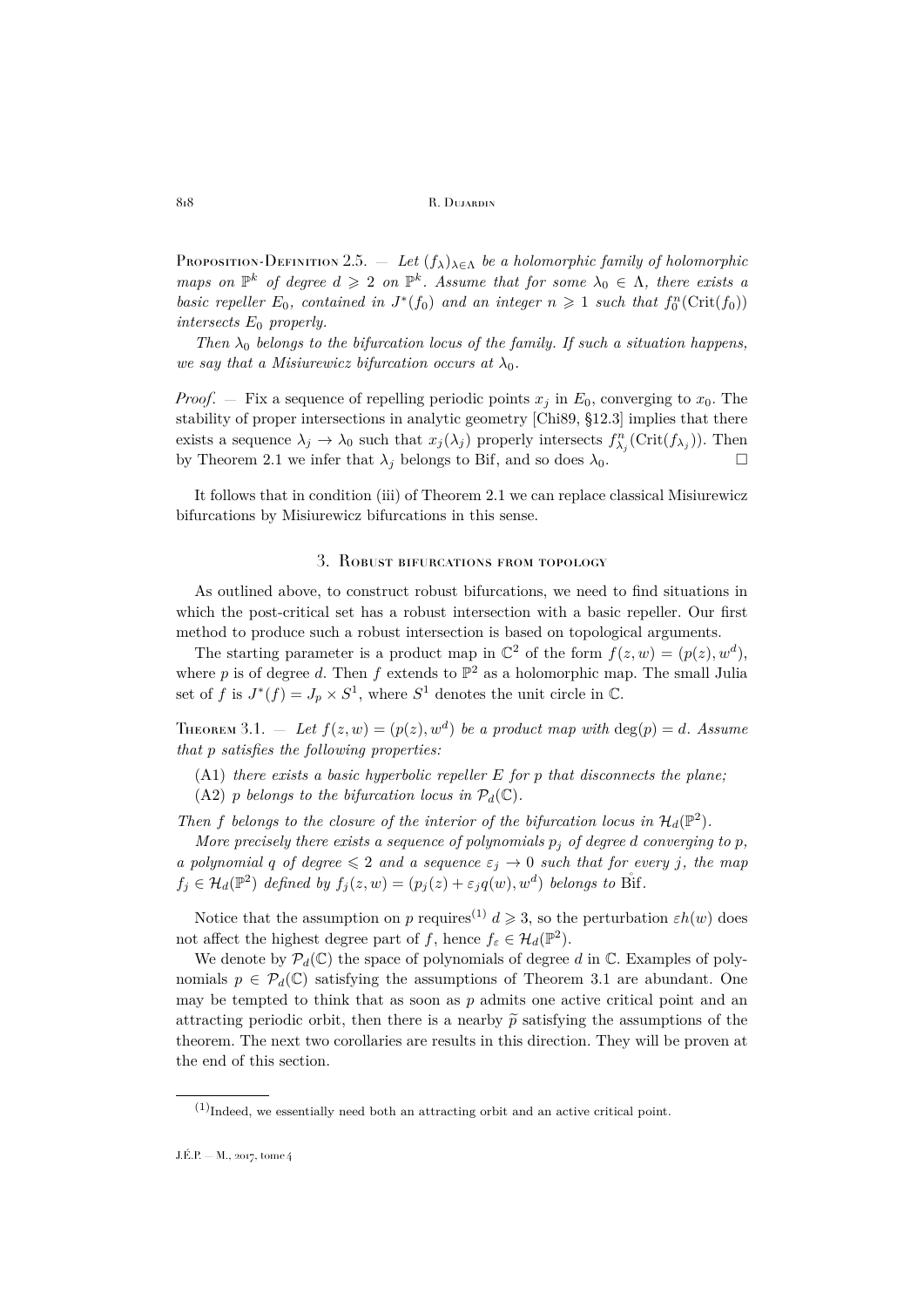<span id="page-7-1"></span>COROLLARY 3.2. - Let  $f(z, w) = (p(z), w^d)$ , with  $\deg(p) = d \geq 3$ . Assume that p is a *bifurcating polynomial in*  $\mathcal{P}_d(\mathbb{C})$ *, such that*  $(d-2)$  *of its critical points are attracted by periodic sinks. Then* f *belongs to the closure of the interior of the bifurcation locus in*  $\mathcal{H}_d(\mathbb{P}^2)$ .

When several critical points are active it is convenient to use the formalism of bifurcation currents (see [\[Duj14\]](#page-30-10) for an introduction to this topic; the bifurcation current is denoted by  $T_{\text{bif}}$ ).

<span id="page-7-2"></span>COROLLARY 3.3. - Let  $f(z, w) = (p(z), w^d)$ , with  $deg(p) = d \geq 3$ . Assume that in  $\mathcal{P}_d(\mathbb{C})$ ,  $p \in \text{Supp}(T^k_{\text{bif}})$  *for some*  $1 \leq k \leq d-1$  *and that*  $(d-1-k)$  *critical points are attracted by sinks. Then* f *belongs to the closure of the interior of the bifurcation locus in*  $\mathcal{H}_d(\mathbb{P}^2)$ *.* 

Notice that this holds in particular when  $p$  belongs to the Shilov boundary of the connectedness locus (corresponding to the case  $k = d - 1$ ).

*Proof of Theorem* [3.1.](#page-6-1) — Observe first that it is enough to prove the result under the assumption

 $(A2')$  *there exists a simple critical point c for p and an integer*  $k \geq 1$  *such that*  $p^k(c) \in E$ .

Indeed let  $p_0$  be a polynomial satisfying (A1) and (A2). Since  $p_0$  belongs to the bifurcation locus, it has an active critical point c. Taking a branched cover of parameter space, we may always assume that c can be followed holomorphically as  $p \mapsto c_p$ . Also, E locally persists as a repelling set  $E_p$  in a neighborhood of  $p_0$ . A well-known and elementary normal families argument shows that there exists an arbitrary small perturbation  $p_1$  of  $p_0$  and an integer k such that  $p_1^k(c_{p_1}) \in E_{p_1}$ . Furthermore the set of polynomials  $p \in \mathcal{P}_d$  possessing a multiple critical point is algebraic. Since E is infinite, the set of polynomials  $p \in \mathcal{P}_d$  such that  $p(c_p) \in E$  is not locally analytic near  $p_1$ .

Altogether, it follows that there is a sequence of polynomials  $p_i$  satisfying (A1) and  $(A2')$  and converging to  $p_0$ . Thus, if the theorem has been shown to hold under the assumptions (A1) and (A2') we simply pick such a sequence and get that the result holds for  $p_0$  as well.

In a first stage let us prove the theorem in the case where  $k = 1$ .

*Step 1: topological stability of the hyperbolic set.*  $-$  For  $\varepsilon = 0$ ,  $f = f_0$  admits a basic repelling set  $\mathcal{E} = E \times S^1$ . Notice that E has empty interior in the plane. If  $g \in \mathcal{H}_d$ is sufficiently close to f,  $\mathcal{E} = \mathcal{E}(f)$  admits a continuation  $\mathcal{E}(g)$  as a hyperbolic set, that is, there exists a continuous (even holomorphic in  $q$ ) family of equivariant homeomorphisms  $h_{f,g}: \mathcal{E}(f) \to \mathcal{E}(g)$ . Actually there is more:

<span id="page-7-0"></span>LEMMA 3.4. – The conjugating homeomorphism  $h_{f,g}$  can be extended to a homeomorphism of  $\mathbb{P}^2$  (not compatible with the dynamics) depending continuously on g and *such that*  $h_{f,f} = id$ .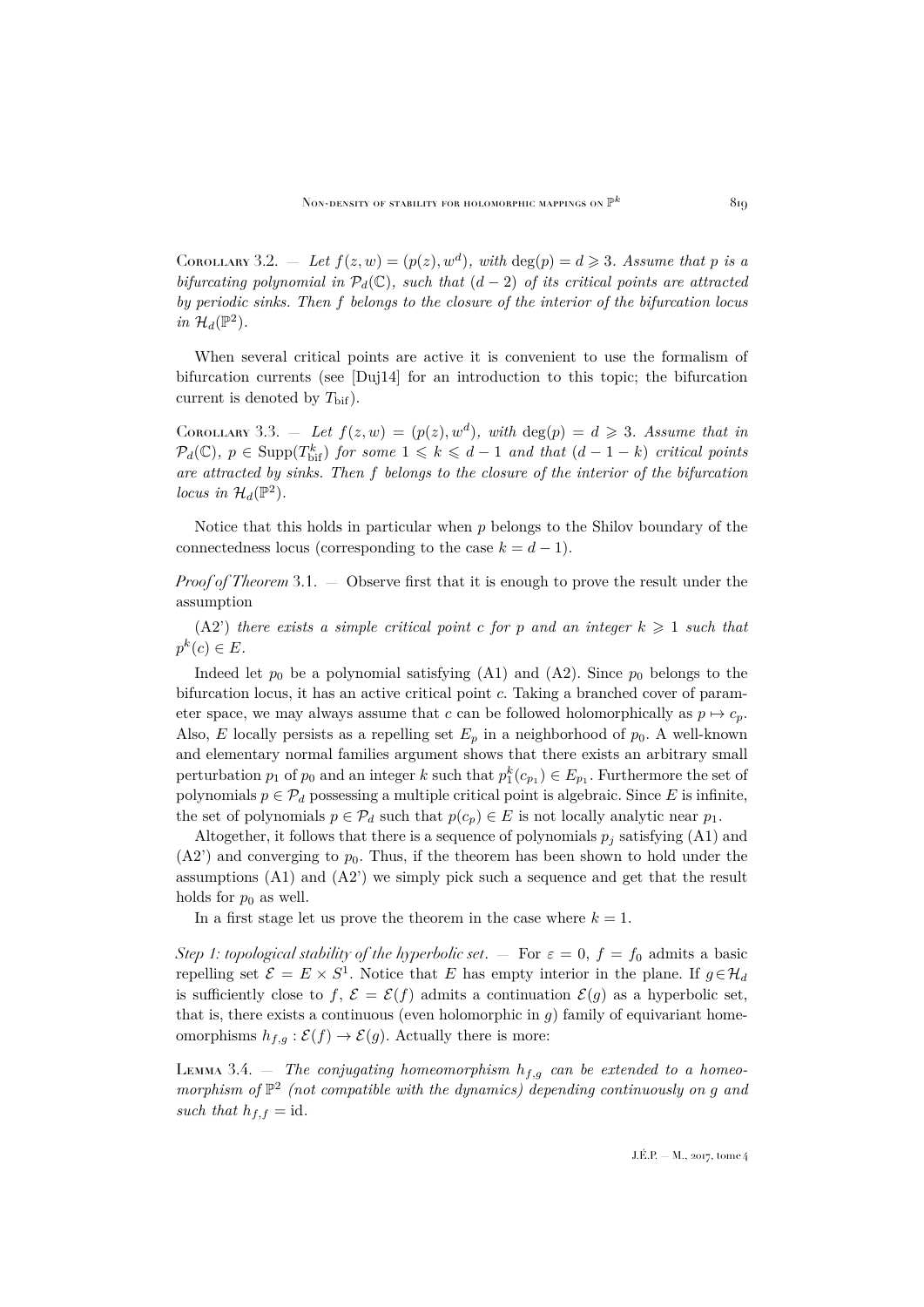*Proof*. — The result is more or less part of the folklore. For completeness we sketch the argument. Let U be an isolating neighborhood of  $\mathcal{E}$ , which can be assumed to have smooth boundary, and N be a neighborhood of f in  $\mathcal{H}_d$  such that for  $g \in \mathcal{N}$ ,  $\bigcap_{n\geqslant 0} g^{-n}(U)=\mathcal{E}(g)$  (here and in the rest of the proof only preimages remaining in U are taken into account). By the hyperbolicity assumption (and reducing  $U$  and  $\mathcal N$  a bit if necessary), there exists  $\delta > 0$  and  $\lambda > 1$  so that if  $x, y \in U$  are such that  $f^k(x)$ and  $f^k(y)$  remain in U and  $d(f^k(x), f^k(y)) \leq \delta$  for  $0 \leq k \leq n$  then  $d(x, y) < \delta \lambda^{-n}$ , and the same is true for every  $q \in \mathcal{N}$ . Reducing U and N again if necessary, we may assume that for every  $g \in \mathcal{N}$  and  $x \in U$  different preimages of x under g stay far apart, so that each such preimage can be followed unequivocally as g varies in  $\mathcal N$ . In addition we can assume that for every x, the continuation  $q_{-1}(x)$  of any given preimage  $f_{-1}(x)$ of x satisfies  $d(f_{-1}(x), g_{-1}(x)) < \varepsilon$  for  $g \in \mathcal{N}$ , where  $\varepsilon < \delta(1 - 1/\lambda)/3$ .

Given such g we will construct the conjugacy  $h = h_{f,q}$  by starting from  $\partial U$ . Fix  $h = id$  on  $\partial U$ , then define  $h : f^{-1}(\partial U) \to g^{-1}(\partial U)$  by assigning to every  $y \in f^{-1}(\partial U)$ the corresponding preimage of  $f(y)$  under g, and finally extend h to a homeomorphism from  $\overline{U} \setminus f^{-1}(U)$  to  $\overline{U} \setminus g^{-1}(U)$ . In addition we can ensure that h is  $\varepsilon$ -close to the identity. Now, for every  $x \in \overline{U} \setminus \mathcal{E}(f)$  we set  $h(x) = g_{-k} \circ h \circ f^k(x)$ , where k is the last integer such that  $f^k(x) \in U$ , and  $g_{-k}$  is the inverse branch of  $f^k$  at  $f^k(x)$  obtained by continuation of  $f_{-k}: f^k(x) \mapsto x$ . In this way we get an equivariant homeomorphism  $h: \overline{U} \setminus \mathcal{E}(f) \to \overline{U} \setminus \mathcal{E}(g).$ 

The point is to show that this conjugacy extends continuously to  $\mathcal{E}(f)$ . Then the resulting extension will be a homeomorphism by reversing the roles of  $f$  and  $g$ , which simply extends to  $\mathbb{P}^2$  by declaring that  $h = id$  outside U, thereby concluding the proof.

To prove that such an extension exists, we need to prove that for every  $x \in \mathcal{E}$ , if  $(x_n) \in (U \setminus \mathcal{E})^{\mathbb{N}}$  is any sequence converging to x then  $(h(x_n))$  converges and its limit does not depend on  $(x_n)$ .

As a first step towards this result, let us show that for every  $x \in U \setminus \mathcal{E}$ , we have that  $d(x, h(x)) < \delta/3$ . For this, let k be the last integer such that  $f^k(x) \in U$  and let us show by induction on q that  $d(f^{k-q}(x), g^{k-q}(h(x))) \leq \varepsilon \sum_{j=0}^q \lambda^{-j}$ . Then the result follows from our choice of  $\varepsilon$  by putting  $q = k$ . For  $q = 0$ ,  $g^k(h(x)) = h(f^k(x))$ , and  $d(f^k(x), h(f^k(x))) \leq \varepsilon$  by definition of h. Now assume the result has been proved for some  $0 \leqslant q \leqslant k - 1$ . Then

$$
\begin{aligned} &d(f^{k-q-1}(x),g^{k-q-1}(h(x)))\\ &\leqslant d(f_{-1}(f^{k-q}(x)),g_{-1}(g^{k-q}(h(x)))) ,\\ &\text{where }f_{-1},\,g_{-1}\text{ are appropriate inverse branches},\\ &\leqslant d(f_{-1}(f^{k-q}(x)),g_{-1}(f^{k-q}(x))) + d(g_{-1}(f^{k-q}(x)),g_{-1}(g^{k-q}(h(x))))\\ &\leqslant \varepsilon + \frac{1}{\lambda}d(f^{k-q}(x),g^{k-q}(h(x))), \end{aligned}
$$

where the last inequality follows from the definition of  $\varepsilon$  and the induction step. The estimate  $d(x, h(x)) < \delta/3$  follows.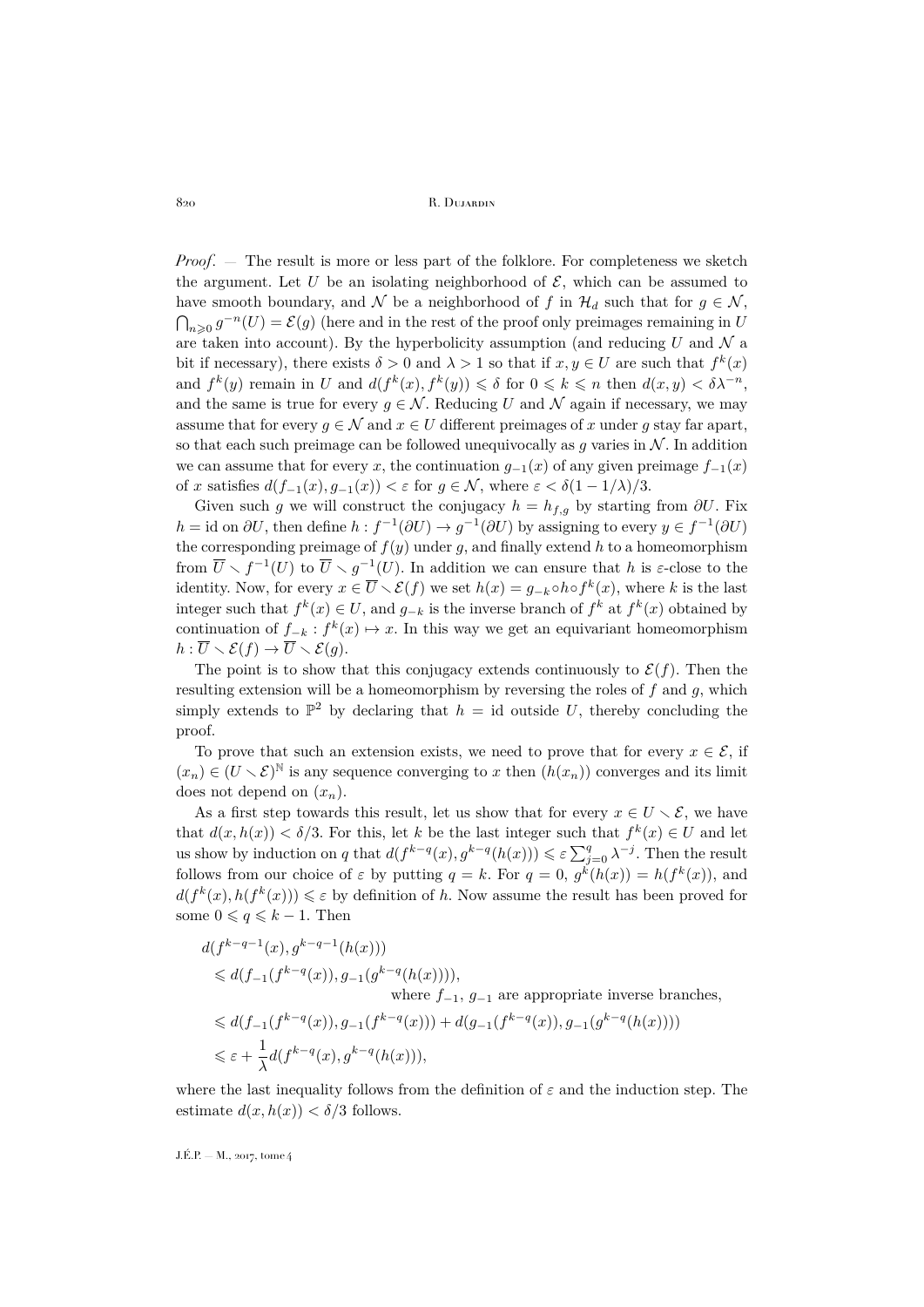We are now in position to conclude the argument. If  $(x_n)$  and  $(y_n)$  are two sequences converging to x, then for large n, the orbit of  $x_n$  (resp.  $y_n$ ) shadows that of x for a long time. More precisely there exists  $k = k(n) \longrightarrow_{n \to \infty} \infty$  such that for  $j \leq k$ ,  $d(f^j(x_n), f^j(y_n)) < \delta/3$ . Therefore

$$
d(h(f^{j}(x_{n})), h(f^{j}(y_{n}))) = d(g^{j}(h(x_{n})), g^{j}(h(y_{n}))) < \delta,
$$

and we conclude that  $d(h(x_n), h(y_n)) < \delta \lambda^{-k(n)}$ . The same argument applied to  $x_n$ and  $x_m$  for large n, m implies that  $(h(x_n))$  is a Cauchy sequence. Altogether, we infer that the sequence  $(h(x_n))$  converges to a limit which depends only on x. This implies that the conjugacy extends to  $\mathcal E$  and finishes the proof of the lemma.

*Step 2: analysis of*  $f_{\varepsilon}$ .  $-$  In this paragraph we put  $f_{\varepsilon}(z, w) = (p(z) + \varepsilon q(w), w^d)$  as in the statement of the theorem (an explicit expression for  $q$  will be given afterwards), and work only within the family  $(f_{\varepsilon})$ , where  $\varepsilon$  ranges in a small neighborhood of  $0 \in \mathbb{C}$ . For notational ease, all dynamical objects will be indexed by  $\varepsilon$  (like  $\mathcal{E}_{\varepsilon}$ , etc.). The problem is semi-local around  $\mathcal E$  so we work in  $\mathbb C^2$ . Also, we normalize the z-coordinate so that  $p(c) = 0$ .

For every  $\varepsilon$ , the vertical line  $C = \{c\} \times \mathbb{C}$  is a critical component of  $f_{\varepsilon}$ . We set  $V_{\varepsilon} = f_{\varepsilon}(\{c\} \times \mathbb{C})$ , which is parameterized by

<span id="page-9-1"></span>(1) 
$$
V_{\varepsilon} = \{ (\varepsilon q(w), w^d), w \in \mathbb{C} \}.
$$

The solid torus  $\mathbb{C} \times S^1$  is totally invariant under the dynamics and contains  $\mathcal{E}_{\varepsilon}$ . For small enough  $\varepsilon$ , the hyperbolic set  $\mathcal{E}_{\varepsilon}$  is homeomorphic to and close to  $E \times S^1$ . Then from (A1) and Lemma [3.4](#page-7-0) (applied to  $f|_{\mathbb{C}\times S^1}$ ) its complement in  $\mathbb{C}\times S^1$  admits both bounded connected components (the *inside* part of  $\mathcal{E}_{\varepsilon}$ ) and a unique unbounded one (the *outside*).

The following lemma provides a form of "topological transversality" between  $V_{\varepsilon}$ and  $\mathcal{E}_{\varepsilon}$ .

<span id="page-9-0"></span>LEMMA 3.5. — *There exists a polynomial q of degree*  $\leq 2$  *and a sequence*  $\varepsilon_i \to 0$  *such that for*  $\varepsilon = \varepsilon_j$ *, the real analytic curve* 

$$
v_{\varepsilon} = V_{\varepsilon} \cap (\mathbb{C} \times S^1) = \{ (\varepsilon q(w), w^d), |w| = 1 \}
$$

*intersects both the inside and the outside of*  $\mathcal{E}_{\varepsilon}$ .

*Proof.* — Take q of the form  $q(w) = (w-1)\tilde{q}(w)$ . Then the fiber  $\{w=1\}$  is invariant under  $f_{\varepsilon}$ . Since in addition  $f_{\varepsilon}(z, 1) = (p(z), 1)$  does not depend on  $\varepsilon$ , we get that  $\mathcal{E}_{\varepsilon} \cap \{w=1\} = E \times \{1\}$  (indeed, if  $x \in E \times \{1\}$  the  $f_{\varepsilon}$ -orbit of x trivially shadows its f-orbit). The curve  $v_{\varepsilon}$  intersects  $\{w=1\}$  in d points  $\varepsilon q(\zeta^k)$ , where  $\zeta=e^{2i\pi/d}$  (here we identify  $\{w=1\}$  with C and drop the second coordinate). Notice that for  $k=0$ ,  $\varepsilon q(1) = 0$  belongs to E. Put  $\zeta^{\pm} = \zeta^{\pm 1}$ .

Denote by  $Out(E)$  (resp. Inn(E)) the unbounded component of (resp. the union of bounded connected components of) the complement of  $E$  in  $\mathbb C$ , which by assumption are both non-empty. Remark that the uniform hyperbolicity and transitivity of  $E$ imply that every  $x \in E$  is accumulated both by  $Out(E)$  and  $Inn(E)$ .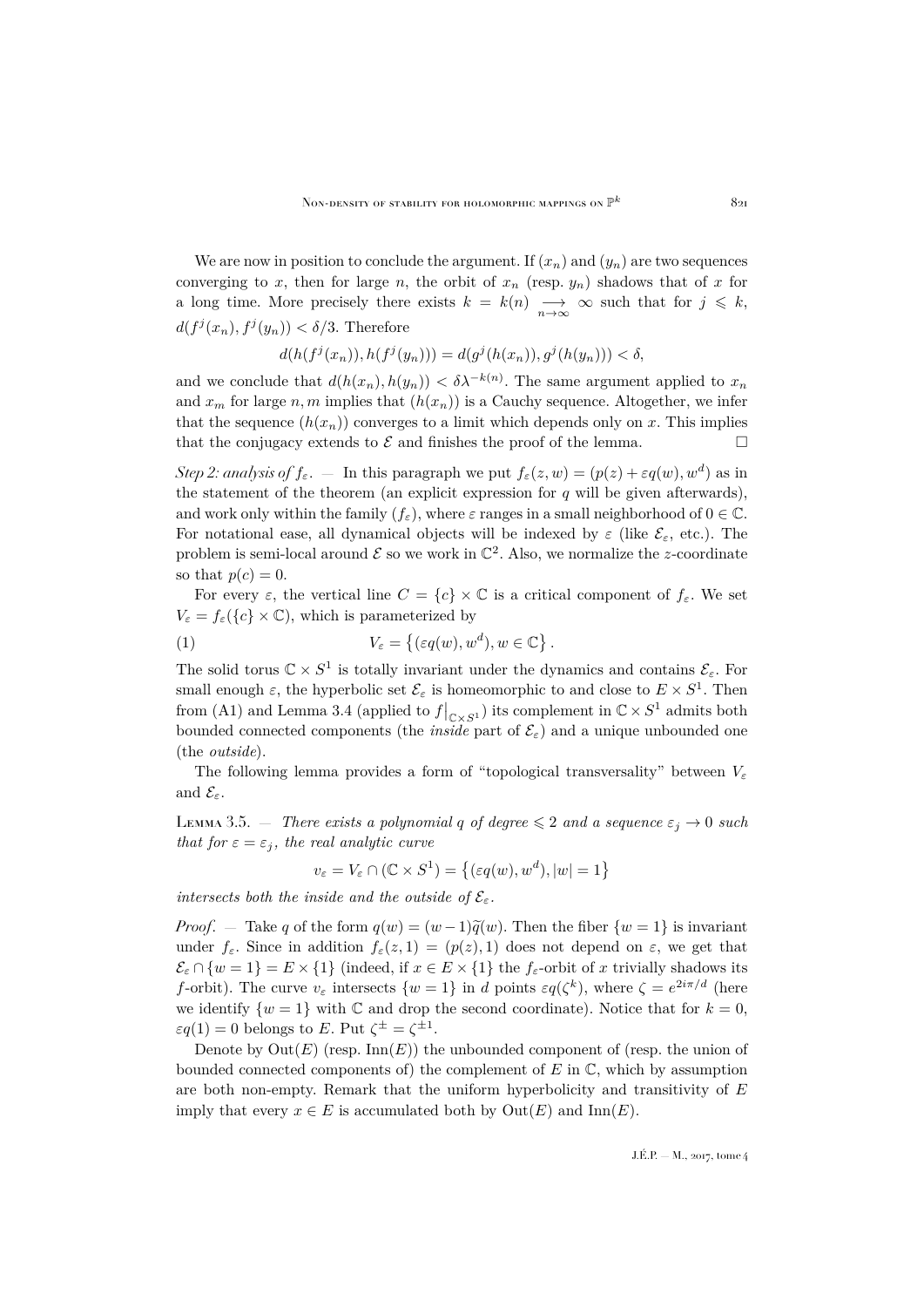CLAIM. — *There exists*  $\alpha$  *so that for*  $q(w) = (w - 1)(w - \alpha)$ *, there exist*  $\varepsilon_j \to 0$  *so that*  $\epsilon q(\zeta^-)$  *(resp.*  $\epsilon q(\zeta^+)$ *) belongs to* Inn(E) *(resp.* Out(E)*)*.

Indeed let  $\alpha \in \mathbb{R}$  be such that  $(\zeta^+ - \alpha)/(\zeta^- - \alpha) = e^{i\theta}$  with  $\theta \notin \pi\mathbb{Q}$  and assume that the claim is false. Then for every small enough  $\varepsilon$ ,  $\varepsilon q(\zeta^-) \in \text{Out}(E)$  implies that  $\varepsilon q(\zeta^+) \notin \text{Inn}(E)$ . Using the above remark we reformulate this as

$$
\varepsilon q(\zeta^-) \in \text{Out}(E) \Longrightarrow \varepsilon q(\zeta^+) \in \mathbb{C} \smallsetminus \text{Inn}(E) = \text{Out}(E) \cup E = \overline{\text{Out}(E)},
$$

so by continuity we conclude that

$$
\varepsilon q(\zeta^-) \in \overline{\text{Out}(E)} \Longrightarrow \varepsilon q(\zeta^+) \in \overline{\text{Out}(E)}.
$$

Of course the reverse implication holds by symmetry, so we get that

<span id="page-10-0"></span>
$$
\varepsilon q(\zeta^-) \in \overline{\text{Out}(E)} \iff \varepsilon q(\zeta^+) \in \overline{\text{Out}(E)}.
$$

Taking the complement and putting  $\delta = \varepsilon q(\zeta^-)$ , we conclude that for every small enough  $\delta \in \mathbb{C}$ ,

(2) 
$$
\delta \in \text{Inn}(E) \iff \delta \frac{q(\zeta^+)}{q(\zeta^-)} \in \text{Inn}(E).
$$

Observe that

$$
\frac{q(\zeta^{+})}{q(\zeta^{-})} = \frac{\zeta^{+} - 1}{\zeta^{-} - 1} \frac{\zeta^{+} - \alpha}{\zeta^{-} - \alpha} = -e^{2i\pi/d} \frac{\zeta^{+} - \alpha}{\zeta^{-} - \alpha} = -e^{2i\pi/d} e^{i\theta} = e^{i\theta'}, \text{ with } \theta' \notin \pi\mathbb{Q},
$$

therefore by [\(2\)](#page-10-0),  $\text{Inn}(E)$  is invariant under an irrational rotation about 0. Now, if  $\Omega$ is an open ball in  $\text{Inn}(E)$  close to 0, its orbit under this irrational rotation contains a circle about 0, which contradicts the fact that  $0 \in \overline{\text{Out}(E)}$ , and concludes the proof of the claim.

Note that when  $E$  is a Jordan curve, which is often the case in practice (see Lemma  $3.6$ ), the argument can be simplified a bit. In particular  $E$  cannot be invariant under multiplication by  $e^{2i\pi/d}$  at 0 so we can simply choose  $q(w) = w - 1$ .

Summing up, we have shown that for  $\varepsilon = \varepsilon_j$ ,  $v_{\varepsilon} \cap \{w = 1\}$  intersects different connected components of  $\{w=1\} \setminus E$ . Thus to conclude the proof of the lemma it is enough to prove that for  $\varepsilon$  small enough the map  $x \mapsto$  Component $(x)$  induces a 1-1 correspondence between the connected components of  $\{w=1\}$ , E and the connected components of  $(\mathbb{C} \times S^1) \setminus \mathcal{E}_{\varepsilon}$ .

Indeed this is obvious for  $\varepsilon = 0$ . Now, when we vary  $\varepsilon$ , Lemma [3.4](#page-7-0) shows that there is a homeomorphism  $h_{\varepsilon}$  of  $\mathbb{P}^2$  such that  $h_{\varepsilon}(\mathcal{E}) = \mathcal{E}_{\varepsilon}$ , which is homotopic to the identity. Since  $f_{\varepsilon}|_{\{w=1\}}$  does not depend on  $\varepsilon$ , the construction of  $h_{\varepsilon}$  shows that we can choose  $h_{\varepsilon} = id$  on this fiber. Thus for every  $x \in \{w = 1\} \setminus E$ ,  $h_{\varepsilon}$  sends the connected component of  $(\mathbb{C} \times S^1) \times \mathcal{E}$  containing x to the connected component of  $(\mathbb{C} \times S^1) \setminus \mathcal{E}_{\varepsilon}$  containing x, which was the desired claim. This finishes the proof of Lemma [3.5.](#page-9-0)  $\Box$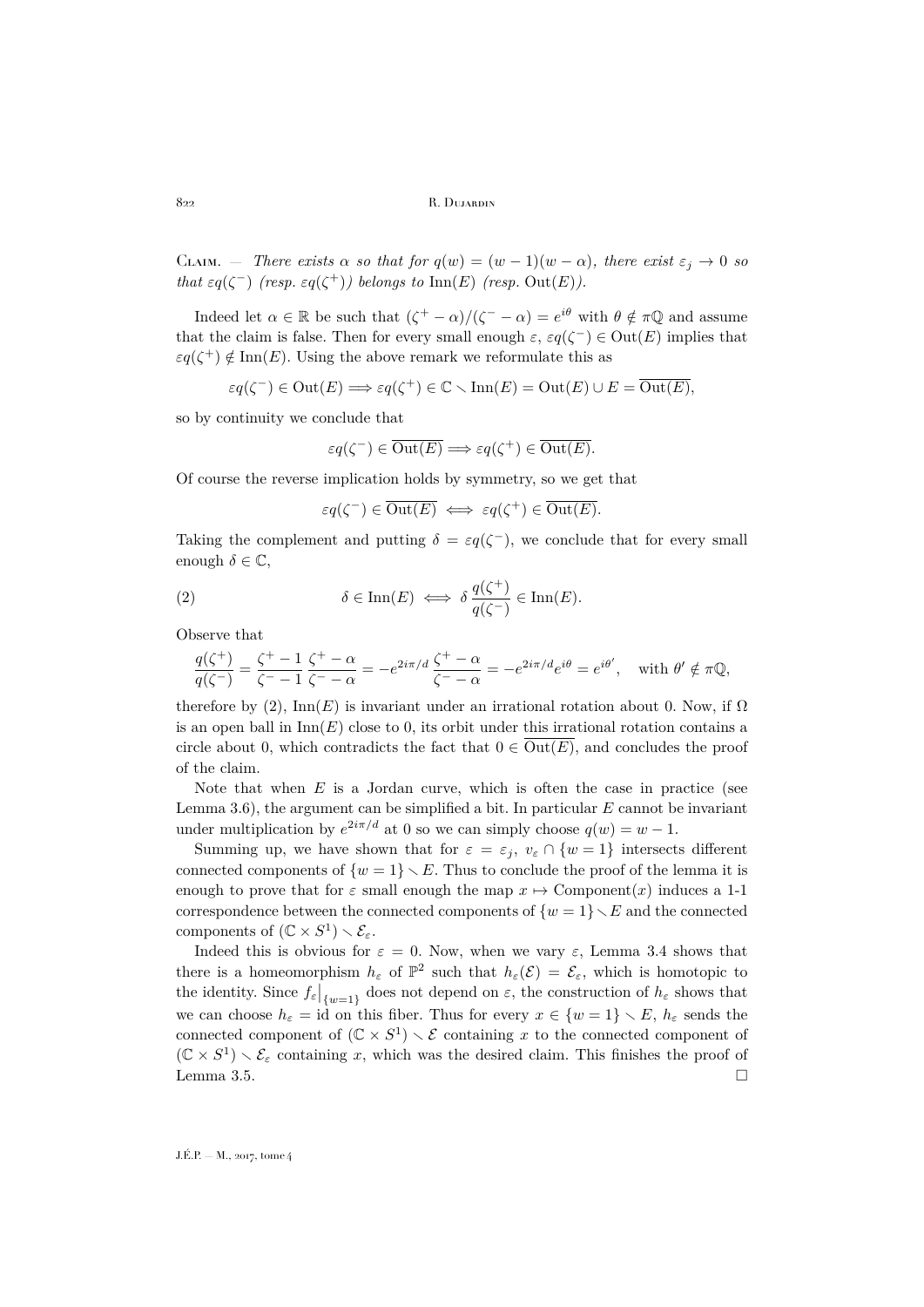*Step 3: robustness of the Misiurewicz phenomenon in*  $\mathcal{H}_d(\mathbb{P}^2)$ .  $-$  Consider an arbitrary holomorphic map  $f' \in \mathcal{H}_d(\mathbb{P}^2)$  close to  $f_0$ . Let us first analyze how the post-critical component  $V_0$  can be continued for  $f'$  (this has been done explicitly before for the family  $(f_{\varepsilon})$ ). Again, the problem is semi-local around  $\mathcal E$  so for convenience we work in coordinates in  $\mathbb{C}^2$ . The vertical line  $\{c\} \times \mathbb{C}$  is a component of multiplicity 1 of Crit(f<sub>0</sub>), and moreover Crit(f<sub>0</sub>) is smooth along  ${c} \times \mathbb{C}$  outside  ${w = 0}$ . Therefore every compact piece of  $({c} \times \mathbb{C}) \setminus {w = 0}$  can be followed as a part of the critical set for  $f'$  close to  $f_0$ . More specifically, if r is so small that  $D(c, r)$  contains no other critical point of p, and if we let  $U = D(c, r) \times \{1/10 < |w| < 10\}$ , there exists a neighborhood  $N(f_0)$  such that for every  $f' \in N(f_0)$ ,  $\text{Crit}(f') \cap U$  is of multiplicity 1 and consists in an annulus  $A(f')$  which is a graph over  $A = \{c\} \times \{1/10 < |w| < 10\}$ , and converges to A as  $f' \to f_0$ . Finally we define  $V(f')$  to be the component of  $f'(\operatorname{Crit}(f'))$  containing  $f'(A(f'))$ .

Fix a continuous function  $\varphi_0 : \mathbb{C} \times S^1 \to \mathbb{R}$  (depending only on  $z \in \mathbb{C}$ ) such that  $\mathcal{E}_0 = {\varphi_0 = 0}$ ,  $\text{Inn}(\mathcal{E}_0) = {\varphi_0 < 0}$  and  $\text{Out}(\mathcal{E}_0) = {\varphi_0 > 0}$ . Extend it to  $\mathbb{C}^2$ by putting  $\varphi_0(z, w) := \varphi_0(z)$ . Define also  $\psi_0$  by  $\psi_0(z, w) = |w| - 1$ , and let  $\Phi_0 =$  $(\varphi_0, \psi_0) : \mathbb{C}^2 \to \mathbb{R}^2$ , so that  $\mathcal{E}_0 = {\Phi_0 = 0}$ . By Lemma [3.4,](#page-7-0) for f' close to  $f_0$ , there exists a continuous map  $\Phi_{f'} = (\varphi_{f'}, \psi_{f'}) : \mathbb{C}^2 \to \mathbb{R}^2$  such that  $\mathcal{E}(f') = {\Phi_{f'} = 0}.$ Notice that for  $f' = f_{\varepsilon}$ , since  $\mathcal{E}_{\varepsilon} \subset \mathbb{C} \times S^1$ , we can choose  $\psi_{f_{\varepsilon}} =: \psi_{\varepsilon} = \psi_0$ .

Let now  $f' = f_{\varepsilon_j}$  be as in Lemma [3.5.](#page-9-0) We will use elementary algebraic topology to show that  $V(f')$  intersects  $\mathcal{E}(f')$  for f' close to  $f_{\varepsilon_j}$ . Working in the natural parameterization of  $V_{\varepsilon}$  given in [\(1\)](#page-9-1), the real valued function  $\varphi_{\varepsilon_j}$  changes sign along the segment  $[\zeta^-, \zeta^+]$  of the real curve  $v_{\varepsilon_j}$ , say  $\varphi_{\varepsilon_j}(\zeta^-) < 0 < \varphi_{\varepsilon_j}(\zeta^+)$ . In other words,  $\varphi_{\varepsilon_j} \circ f_{\varepsilon_j}(c, \cdot)$  changes sign along the segment  $[\zeta^-, \zeta^+]$  of the unit circle.

Consider a simple loop  $\ell$  in the complex plane, starting at  $\zeta^-$ , then joining it to  $\zeta^+$ outside the unit disk, and then returning back to  $\zeta^-$  inside the unit disk, and staying in the annulus  $A$  (e.g. we can take the exponential of the oriented boundary of the rectangle  $[1-\rho, 1+\rho] \times [-\frac{2\pi}{d}, \frac{2\pi}{d}]$  for some small  $\rho > 0$ .) Then the loop  $f_{\varepsilon_j}(\{c\} \times \ell)$ is disjoint from  $\mathcal{E}_{\varepsilon_j}$  and the winding number of  $\Phi_{\varepsilon_j}$  along  $f_{\varepsilon_j}(\{c\} \times \ell)$  is equal to 1.

For f' sufficiently close to  $f_{\varepsilon_j}$ , we can lift  $\{c\} \times \ell$  to a loop  $\ell'$  contained in  $A(f') \subset$ Crit(f'). By continuity, the winding number of  $\Phi_{f'}$  along  $f' \circ \ell'$  is 1. Since  $\ell'$  bounds a disk in  $A(f')$ , we infer that  $\Phi_{f'}$  must vanish on  $f'(A(f'))$ . In other words,  $V(f')$ intersects  $\mathcal{E}(f')$ , which was the desired result.

To conclude that a robust Misiurewicz bifurcation occurs at  $f_{\varepsilon_j}$ , it remains to check that the intersection between  $V(f')$  and  $\mathcal{E}(f')$  that we have produced is proper. For this, it is enough to observe that there are product maps  $(p_1(z), w^d)$ , with  $p_1$ arbitrary close to p, such that if  $c_1 \in \text{Crit}(p_1)$  is the critical point continuing c, then  $p_1(c_1) \notin E(p_1)$ . Indeed c is active at p in  $\mathcal{P}_d(\mathbb{C})$  so under arbitrary small perturbations, it can be sent into the basin of a sink. This finishes the proof of the theorem in the case where  $k = 1$ .

It remains to treat the case where k is arbitrary. Observe that we can assume that  $p^j(c)$  is not critical for  $1 \leqslant j \leqslant k$ , otherwise we replace c by the last appearing critical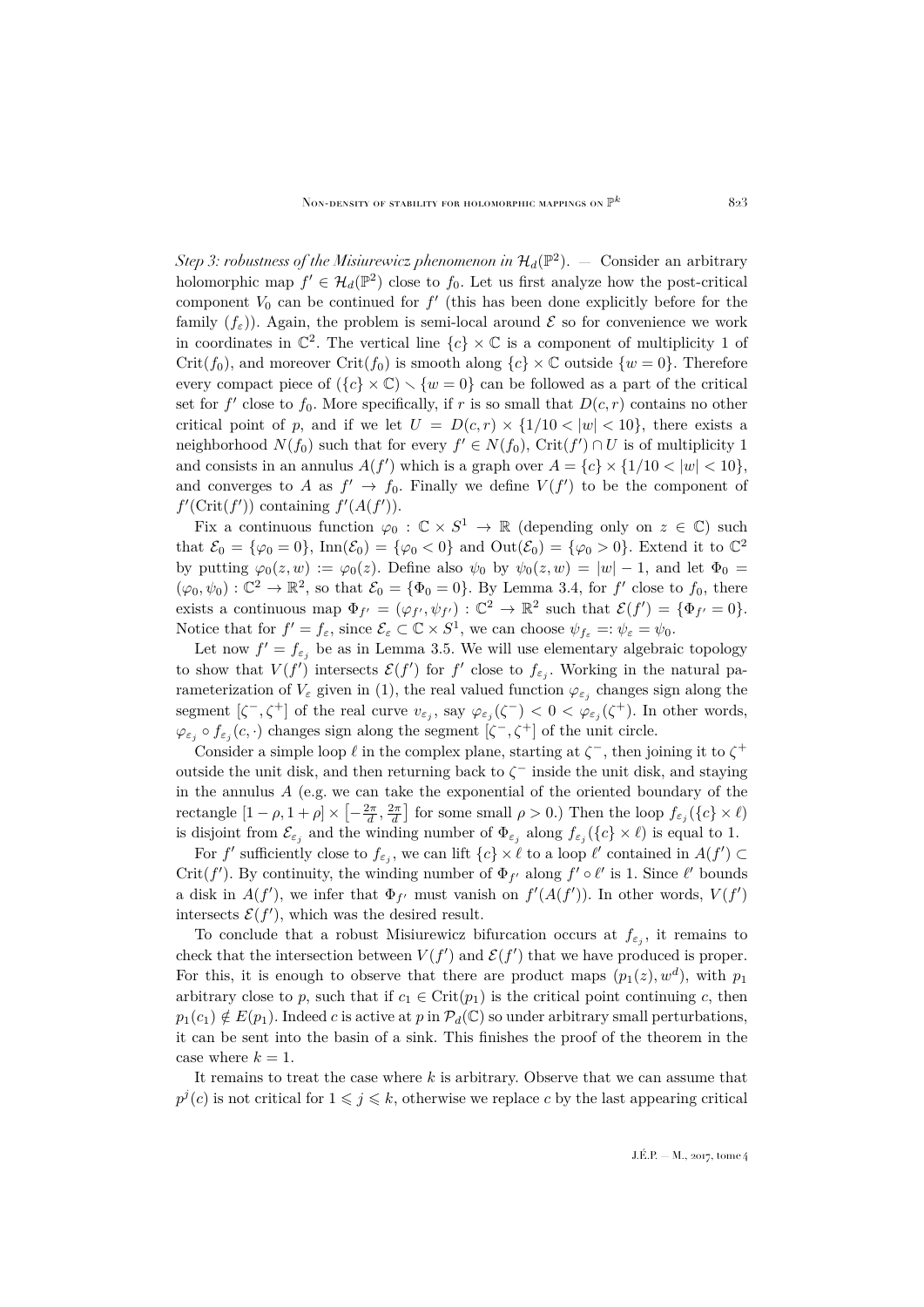point in this orbit segment. The structure of the proof is the same. Step 1 doesn't need to be modified.

For Step 2, since in the case  $k = 1$  we have used the explicit parameterization of  $f_{\varepsilon}(\{c\} \times \mathbb{C})$ , here rather than working with  $f_{\varepsilon}^{k}(\text{Crit}(f_{\varepsilon}))$ , we show that  $f_{\varepsilon}$ (Crit $(f_{\varepsilon})$ ) intersects  $f_{\varepsilon}^{-(k-1)}(\mathcal{E}_{\varepsilon})$  in topologically transverse manner for a wellchosen sequence  $(\varepsilon_i)$ . The only slight difficulty to keep in mind when pulling back is that  $\mathcal{E}_{\varepsilon}$  can intersect other components of the post-critical set.

We put  $F = p^{-(k-1)}(E)$  and normalize the z coordinate so that  $p(c) = 0 \in F$ . As in the previous case let q be of the form  $q(w) = (w-1)(w-\alpha)$ . Let  $\mathcal{F}_{\varepsilon} = f_{\varepsilon}^{-(k-1)}(\mathcal{E}_{\varepsilon})$ which is contained in  $\mathbb{C} \times S^1$ . For  $\varepsilon = 0$ ,  $\mathcal{F}_0 = F \times S^1$  but now  $\mathcal{F}_{\varepsilon}$  needn't be homeomorphic to  $\mathcal{F}_0$ . Since f is proper and dominant  $\mathcal{F}_{\varepsilon}$  is a compact set with empty interior. Thus if  $\Omega$  is a bounded connected component of  $(\mathbb{C} \times S^1) \setminus \mathcal{E}_{\varepsilon}, f_{\varepsilon}^{-(k-1)}(\Omega)$ is a union of bounded components of  $(\mathbb{C} \times S^1) \setminus \mathcal{F}_{\varepsilon}$ . It follows that in  $\mathbb{C} \times S^1$ ,  $\text{Inn}(\mathcal{F}_{\varepsilon}) = f_{\varepsilon}^{-(k-1)}(\text{Inn}(\mathcal{E}_{\varepsilon}))$  and likewise for  $\text{Out}(\mathcal{F}_{\varepsilon})$ .

We have that  $\mathcal{F}_{\varepsilon} \cap \{w=1\} = F$ , and if  $(z,1) \in \text{Inn}(F)$  in  $\mathbb{C}$ , then  $(z,1) \in \text{Inn}(\mathcal{F}_{\varepsilon})$ in  $\mathbb{C} \times S^1$ , and likewise for the outer part. Indeed  $f^{k-1}(z,1) = (p^{k-1}(z),1)$  and  $p^{k-1}(z) \in \text{Inn}(E)$  so  $(p^{k-1}(z), 1) \in \text{Inn}(\mathcal{E}_{\varepsilon})$  and the result follows by pulling back the corresponding inner component. So we can argue exactly as in Lemma [3.5](#page-9-0) to conclude that there exists a sequence  $\varepsilon_j \to 0$  such that the real curve  $v_e = f_\varepsilon(\{c\} \times \mathbb{C}) \cap (\mathbb{C} \times S^1)$ intersects both  $\text{Inn}(\mathcal{F}_{\varepsilon})$  and  $\text{Out}(\mathcal{F}_{\varepsilon})$ .

This analysis being done, we can push forward by  $f_{\varepsilon_j}^{k-1}$  to get a segment of the real analytic curve  $f_{\varepsilon_j}^k(\{c\}\times\mathbb{C})\cap(\mathbb{C}\times S^1)$  whose endpoints belong to  $\text{Inn}(\mathcal{E}_{\varepsilon_j})$  and  $Out(\mathcal{E}_{\varepsilon_j})$  respectively and apply the argument of Step 3 without modification. The  $\Box$  proof is complete.

Corollary [3.2](#page-7-1) is a direct consequence of the following lemma.

<span id="page-12-0"></span>LEMMA 3.6.  $-$  *Let* p *be a polynomial of degree*  $d \geq 3$  *with marked critical points*  $c_1, \ldots, c_{d-1}$ . Assume that  $c_2, \ldots, c_{d-1}$  are attracted by attracting cycles and that  $c_1$  is *active. Then there exists*  $\tilde{p}$  *arbitrary close to p satisfying assumptions (A1) and (A2).* 

*Proof.* — Observe first that if p is an arbitrary polynomial and  $\beta$  is the immediate basin of attraction of an attracting cycle of period  $\ell$ , such that  $\partial \mathcal{B}$  contains no critical point nor parabolic periodic points, then by Mañé's lemma [\[Mañ93\]](#page-31-8)  $\partial \mathcal{B}$  is a hyperbolic set, which obviously disconnects the plane. We claim that it is basic, that is, transitive and locally maximal. Local maximality follows from general arguments: namely by [\[PU10,](#page-31-9) Lem. 6.1.2] it follows from the fact that  $f|_{\partial \mathcal{B}}$  is an open map (due to the absence of critical points).

To prove transitivity, let  $\Omega$  be a component of  $\mathcal{B}(f^{\ell}(\Omega) = \Omega)$ . It is enough to show that  $f^{\ell}|_{\partial\Omega}$  is transitive. Uniform hyperbolicity implies that  $\partial\Omega$  is locally connected, therefore the Riemann map  $\phi : \mathbb{D} \to \Omega$  extends by continuity to  $\phi : \overline{\mathbb{D}} \to \overline{\Omega}$ . In addition  $\phi|_{\mathbb{D}}$  must be injective otherwise contradicting the polynomial convexity of  $\Omega$ . Thus  $\partial \mathcal{B}$  is a Jordan curve. (This result actually holds in much greater generality, see [\[RY08\]](#page-31-10)).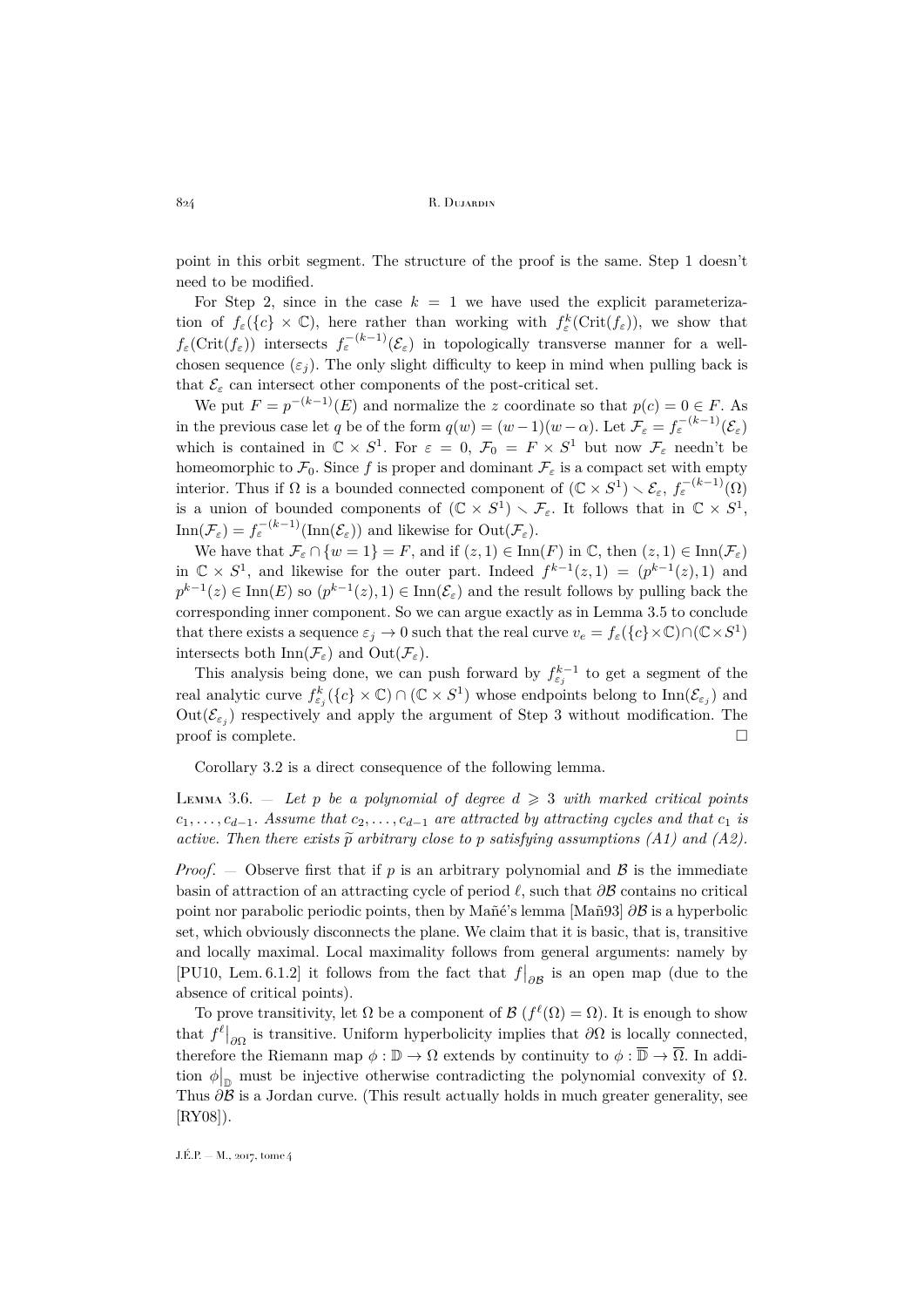The formula  $\phi f^{\ell} \phi^{-1}$  defines a self-map of the unit disk, which can be extended by Schwarz reflexion to a rational map on  $\mathbb{P}^1$  preserving the unit circle, hence a Blaschke product. Now the Julia set of a Blaschke product is either the unit circle or a Cantor set inside the unit circle, and the second case occurs only if there is an attracting or parabolic fixed point on the circle, which is not the case here. We conclude that the Julia set is the circle, hence topologically transitive (even topologically mixing). Coming back to f we conclude that  $f^{\ell}|_{\partial\Omega}$  is topologically mixing, which yields the desired claim.

Under the assumptions of the lemma, let  $\beta$  be the immediate attracting basin of the cycle attracting, say,  $c_2$ , which is robust under perturbations, and consider the active critical point  $c_1$ . Since  $p$  is a bifurcating polynomial, one can make a cycle of period  $\ell m$  bifurcate close to p, so there exists  $p_1$  close to p with a parabolic point  $\alpha$ of period  $\ell m$  and multiplier different from  $\pm 1$ . Then:

(1)  $\alpha \notin \partial \mathcal{B}$ : indeed  $p_1^{\ell m}$  behaves like a rational rotation of order greater than 2 at  $\alpha$ , so there cannot exist an invariant Jordan curve through  $\alpha$ . On the other hand by [\[RY08\]](#page-31-10)  $\partial \mathcal{B}$  is a Jordan curve invariant under  $p^{\ell}$ .

(2)  $\alpha$  must attract  $c_1$  under iteration of  $p_1^{\ell m}$ , therefore  $c_1 \notin \partial \mathcal{B}$ .

This implies that for this polynomial  $p_1$ ,  $\partial \mathcal{B}$  is a basic repeller disconnecting the plane so (A1) holds. Since in addition  $p_1$  has a parabolic cycle, (A2) holds and the corollary follows.

*Proof of Corollary* [3.3.](#page-7-2) — We freely use the formalism of bifurcation currents, see [\[Duj14\]](#page-30-10) for an account. By passing to a branched cover, it is no loss of generality to assume that the critical points are marked as  $c_1, \ldots, c_{d-1}$ . Let  $T_i$ ,  $1 \leq i \leq d-1$ , be the associated bifurcation currents. Since  $p \in \text{Supp}(T_{\text{bif}}^k)$ , reordering the critical points if necessary, we can assume that  $p \in \text{Supp}(T_1 \wedge \cdots \wedge T_k)$  and that  $c_{k+1}, \ldots, c_{d-1}$  are attracted by sinks. Then, using the continuity of the potentials of the  $T_i$ , we infer that there exists a sequence of subvarieties  $[W_n]$  of codimension  $k-1$  in  $\mathcal{P}_d$  along which  $c_2, \ldots, c_k$  are periodic and a sequence of integers  $(d_n)$  such that  $T_1 \wedge \cdots \wedge T_k = \lim_{n \to \infty} T_1 \wedge d_n^{-1}[W_n]$  (see [\[DF08,](#page-30-11) Th. 6.16]). Therefore arbitrary close to p there are polynomials with one active critical point and the remaining ones attracted by periodic sinks. The result then follows from Corollary [3.2.](#page-7-1)  $\Box$ 

## 4. Robust bifurcations from fractal geometry

<span id="page-13-0"></span>In this section we consider product mappings of the form  $f(z, w) = (p(z), w<sup>d</sup> + \kappa)$ , where  $p$  admits a repelling fixed point  $z_0$  that is almost parabolic, i.e., the multiplier  $p'(z_0)$  satisfies  $1 < |p'(z_0)| < 1.01$ , and  $\kappa$  is large. We show that certain perturbations of f exhibit *blenders*, in the sense of Bonatti and Díaz [\[BD96\]](#page-30-4), after proper rescaling. The degree 2 case requires a slightly different treatment so we handle the cases  $d \geq 3$ and  $d = 2$  separately. Also we strive for a uniformity in  $\kappa$  which allows to cover the parabolic case as well (see Corollary [4.11\)](#page-24-0).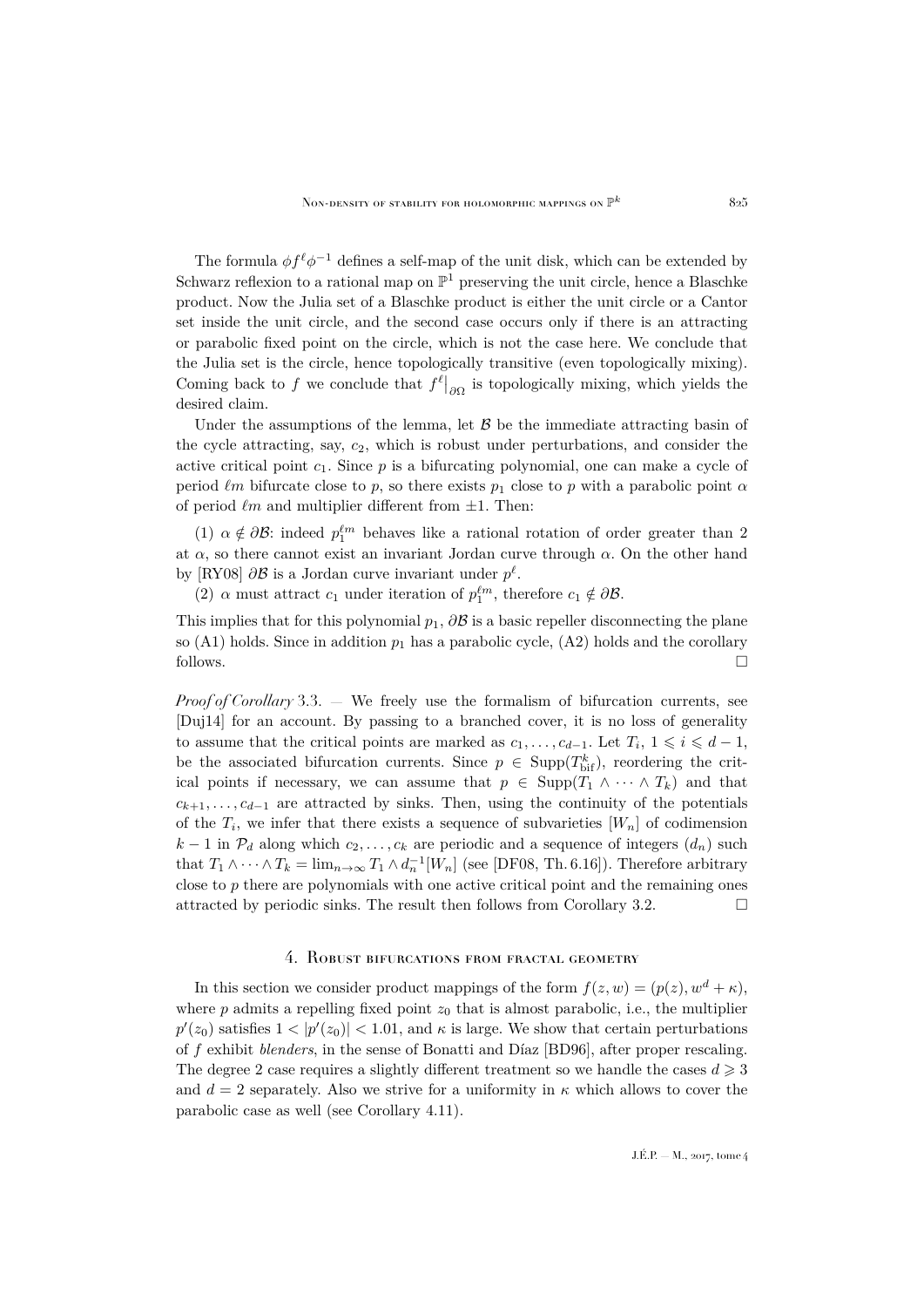<span id="page-14-1"></span>4.1. ESTIMATES FOR ITERATED FUNCTIONS SYSTEMS IN  $\mathbb{C}$ . – It is well-known [\[DK88,](#page-30-12) [HS16\]](#page-31-11) that the limit set of the IFS generated by two affine maps of the form  $\ell_+(z) =$  $\mu z \pm 1$  has empty interior when  $\mu$  is non real and  $|\mu|$  is sufficiently close to 1. Since we will need precise estimates as well as variants of this result, we give a detailed treatment. It will be convenient for us to work with mappings that are contractions on the unit disk, so we write them in a slightly different form.

Let  $\mathcal{L} = (\ell_j)_{j=1}^d$  be a family of holomorphic maps  $\ell_j : \mathbb{D} \to \ell_j(\mathbb{D}) \Subset \mathbb{D}$ . Since the  $\ell_j$ contract the Poincaré metric they define an IFS whose *limit set* is

$$
E = \bigcap_{n \geq 0} \bigcup_{|J|=n} \ell_{j_n} \circ \cdots \circ \ell_{j_1}(\mathbb{D})
$$

(we use the classical multi-index notation  $J = (j_1, \ldots, j_n)$ ). We say that the IFS  $\mathcal L$ satisfies the *covering property* on an open set  $\Delta \subset \mathbb{D}$  if  $\bigcup_{j=1}^d \ell_j(\Delta) \supset \overline{\Delta}$ . It then follows that  $\Delta \subset E$  and this property obviously persists for any small  $(C<sup>1</sup>)$  perturbation of  $(\ell_i)$ .

Our first model situation concerns an IFS with  $d \geq 3$  branches roughly directed by  $d<sup>th</sup>$  roots of unity.

<span id="page-14-0"></span>LEMMA 4.1.  $-$  Let  $d \geqslant 3$  and  $\mathcal{L} = (\ell_j)_{j=1}^d$  be the IFS generated by the affine maps

$$
\ell_j: z \longmapsto mz + \alpha_j(1 - |m|)e^{(2\pi i/d)j},
$$

where  $0.98 < |m| < 1$  and  $\alpha_i$  is such that  $3/5 < |\alpha_i| < 1$  and  $|\arg \alpha_i| < \pi/20$ . Then  $\mathcal{L}$ *satisfies the covering property on the disk* D (0, 1/10)*.*

*Proof.* – Since  $|\alpha| < 1$  we have that  $\ell_i(\mathbb{D}) \in \mathbb{D}$  so we are in the above situation. Let now z in  $\overline{D}(0,1/10)$ , we have to prove that  $\ell_j^{-1}(z) \in D(0,1/10)$  for some j. We will show that if  $\arg(z) \in [-\pi/3, \pi/3]$  then  $j = d$  (or equivalently  $j = 0$ ) is convenient. Then the other cases follow, since the unit circle is covered by translates of  $[-\pi/3, \pi/3]$ by  $d^{\text{th}}$  roots of unity.

We compute  $\ell_0^{-1}(z) = \frac{1}{m} (z - \alpha_0(1 - |m|))$ . We have to show that for  $z = \rho e^{i\theta}$ , with  $\rho \leq 1/10$  and  $|\theta| \leq \pi/3$ , then  $|\ell_0^{-1}(z)| < 1/10$ , or equivalently  $|z-\alpha_0(1-|m|)| < |m|/10$ . Now,

$$
|z - \alpha_0(1 - |m|)|^2 = \rho^2 + |\alpha_0|^2 (1 - |m|)^2 - 2\Re(z\overline{\alpha_0}(1 - |m|))
$$
  
\$\leq \rho^2 + (1 - |m|)^2 - 2\rho |\alpha\_0| \cos(\arg(z) - \arg(\alpha\_0))(1 - |m|)\$  
\$\leq \rho^2 + (1 - |m|)^2 - \frac{2}{5}\rho(1 - |m|),

where in last line we use  $|\alpha_0| > 3/5$  and  $\cos(\arg(z) - \arg(\alpha_0)) \ge 1/3$ . So we are left to showing that

$$
\rho^2+(1-|m|)^2-\frac{2}{5}\rho(1-|m|)<\frac{|m|^2}{10^2},\quad \text{for}\,\, \rho\leqslant \frac{1}{10}\,\, \text{and}\,\, 0.98<|m|<1.
$$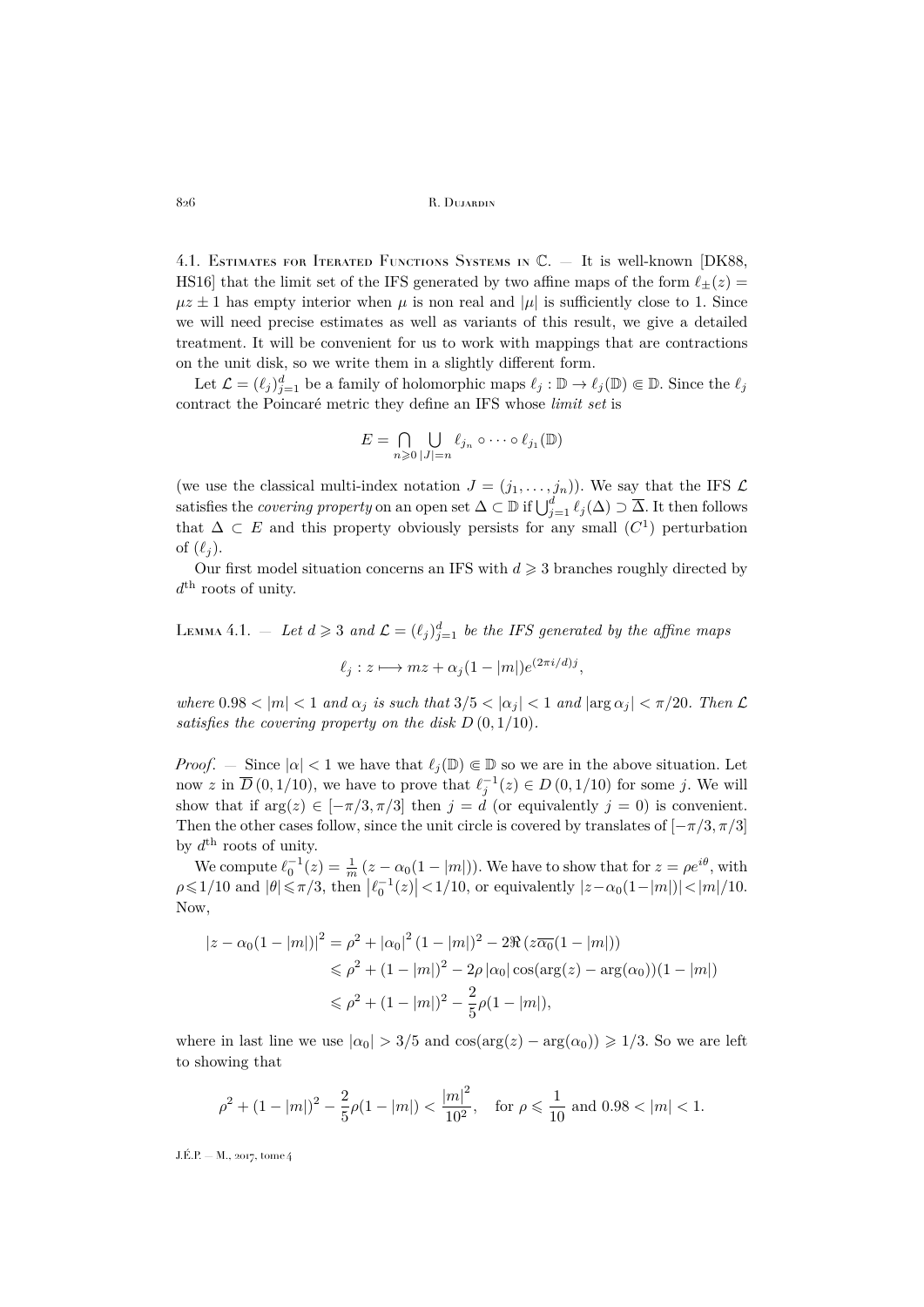For the sake of this computation, put  $1 - |m| = \delta < 1/50$ . The previous equation can be rewritten as

$$
\rho^2+\delta^2-\frac{2}{5}\rho\delta<\frac{(1-\delta)^2}{10^2}\iff\rho\Big(\rho-\frac{2}{5}\delta\Big)<\frac{(1-\delta)^2}{10^2}-\delta^2.
$$

Since  $\rho \leq 1/10$ , to prove the last inequality it is enough to show that

$$
\rho - \frac{2}{5}\delta < \frac{(1-\delta)^2}{10} - 10\delta^2 \iff \rho - \frac{1}{10} < \frac{1}{5}\delta - \frac{99}{10}\delta^2 = \frac{1}{5}\delta\left(1 - \frac{99}{2}\delta\right),
$$

and the latter is true because the left hand side is non-positive while the right hand side is positive.  $\Box$ 

<span id="page-15-2"></span>REMARK 4.2. — Notice that conjugating by a rotation implies that for every fixed  $\theta$ , the same result holds when  $\alpha_j(1-|m|)$  is replaced by  $e^{i\theta}\alpha_j(1-|m|)$  in the expression of  $\ell_i$ .

In view of 2-dimensional applications, it is useful to point out a slight reformulation of this result. Let A be the range of allowed values for  $\alpha$  in Lemma [4.1,](#page-14-0) i.e.,

(3) 
$$
A = \left\{ \alpha \in \mathbb{C}, \frac{3}{5} < |\alpha| < 1, |\arg(\alpha)| < \frac{\pi}{20} \right\}.
$$

<span id="page-15-1"></span>LEMMA 4.3.  $-$  Let  $d \geqslant 3$  and  $\mathcal{L} = (\ell_j)_{j=1}^d$  be the IFS generated by the affine maps

<span id="page-15-0"></span>
$$
\ell_j: z \longmapsto mz + \alpha_j(1 - |m|)e^{(2\pi i/d)j}.
$$

*where*  $0.98 < |m| < 1$ *. Fix*  $\eta > 0$  *and assume that for every*  $j = 1, \ldots, d$ *, the disk*  $D(\alpha_j, \eta)$  *is contained in A.* 

*Then for every*  $z_0 \in D(0, 1/10)$ *, there exists j such that* 

$$
\ell_j^{-1}(D(z_0, \eta(1-|m|))) \subset D(0, 1/10).
$$

*Proof.* — Notice that when  $\eta$  tends to 0 this is precisely the statement of Lemma [4.1.](#page-14-0) In the general case, we simply observe that for every z, when  $\alpha$  varies in a disk of radius  $\eta$ ,  $\ell_j^{-1}(z)$  ranges in a disk of radius  $\eta(1 - |m|)/|m|$ . For  $\eta > 0$ , put  $A_{\eta} =$  $\{\alpha \in A, D(\alpha, \eta) \subset A\}$  (beware that this is the opposite of a  $\eta$ -neighborhood). If for some z,

$$
\ell_j^{-1}(z) \in D\left(0, 1/10\right) \text{ for every } \alpha \in A
$$

(this is what we have proved for z in an angular sector of width  $2\pi/3$  and  $j = 0$ ) then

$$
\ell_j^{-1}(z) \in D\left(0, \frac{1}{10} - \eta \frac{1 - |m|}{|m|}\right) \text{ for every } \alpha \in A_{\eta}.
$$

Now, since  $\ell_j^{-1}(D(z,r)) = D(\ell_j^{-1}(z), r/|m|)$ , we infer that for  $\alpha \in A_\eta$ , the subset  $\ell_j^{-1}(D(z, \eta(1-|m|)))$  is contained in D  $(0, 1/10)$ , which was the result to be proved.  $\Box$ 

For an IFS  $\mathcal{L}$ , we define  $\mathcal{L}^n$  to the IFS generated by *n*-fold compositions of the generators of  $\mathcal{L}$ . It has the same limit set as  $\mathcal{L}$ . Here is an analogue of Lemma [4.1](#page-14-0) for an IFS with two branches. In this case the multiplier needs to be chosen close to the imaginary axis.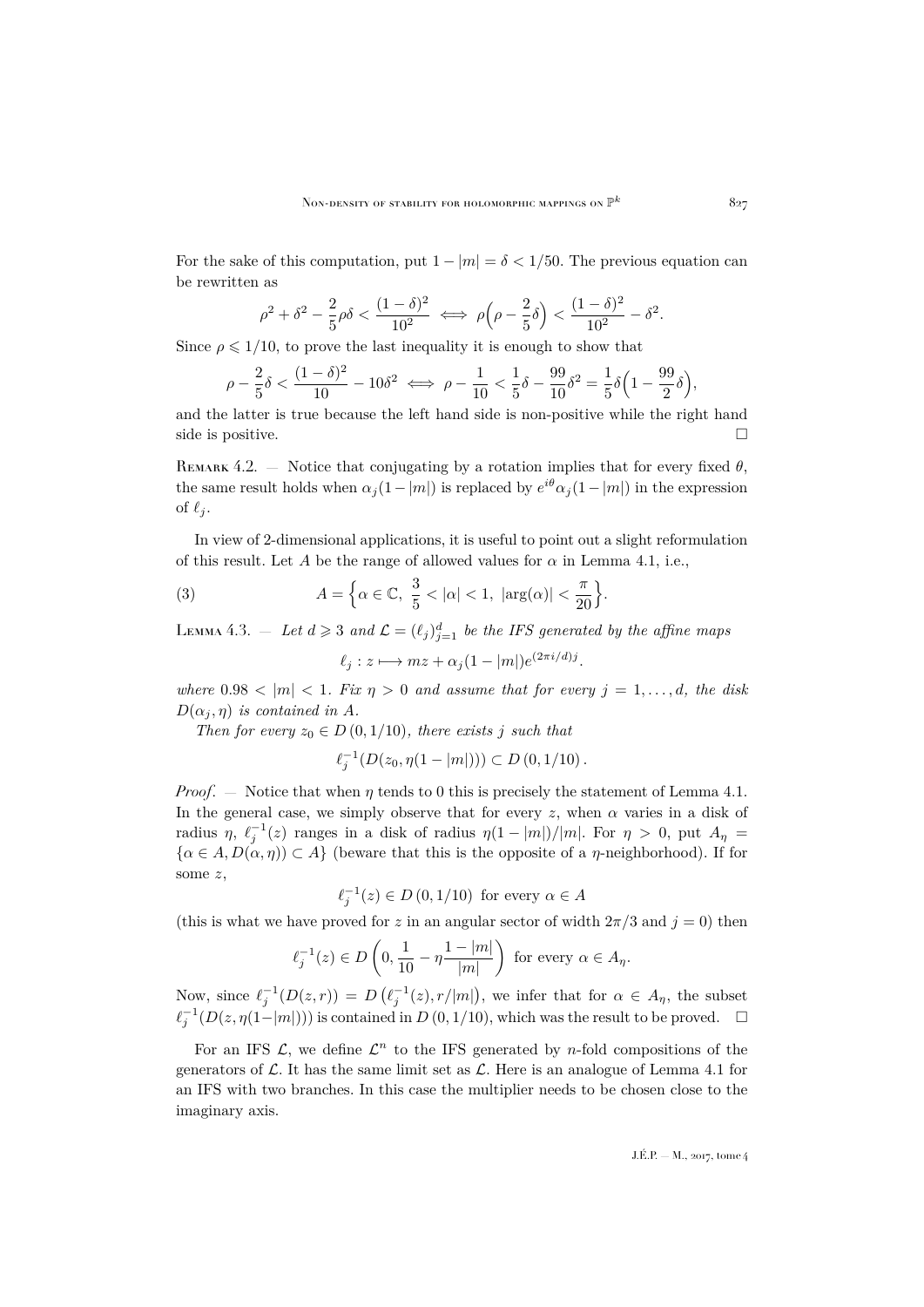<span id="page-16-1"></span>LEMMA 4.4.  $\qquad$  *Let*  $\mathcal{L} = \ell_{\pm}$  *be the IFS generated by the affine maps* 

$$
\ell_{\pm}: z \longmapsto mz \pm \alpha(1-|m|),
$$

*where*  $0.99 < |m| < 1$ ,  $|\arg(m) - \pi/2| < \pi/50$  *and*  $\alpha$  *is a complex number with*  $0.9 < |\alpha| < 1$ . Then  $\mathcal{L}^2$  satisfies the covering property on the disk  $D(0, 1/10)$ .

*Proof.* – To establish the result, we show that  $\mathcal{L}^2 = (\ell_+^2, \ell_+ \circ \ell_-, \ell_- \circ \ell_+, \ell_-^2)$  satisfies the assumptions of Lemma [4.1](#page-14-0) (up to conjugating by an appropriate rotation). Indeed, observe first that conjugating by a rotation, we can assume that  $\alpha$  is a positive real number. Now, let us compute the expression of  $\ell^2_+$ :

$$
\ell_+^2(z) = m^2 z + (m+1)\alpha(1-|m|) = m^2 z + \beta_{++}(1-|m|^2), \text{ where } \beta_{++} = \frac{(m+1)\alpha}{|m|+1}.
$$

Observe first that  $0.98 < |m|^2 < 1$ . Next, we see that  $\beta_{++}$  is approximately equal to  $\frac{1+i}{2}$   $\alpha$ . More precisely, given the assumptions on m it can be shown that:

- 1.8 <  $|m+1|^2$  < 2.2, therefore  $0.6$  <  $|(m+1)\alpha|/(|m|+1)$  < 0.8;
- $|\arg(m+1)-\pi/4| < \pi/20$ .

For  $\ell_+ \circ \ell_-, \ell_- \circ \ell_+$  and  $\ell_-^2$ , we have analogous estimates, with  $\pi/4$  replaced by  $-\pi/4$ ,  $3\pi/4$  and  $5\pi/4$  respectively. Thus, conjugating by a rotation of angle  $\pi/4$ , we are in position to apply Lemma [4.1,](#page-14-0) and the result follows.  $\Box$ 

4.2. BLENDERS IN  $\mathbb{C}^2$ . — We now study a 2-dimensional version of the phenomenon studied in Section [4.1.](#page-14-1) Similarly to [\(3\)](#page-15-0) we define the angular sector

<span id="page-16-3"></span>(4) 
$$
A' = \left\{ \alpha \in \mathbb{C}, \ 0.7 < |\alpha| < 0.9, \ |\arg(\alpha)| < \frac{\pi}{40} \right\}.
$$

It is easily shown that for every  $\alpha \in A'$ , the disk  $D(\alpha, 1/40)$  is contained in A, therefore if  $\alpha_j \in A'$ , the conclusion of Lemma [4.3](#page-15-1) holds for any  $\eta < 1/40$ .

<span id="page-16-2"></span>Lemma 4.5.  $-$  Let  $d \geqslant 3$  and  $\mathcal{L} = (L_j)_{j=1}^d$  be an IFS in  $\mathbb{D}^2$  generated by biholomorphic *contractions of the form*

$$
L_j(z, w) = (\ell_j(z), \varphi_j(z, w)),
$$

and let  $\mathcal E$  be its limit set. Assume that  $\ell_i$  is of the form

$$
\ell_j: z \longmapsto mz + \alpha_j(1 - |m|)e^{(2\pi i/d)j},
$$

where  $0.98 < |m| < 1$  and  $\alpha_j \in A'$ , and that  $\varphi_j : \mathbb{D}^2 \to \mathbb{D}$  is a holomorphic map such *that*

<span id="page-16-0"></span>
$$
\left|\frac{\partial\varphi_j}{\partial z}\right|<1 \quad and \quad \left|\frac{\partial\varphi_j}{\partial w}\right|<\frac{1}{2}.
$$

*Then any vertical graph*  $\Gamma$  *intersecting*  $D(0, 1/10) \times \mathbb{D}$ *, whose slope is bounded by*  $\frac{1}{100} (1 - |m|)$  *must intersect*  $\mathcal{E}$ *, that is*  $\Gamma \cap \mathcal{E} \neq \emptyset$ *.* 

*Furthermore, the same holds for any IFS*  $\overline{\mathcal{L}}$  *generated by*  $(\overline{L}_j)_{j=1}^d$ *, whenever* 

(5) 
$$
\left\| L_j - \overline{L}_j \right\|_{C^1} < \frac{1}{1000} \left( 1 - |m| \right).
$$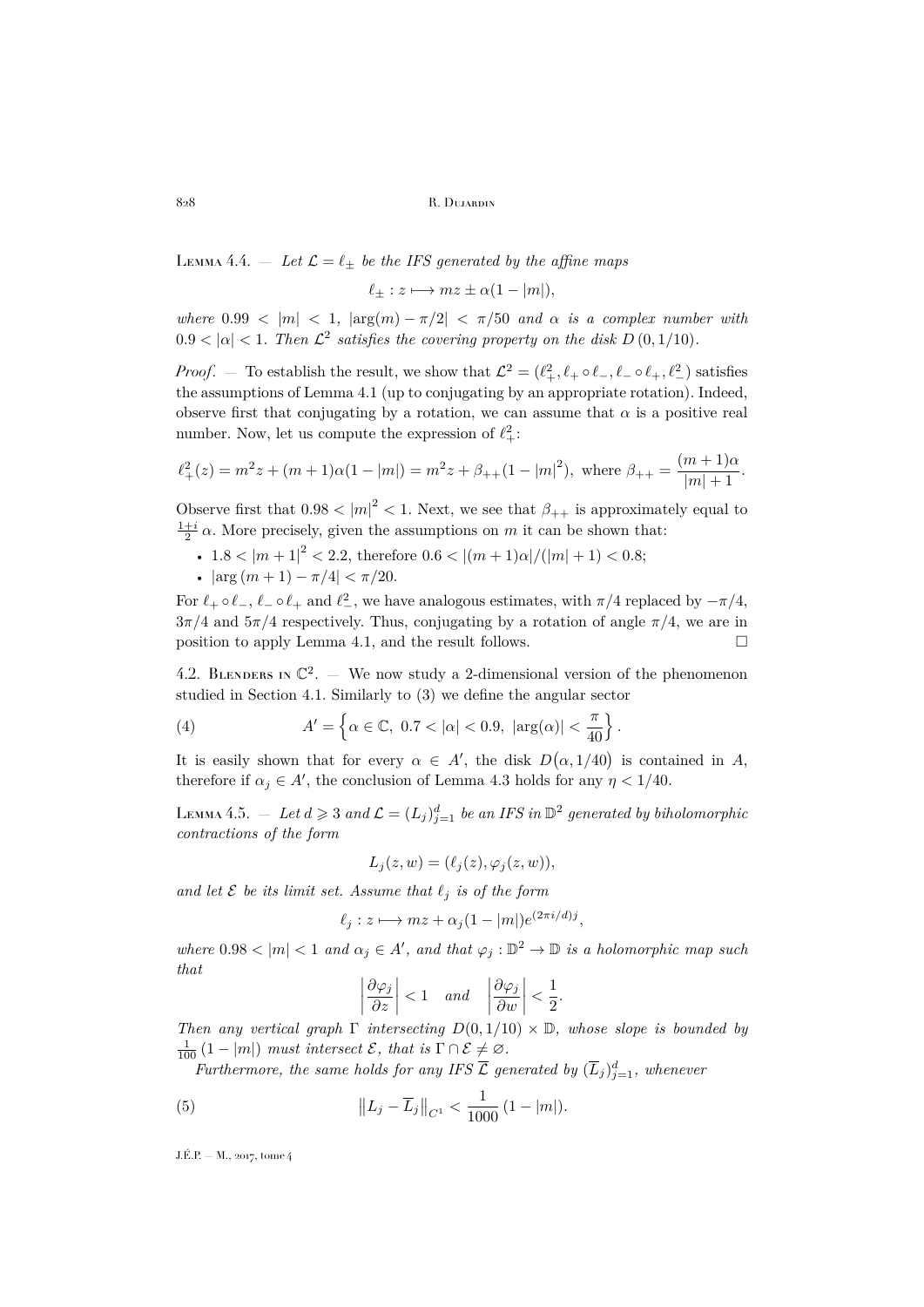Note that by the Cauchy estimates a control on the  $C^0$  norm of  $L_j - \overline{L}_j$  in a slightly larger domain is enough to achieve [\(5\)](#page-16-0).

*Proof.* — Let us work directly with the perturbed situation. Let  $\mathcal G$  be the set of vertical graphs  $\Gamma$  in  $\mathbb{D}^2$  of the form  $z = \gamma(w)$  with  $|\gamma'| < \frac{1}{100} (1 - |m|)$  and  $|\gamma(w_0)| < 1/10$  for some  $w_0 \in \mathbb{D}$ .

We want to show that if  $\Gamma \in \mathcal{G}$  then  $\Gamma \cap \mathcal{E}(\overline{\mathcal{L}}) \neq \emptyset$ . For this we must prove that there exists an infinite sequence  $(j_k)$  such that<sup>(2)</sup>  $\Gamma \cap (\overline{L}_{j_1} \circ \cdots \circ \overline{L}_{j_k}(\mathbb{D}^2)) \neq \emptyset$ , or in other words, that  $\overline{L}_{i_k}^{-1}$  $\overline{L}_{j_k}^{-1} \circ \cdots \circ \overline{L}_{j_1}^{-1}$  $j_1$ <sup>1</sup> is well-defined on some piece of Γ.

Arguing by induction, to establish this property it is enough to show that if  $\Gamma \in \mathcal{G}$ there exists  $j \in \{1, ..., d\}$  such that  $\overline{L}_i^{-1}$  $\overline{L}_j^{-1}(\Gamma) \cap \mathbb{D}^2 \in \mathcal{G}$ . Write  $\overline{L}_j = L_j + \varepsilon_j$ . We first observe that the assumption on the slope implies that the diameter of the first projection of  $\Gamma$  is smaller than  $\frac{1}{50}(1-|m|)$ , hence contained in a disk  $D(z_0, \frac{1}{50}(1-|m|))$ for some  $z_0 \in D(0, 1/10)$ . Let  $j \in \{1, ..., d\}$  be as provided by Lemma [4.3](#page-15-1) for this value of  $z_0$ , and consider  $\overline{L}_j^{-1}$  $j^{-1}(\Gamma)$  (for notational ease we drop the restriction to  $\mathbb{D}^2$ ). This is a subvariety contained in  $\overline{L}_i^{-1}$  $j^{-1}$   $(D(z_0, \frac{1}{50}(1-|m|)) \times \mathbb{D})$ . We claim that it is contained in  $D(0, 1/10) \times \mathbb{D}$ .

Indeed, writing in coordinates  $\overline{L}_j = (\ell_j + \varepsilon_1, \varphi_j + \varepsilon_2)$ , we see that if  $(z, w)$ is such that  $\overline{L}_j(z,w)$  belongs to  $D(z_0, \frac{1}{50}(1-|m|)) \times \mathbb{D}$ , then  $\ell_j(z) + \varepsilon_1(z,w) \in$  $D(z_0, \frac{1}{50}(1-|m|))$ . Since by assumption,  $|\varepsilon_1(z,w)| < 10^{-3}(1-|m|)$  it follows that  $\ell_j(z) \in D(z_0, \frac{1}{45}(1 - |m|))$ . By Lemma [4.3](#page-15-1) this implies that  $z \in D(0, 1/10)$ , thereby establishing our claim.

<span id="page-17-0"></span>The equation of  $\overline{L}_i^{-1}$  $j^{\text{-}}(\Gamma)$  is of the form

(6) 
$$
\ell_j(z) + \varepsilon_1(z,w) = \gamma (\varphi_j(z,w) + \varepsilon_2(z,w)),
$$

which can be rewritten as

(7) 
$$
z = \ell_j^{-1} \left( \gamma \left( \varphi_j(z, w) + \varepsilon_2(z, w) \right) - \varepsilon_1(z, w) \right).
$$

The z-derivative of the right hand side of this equation is smaller than 1 so the contraction mapping principle tells us that it has a unique solution for each  $w$ . In other words  $\overline{L}_i^{-1}$  $j^{\text{-}}(\Gamma)$  is a vertical graph. Finally, the implicit function theorem applied to [\(6\)](#page-17-0) implies that the slope of this graph is bounded by

$$
\frac{|\gamma'| \left(\frac{1}{2} + |\partial \varepsilon_2/\partial w|\right) + |\partial \varepsilon_1/\partial w|}{|m| - |\gamma'| \left(1 + |\partial \varepsilon_2/\partial z|\right) - |\partial \varepsilon_1/\partial z|} < \frac{1}{100} \left(1 - |m|\right)
$$
  
and we are done.

<span id="page-17-1"></span>REMARK 4.6.  $-$  A similar result holds for an IFS with two branches of the form  $(\ell_{+}(z), \varphi_{+}(z, w),$  for  $\ell_{+}(z) = mz \pm \alpha(1 - |m|)$  and m close to the imaginary axis, as in Lemma [4.4.](#page-16-1) Indeed, exactly as in the proof of that lemma, it is enough to take two iterates of the IFS to get back to the setting of Lemma [4.5.](#page-16-2)

 $(2)$ Notice the order of compositions.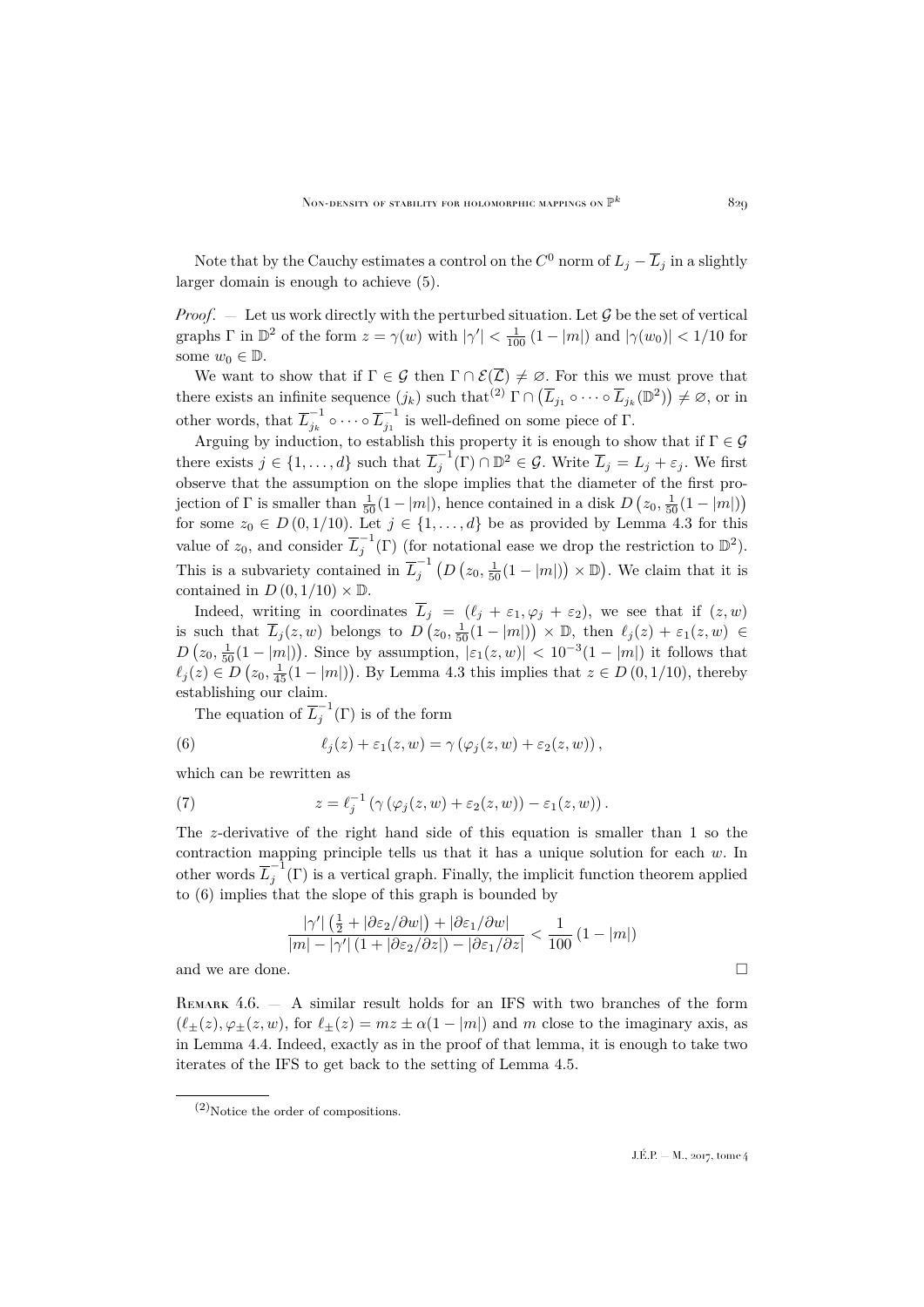<span id="page-18-0"></span>4.3. BLENDERS FOR ENDOMORPHISMS OF  $\mathbb{P}^2$  and the post-critical set THEOREM 4.7.  $-\text{ Let } d \geqslant 3 \text{ and } f : \mathbb{P}^2 \to \mathbb{P}^2$  be a product map of the form

$$
f(z, w) = (p(z), q(w)) = (p(z), wd + \kappa),
$$

*with*  $deg(p) = d$ . Assume that the polynomial p belongs to the bifurcation locus in  $\mathcal{P}_d$ and admits a repelling fixed point  $z_0$  of low multiplier:  $1 < |p'(z_0)| < 1.01$ .

*Then there exists a constant*  $\kappa_0$  *depending only on d such that if*  $|\kappa| > \kappa_0$ , f *belongs to the closure of the interior of the bifurcation locus in*  $\mathcal{H}_d(\mathbb{P}^2)$ .

It is easy to construct polynomials  $p$  satisfying the assumptions of the theorem for every  $d \geq 3$ . A variant of this construction is given in Theorem [4.12](#page-25-2) below which allows to treat the case  $d = 2$  as well.

*Proof.* – We translate the z coordinate so that  $z_0 = 0$ , and put  $m = (p'(0))^{-1}$ , so that m is a complex number such that  $0.99 < |m| < 1$ . To fix the ideas we work in the case  $d = 3$ , the adaptation to the general case is easy and left to the reader. Furthermore to ease notation we replace  $\kappa$  by  $-\kappa$  so that the second coordinate becomes  $q(w) = w^3 - \kappa$ .

*Step 1: analysis of*  $J_q$ . — When  $\kappa$  is large, the Julia set of q is a Cantor set; here we describe its geometry. Consider the disk  $D_{\kappa} := D(0, 2|\kappa|^{1/3})$ . The critical point 0 satisfies  $q(0) = \kappa \notin D_{\kappa}$  so  $q^{-1}(D_{\kappa})$  is the union of 3 topological disks, invariant under a rotation of angle  $2\pi/3$ . Fix a cube root  $\kappa^{1/3}$  of  $\kappa$ . If  $x \in D_{\kappa}$ , solving the equation  $w^3 - \kappa = x$  yields

$$
w^3 = \kappa + x = \kappa \left(1 + \frac{x}{\kappa}\right)
$$
, hence  $w = \kappa^{1/3} \zeta \left(1 + \frac{x}{3\kappa} + O(|\kappa|^{-4/3})\right)$ ,

where  $\zeta \in \{1, j, j^2\}$  ranges over the set of cube roots of unity. Therefore we see that  $q^{-1}(D_{\kappa})$  is approximately the union of 3 disks of radius  $2/3 |\kappa|^{1/3}$  centered at the cube roots of  $\kappa$ . Define  $q_\zeta^{-1}$  to be the inverse branch of q on  $D_\kappa$  such that  $q_\zeta^{-1}(0) = \zeta \kappa^{1/3}$ .

We introduce the new coordinate  $\tilde{w} = \frac{1}{2} \kappa^{-1/3} w$ . After coordinate change, the expression of q becomes  $\tilde{q}(\tilde{w}) = \frac{1}{2} \kappa^{2/3} (8\tilde{w}^3 - 1)$ , so that for large enough  $\kappa$ ,  $\tilde{q}^{-1}(\mathbb{D})$ is made of 3 components respectively contained in  $D(\frac{1}{2}\zeta, \frac{1}{2}|\kappa|^{-2/3}), \zeta \in \{1, j, j^2\}.$ Similarly, from the Cauchy estimate we infer that  $|(\tilde{q}_{\zeta}^{-1})'| \leq |\kappa|^{-2/3}$  on  $\mathbb{D}$ .

*Step 2: rescaling and construction of a blender*. — Close to the origin, p behaves like the multiplication by  $p'(0)$ , more precisely we have  $p(z) = p'(0)z + O(z^2)$ . In particular there is a unique inverse branch  $p_0^{-1}$  defined in a neighborhood of 0 of size  $\delta_0(p)$  and such that  $p_0^{-1}(0) = 0$ .

For  $0 < \delta \ll \delta_0(p)$  we rescale the disk  $D(0,\delta)$  to unit size by introducing the new coordinate  $\tilde{z} = \delta^{-1} z$ . In the new coordinate, p becomes  $\tilde{p}(\cdot) = \delta^{-1} p(\delta \cdot)$ , thus  $\widetilde{p}(\widetilde{z}) = p'(0)\widetilde{z} + O(\delta)$  where the  $O(\cdot)$  is uniform for  $z \in \mathbb{D}$ , and likewise for the inverse map  $\widetilde{p}_0^{-1}(\widetilde{z}) = m\widetilde{z} + O(\delta)$ . Similar results hold for the derivatives by applying the Cauchy estimates in a slightly larger disk.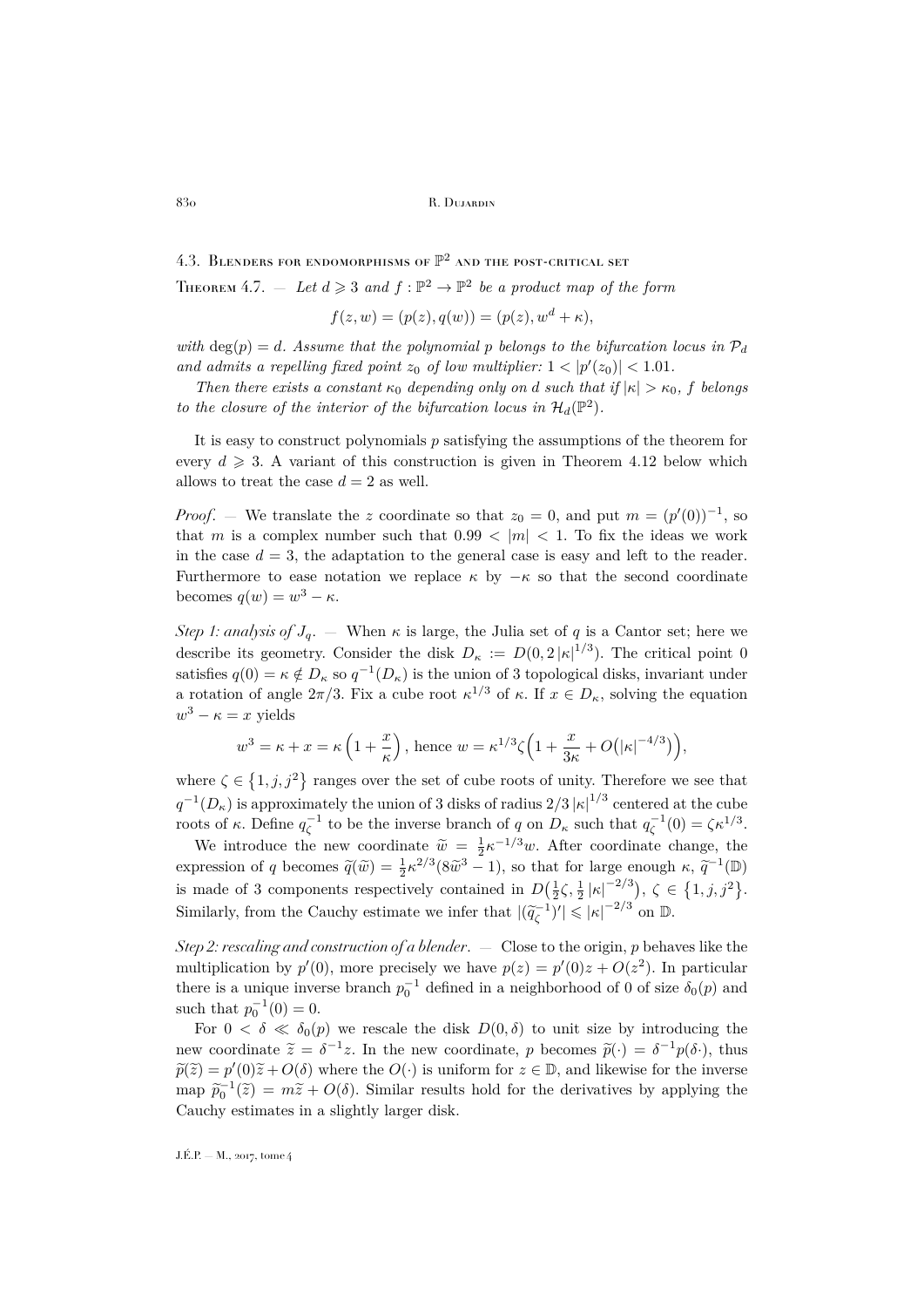In the new coordinate system  $(\tilde{z}, \tilde{w}) = (\delta^{-1}z, \frac{1}{2}\kappa^{-1/3}w) =: \phi(z, w)$ , we have an IFS with 3 branches on  $\mathbb{D}^2$  defined by the  $(\widetilde{p}_0^{-1}, \widetilde{q}_\zeta^{-1})$  for  $\zeta \in \{1, j, j^2\}$ . Its limit set  $\widetilde{\mathcal{E}}$ is equal to  $\{0\} \times J_q$ . Now we perturb  $\tilde{f}$  by introducing

$$
\widetilde{f}_{\bullet}(\widetilde{z},\widetilde{w}) = (\widetilde{p}(\widetilde{z}) - 2\alpha(1 - |m|)\widetilde{w}, \widetilde{q}(\widetilde{w})),
$$

where  $\alpha$  is a real number in the interval (0.7, 0.9): once for all we choose  $\alpha = 0.8$ . We denote by  $\widetilde{\mathcal{E}}_{\bullet}$  the corresponding limit set. Notice that in the original coordinates, the corresponding expression is

<span id="page-19-1"></span>(8) 
$$
\phi^{-1} \circ \widetilde{f}_{\bullet} \circ \phi : (z, w) \longmapsto (p(z) + \varepsilon w, q(w)) = f_{\varepsilon}(z, w) \text{ for } \varepsilon = -\frac{\delta \alpha (1 - |m|)}{\kappa^{1/3}}.
$$

The IFS induced by  $\tilde{f}_\bullet$  on  $\mathbb{D}^2$  is induced by 3 inverse branches for  $\tilde{f}_\bullet$  of the form

<span id="page-19-0"></span>
$$
(9) \quad (\widetilde{z}, \widetilde{w}) \longmapsto \left(\widetilde{f}_{\bullet}\right)^{-1}_{\zeta} (\widetilde{z}, \widetilde{w}) = \left(\widetilde{p}_{0}^{-1} \left(\widetilde{z} + 2\alpha(1 - |m|)\widetilde{q}_{\zeta}^{-1}(\widetilde{w})\right), \widetilde{q}_{\zeta}^{-1}(\widetilde{w})\right) = \left(m\widetilde{z} + \alpha m(1 - |m|)\zeta\left(1 + O(|\kappa|^{-2/3})\right) + O\left(\delta\right), \frac{1}{2}\zeta + O(|\kappa|^{-2/3})\right).
$$

Further conjugating the first coordinate by a rotation of angle  $\arg(m)$ , we can assume that the translation part in the first component of  $(\tilde{f}_\bullet)^{-1}_\zeta$  equals  $\alpha |m|(1-|m|)$  (see also Remark [4.2\)](#page-15-2). Hence if  $\delta$  is so small and  $\kappa$  so large that [\(5\)](#page-16-0) is satisfied, applying Lemma [4.5](#page-16-2) (with  $\alpha |m|$  instead of  $\alpha$ , which is licit since  $\alpha |m| \in (0.7, 0.9)$ ), we deduce that if V is any vertical graph contained in  $D(0, 1/10) \times \mathbb{D}$  and small enough slope, then  $V \cap \mathcal{E}_z \neq \emptyset$ .

Notice that  $\delta$  and  $\kappa$  can be chosen independently from each other. By Step 1 the terms  $O(|\kappa|^{-2/3})$  are actually smaller than  $|\kappa|^{-2/3}$ , hence choosing  $|\kappa| \geq 2000^{3/2}$  is enough.<sup>(3)</sup> Likewise, we have to choose  $\delta$  so that the term  $O(\delta)$  in the first component of [\(9\)](#page-19-0) is roughly bounded by  $\frac{1}{2000}(1-|m|)$ .

*Step 3.0: conclusion in a particular case*. — Let f be as in the statement of the theorem, and fix  $\kappa$  large enough so that the previous requirements are satisfied. We will first prove the result under the simplifying assumption that there exists a simple critical point c such that  $p(c) = 0$  (recall that 0 is the moderately repelling fixed point).

The basic set  $\mathcal{E}(f) = \{0\} \times J_q$  is contained in  $J^*$ , so by Lemma [2.3](#page-5-2) this property persists in a neighborhood of f. Notice that arbitrary close to f there are maps  $f_1$  for which  $\mathcal{E}(f_1)$  is disjoint from the post-critical set: it is enough to consider product maps of the form  $(p_1(z), q(w))$  for which  $p_1$  has a repelling fixed point at 0 not belonging to the post-critical set. It follows that any intersection between  $\mathcal{E}(q)$  and  $q(\text{Crit}(q))$ for g close to f is proper in  $\mathcal{H}_3(\mathbb{P}^2)$  so by Proposition [2.5](#page-6-2) it gives rise to bifurcations.

Consider the perturbation  $f_{\varepsilon}(z, w) = (p(z) + \varepsilon w, q(w))$  as in [\(8\)](#page-19-1), and let us show that for small enough  $\varepsilon \neq 0$ ,  $f_{\varepsilon}$  lies in the interior of the bifurcation locus in  $\mathcal{H}_3(\mathbb{P}^2)$ . If  $\varepsilon$  is small enough then  $\delta = |\kappa|^{1/3} |\varepsilon|/0.8(1-|m|)$  satisfies the requirements of Step 2, so  $\mathcal{E}(f_{\varepsilon})$  is a blender-type Cantor set contained in  $D(0,\delta) \times D_{\kappa}$  (recall that  $D_{\kappa} =$  $D(0,2|\kappa|^{1/3})).$ 

<sup>(3)</sup>There is no attempt to optimize the bound on  $\kappa$  here.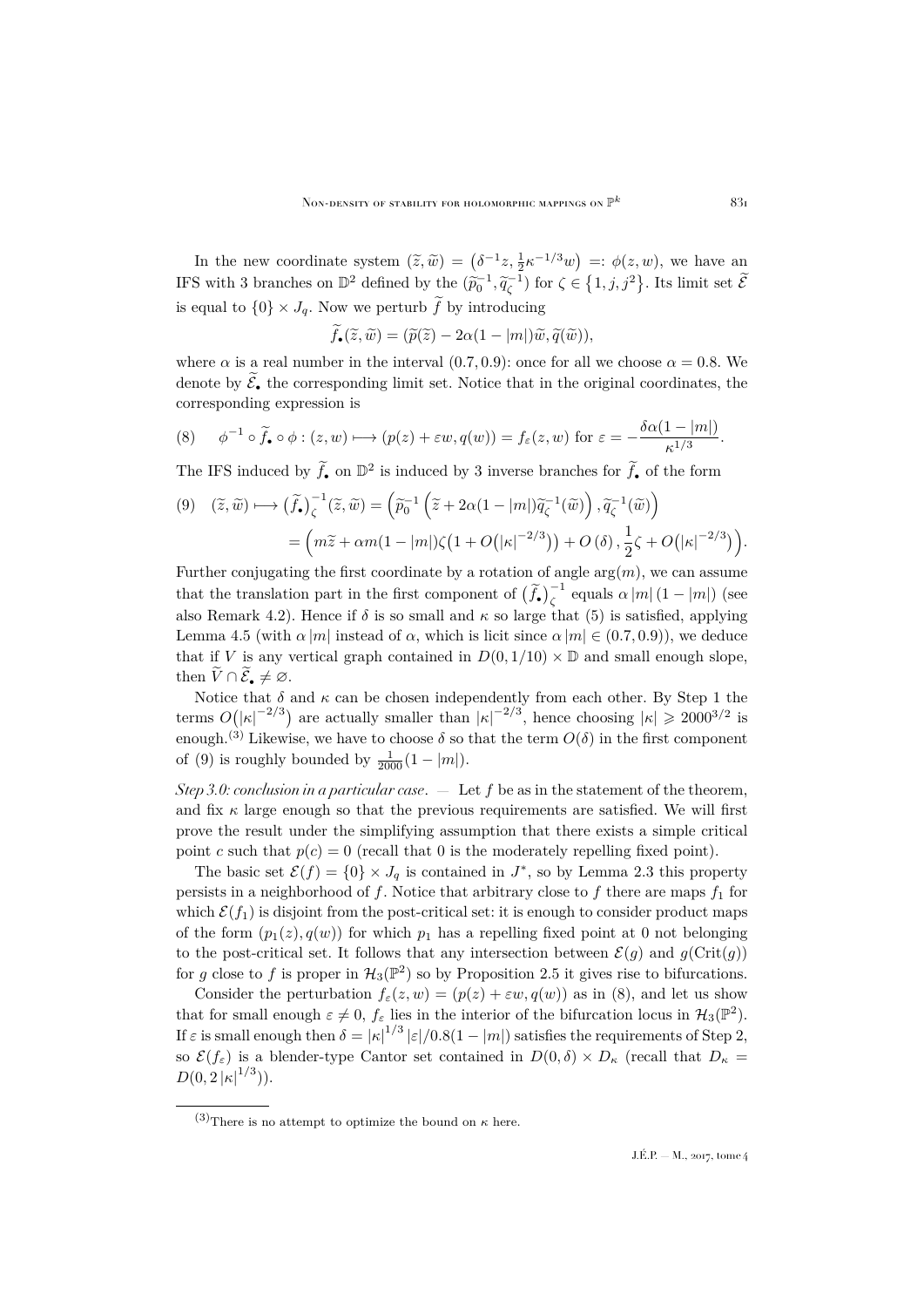In the rescaled coordinates  $(\tilde{z}, \tilde{w})$ , the vertical line  $\{c/\delta\} \times \mathbb{C}$  is a component of the critical set of  $\tilde{f}_{\bullet}$ , and its image is

$$
\widetilde{V}_{\bullet} := \left\{ (-2\alpha(1-|m|)\widetilde{w}, \widetilde{q}(\widetilde{w})), \widetilde{w} \in \mathbb{C}) \right\}.
$$

The intersection  $\widetilde{V}_{\bullet} \cap \mathbb{D}^2$  is the union of 3 vertical graphs of the form

$$
\widetilde{z} = -2\alpha (1 - |m|) \widetilde{q}_{\zeta}^{-1}(\widetilde{w}), \ \widetilde{w} \in \mathbb{D}, \ \zeta \in \left\{1, j, j^2\right\},\
$$

in particular these graphs are contained in  $D(0, 1/10) \times \mathbb{D}$  and their slope is smaller than  $2(1-|m|)|\kappa|^{-2/3}$ . Thus by Step 2 we deduce that  $\widetilde{V}_{\bullet} \cap \widetilde{\mathcal{E}}_{\bullet} \neq \emptyset$ , therefore  $f_{\varepsilon}(\mathrm{Crit}(f_{\varepsilon})) \cap \mathcal{E}_{\varepsilon} \neq \varnothing.$ 

If now g is close to  $f_{\varepsilon}$ , as in the proof of Theorem [3.1](#page-6-1) (see the beginning of Step 3) there), every compact piece of  ${c} \times (\mathbb{C} \setminus \{0\})$  can be followed as part of Crit $(g)$ , so  $g(\text{Crit}(g))$  contains three vertical graphs in  $D(0, \delta) \times D_{\kappa}$  which are close to the corresponding ones for  $f_{\varepsilon}$ . Likewise, the basic set  $\mathcal{E}(g)$  is induced by three inverse branches  $g_{\zeta}^{-1}$  close to the corresponding ones for  $f_{\varepsilon}$ , thus Lemma [4.5](#page-16-2) implies that  $\mathcal{E}(g) \cap g(\text{Crit}(g)) \neq \emptyset$ . This shows that for small  $\varepsilon \neq 0, f_{\varepsilon} \in \overset{\circ}{\text{Bif}}$ , hence  $f \in \overset{\circ}{\text{Bif}}$ , as desired.

*Step 3.1: conclusion in the general case*. — Let us now assume that p is an arbitrary polynomial satisfying the assumptions of the theorem. Replacing  $p$  by an arbitrary close perturbation, we may assume that there exists a simple critical point  $c$  and an integer  $\ell \geq 1$  such that  $p^{\ell}(c) = 0$ . Indeed p belongs to the bifurcation locus so it admits an active critical point. We may suppose that all critical points are simple because the locus of polynomials with a multiple critical point is a proper subvariety and the bifurcation locus is not pluripolar. Now, either 0 is already the image of a critical point and we are done, or we can make a conjugacy depending holomorphically on p such that  $p(1) = 0$  and 0 is fixed. Since c is active, Montel's theorem implies that perturbing  $p$  slightly it can be mapped under iteration onto 0 or 1, and we are done.

Notice that we can also assume that the orbit segment  $p(c), \ldots, p^{\ell}(c)$  contains no other critical point: otherwise we replace  $c$  by the last appearing critical point in this orbit.

As in the case  $\ell = 1$ , for small  $\varepsilon$  we consider the map defined by  $f_{\varepsilon}(z, w) =$  $(p(z) + \varepsilon w, q(w))$ , which admits a blender-type Cantor set  $\mathcal{E}(f_{\varepsilon})$  in  $D(0, \delta) \times D_{\kappa}$ , for  $\delta = |\kappa|^{1/3} |\varepsilon|/0.8(1-|m|).$ 

We need to show that this Cantor set intersects the post-critical set. Then as before this intersection will be robust under further perturbations and we infer that  $f_{\varepsilon} \in \text{Bif}$ , hence  $f \in \mathring{\text{Bif}}$ . The difficulty is that we cannot control  $f_{\varepsilon}^{\ell}(\{c\} \times \mathbb{C})$  precisely enough to guarantee that it contains an almost flat vertical graph in the rescaled bidisk.<sup>(4)</sup> Instead we will use Proposition [2.2](#page-4-1) together with a graph transform argument.

We start with a lemma, which will be proven afterwards.

<sup>&</sup>lt;sup>(4)</sup>Note that already for  $\ell = 1$  the variation of  $f_{\varepsilon}^{\ell}(\{c\} \times \mathbb{C}) \cap (D(0, \delta) \times D_{\kappa})$  with  $\varepsilon$  is of the same order of magnitude as  $\delta$ , and this quantity tends to increase exponentially with  $\ell$ .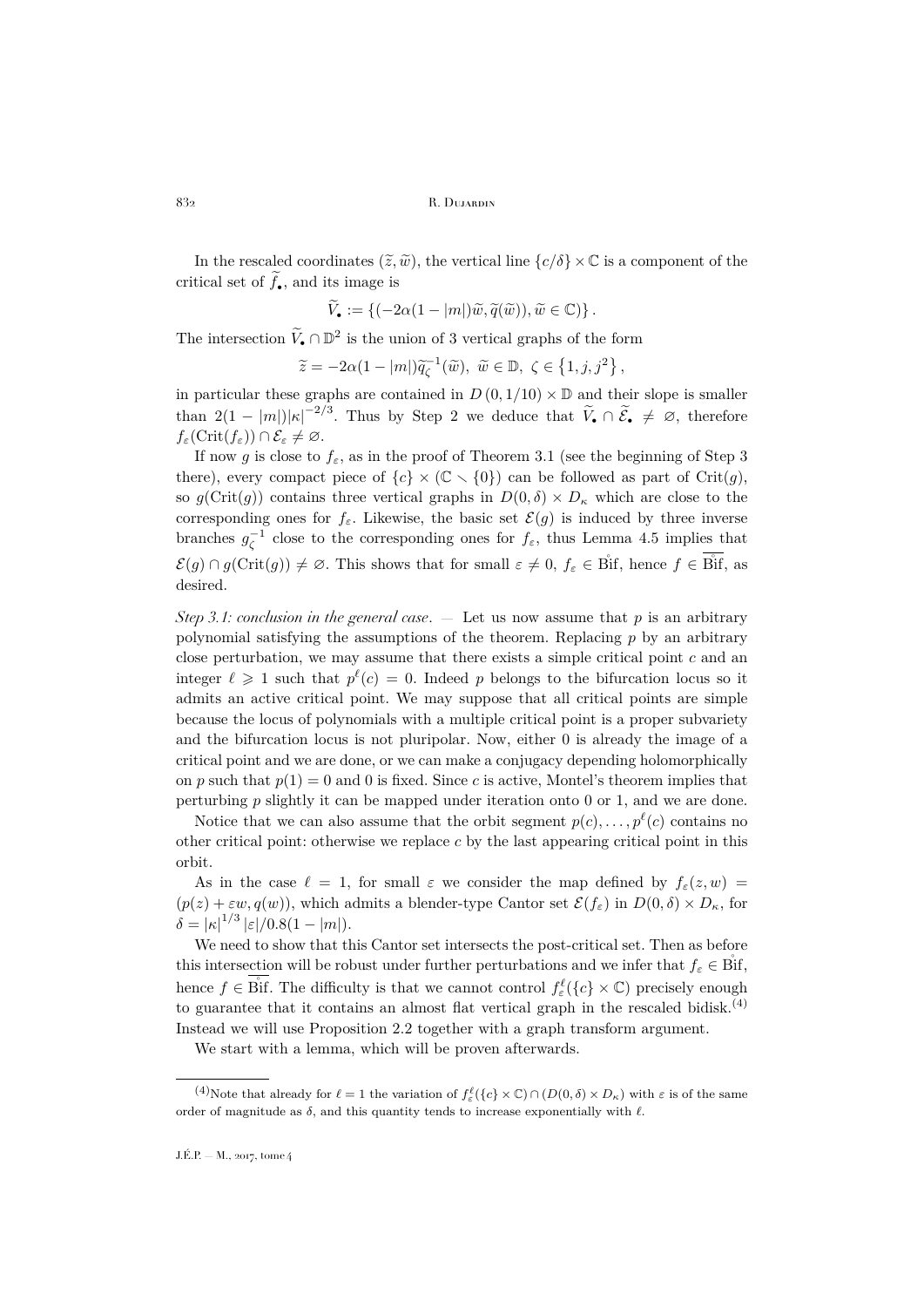<span id="page-21-0"></span>Lemma 4.8.  $-$  *For small*  $\varepsilon$  *there exists a holomorphically varying fixed point*  $x_{\varepsilon}$  *for*  $f_{\varepsilon}^3$ *, contained in*  $\mathcal{E}(f_{\varepsilon}) \cap (D(0,\delta/10) \times D_{\kappa}).$ 

Let us show that there exist arbitrary small non-zero values of  $\varepsilon$  such that  $x_{\varepsilon}$ belongs to the post-critical set of  $f_{\varepsilon}$ . Indeed for small  $\varepsilon_0 > 0$ , consider the family  $(f_{\varepsilon})_{\varepsilon\in D(0,\varepsilon_0)}$ . For  $\varepsilon=0$ ,  $x_0$  belongs to  $\{0\}\times\mathbb{C}=\int_0^{\ell}(\{c\}\times\mathbb{C})$ . So either for every small  $\varepsilon, x_{\varepsilon} \in f_{\varepsilon}^{\ell}(\{c\} \times \mathbb{C})$  and we are done, or the family  $(f_{\varepsilon})_{\varepsilon \in D(0,\varepsilon_0)}$  admits bifurcations. Within this family, the bifurcation locus cannot have isolated points because by [\[BBD17,](#page-30-1) Th. 1.6] it supports the measure  $dd^c L$  which has continuous potential. It follows that  $0 \in D(0, \varepsilon_0)$  is an accumulation point of the bifurcation locus, so by Proposition [2.2](#page-4-1) there exists a sequence of parameters  $0 \neq \varepsilon_k \to 0$ , such that  $x_{\varepsilon_k}$ belongs to the post-critical set.

In addition Crit( $f_{\varepsilon}$ ) = (Crit(p) × C) ∪ (C × Crit(q)) is a union of vertical and horizontal lines. The unique horizontal component  $\{0\} \times \mathbb{C}$  escapes to infinity so we conclude that for such parameters  $\varepsilon_k$ , there exists a critical point c' for p and an integer N such that  $x_{\varepsilon} \in f_{\varepsilon}^{N}(\{c'\}\times \mathbb{C})$ . The image of a graph over  $D_{\kappa}$  in the second coordinate is the union of 3 such graphs: indeed write  $\Gamma = \{z = \varphi(w), w \in D_{\kappa}\}\)$ , and observe that

$$
f(\Gamma) = \bigcup_{\zeta \in \{1, j, j^2\}} \left\{ z = p(\varphi(q_{\zeta}^{-1}(w)) + \varepsilon q_{\zeta}^{-1}(w), \ w \in D_{\kappa} \right\}.
$$

Thus we infer that the irreducible component of  $f_{\varepsilon}^n({c' \} \times \mathbb{C})$  through  $x_{\varepsilon}$  is a vertical graph. In particular it is smooth and its tangent vector at  $x_{\varepsilon}$  is not parallel to the horizontal axis.

The following lemma then allows to conclude the proof.

<span id="page-21-1"></span>Lemma 4.9.  $\equiv$  *The periodic point*  $x_{\varepsilon}$  *of Lemma [4.8](#page-21-0) admits a strong unstable manifold*  $W^{uu}(x_{\varepsilon})$  *that is a graph over the second coordinate in*  $D(0,\delta) \times D_{\kappa}$  *with slope smaller than*  $\delta(1-|m|)/200 |\kappa|^{1/3}$ . Furthermore if  $\Gamma$  is any any germ of holomorphic disk *through*  $x_{\varepsilon}$ *, not tangent to the horizontal direction, the sequence of cut-off iterates*  $f^{3n}(\Gamma)\big|_{D(0,\delta)\times D_\kappa}$  converges to  $W^{uu}(x_\varepsilon)$ .

For  $\varepsilon = \varepsilon_k$ , starting from the component V of  $f_{\varepsilon}^N(\{c'\}\times\mathbb{C})$  through  $x_{\varepsilon}$ , we iterate under  $f_{\varepsilon}^3$ , and the lemma says that for large n,  $f_{\varepsilon}^{3n}(V)$  contains a graph in  $D(0,\delta) \times D_{\kappa}$  of slope less than  $\delta(1-|m|)/200 |\kappa|^{1/3}$ , intersecting  $D(0,\delta/10) \times D_{\kappa}$ . In the rescaled coordinates, this corresponds to the requirements of Lemma [4.5](#page-16-2) so we get an intersection between  $f_{\varepsilon}^{N+3n}$ (Crit $(f_{\varepsilon})$ ) and  $\mathcal{E}(f_{\varepsilon})$ . Notice that the vertical graph producing this intersection is the image under  $f_{\varepsilon}^{N+3n}$  of a disk of the form  ${c' \} \times \Delta$ , where  $\Delta$  is a small topological disk close to a cube root of  $\kappa$ . Finally, as in the particular case of Step 3.0, if g is a small perturbation of  $f_{\varepsilon}$ ,  $\{c'\}\times\Delta$  can be lifted to a disk  $\Delta(g) \subset \text{Crit}(g)$ , and  $g^{N+3n}(\Delta(g))$  is  $C^1$ -close to the corresponding component of  $f_{\varepsilon}^{N+3n}(\text{Crit}(f_{\varepsilon}))$ , therefore it intersects  $\mathcal{E}(g)$ . This completes the proof of the theorem.  $\Box$ 

Before proving Lemma [4.8](#page-21-0) let us state a Rouché-like fixed point theorem in two variables: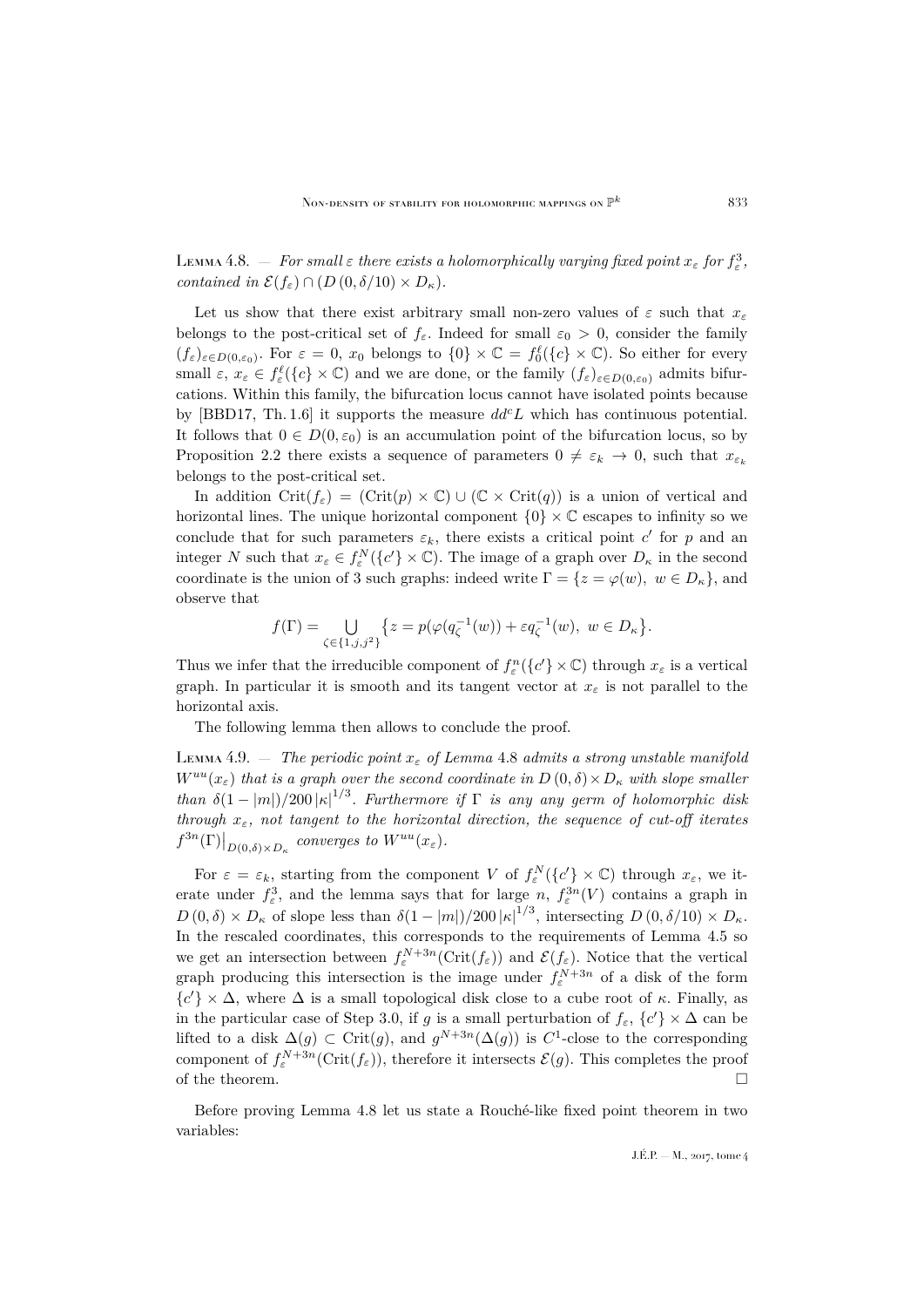<span id="page-22-0"></span>PROPOSITION 4.10. – Let  $h : N(\overline{\mathbb{B}}) \to \mathbb{C}^2$  be a holomorphic map defined in a neighborhood of a bidisk in  $\mathbb{C}^2$ . Assume that h admits a unique simple fixed point in  $\mathbb{B}$ . If  $\eta: N(\overline{\mathbb{B}}) \to \mathbb{C}^2$  *is a holomorphic map such that*  $\|\eta\| < \|h - \mathrm{id}\|$  *on*  $\partial \mathbb{B}$  *then*  $h + \eta$ *admits a unique fixed point in* B*.*

*Proof.* – Consider the continuous family of holomorphic mappings  $F_t = F + t\eta$  for  $t \in [0, 1]$ . For  $t = 0$ , the equation  $F_t(z) = z$  admits a unique simple solution in B. The assumption on  $\eta$  implies that for every  $\eta$  in [0, 1],  $||F_t(z) - z|| > 0$  on  $\partial \mathbb{B}$ . Thus the continuity of intersection indices of properly intersection varieties of complementary dimensions implies the result.

*Proof of Lemma* [4.8.](#page-21-0) — To understand the argument, let us come back to the linear IFS studied in Lemma [4.1](#page-14-0) (for  $d = 3$ ). Each  $\ell_i$  admits a unique fixed point, and there are two cases. Either  $m$  is far away from 1 and this fixed point is close to the origin. Going to two dimensions, we will choose  $x_{\varepsilon}$  corresponding to one of these fixed points. When  $m$  is close to 1 the fixed point is close to the boundary of the unit disk, so it is not convenient for us. On the other hand if we look at  $\ell_1 \circ \ell_2 \circ \ell_3$ , the translation terms almost compensate and we get a fixed point close to the origin, now corresponding to a period 3 point for  $f_{\varepsilon}$ .

For the details it is convenient to work in the rescaled coordinate system  $(\tilde{z}, \tilde{w})$ : the expression of  $f_{\bullet}^{-1}$  is given in [\(9\)](#page-19-0) (hereafter we drop the subscript for notational convenience), and we look for a fixed point (resp. a period 3 point) in  $D(0, 1/10) \times \mathbb{D}$ . Assume first m is far away from 1:  $|m-1| > 1/10$  and consider the inverse branch  $\tilde{f}_1^{-1}$ . We write  $\tilde{f}_1^{-1}(\tilde{z}, \tilde{w})$  as the sum of an affine term and a perturbation:

$$
\widetilde{f}_1^{-1}(\widetilde{z}, \widetilde{w}) = h(\widetilde{z}, \widetilde{w}) + \eta(\widetilde{z}, \widetilde{w}), \text{ where } h(\widetilde{z}, \widetilde{w}) = (m\widetilde{z} + \alpha m(1 - |m|), 1/2).
$$

Solving  $h(\tilde{z}, \tilde{w}) = (\tilde{z}, \tilde{w})$  yields the solution  $\left(\frac{\alpha m(1-|m|)}{m-1}, \frac{1}{2}\right)$  which belongs to  $D(0, 1/10) \vee \mathbb{R}$  because  $D(0, 1/10) \times \mathbb{D}$  because

$$
\left|\frac{\alpha m(1-|m|)}{m-1}\right| \leq \frac{0.8/100}{1/10} = \frac{8}{100}
$$

(recall  $\alpha = 0.8$  and  $1 - |m| < 0.01$ ). On the other hand if  $|\tilde{z}| = 1/10$  we get

$$
\|h(\widetilde{z},\widetilde{w})-(\widetilde{z},\widetilde{w})\|\geqslant|(m-1)\widetilde{z}+\alpha m(1-|m|)|\geqslant\frac{1}{10}\,|m-1|-\frac{0.8}{100}\geqslant\frac{2}{1000},
$$

and when  $|\tilde{w}| = 1$  considering the second component gives  $||h(\tilde{z}, \tilde{w}) - (\tilde{z}, \tilde{w})|| \geq 1/3$ , so

$$
||h(\widetilde{z}, \widetilde{w}) - (\widetilde{z}, \widetilde{w})|| \geq \frac{2}{1000} \quad \text{on } \partial(D(0, 1/10) \times \mathbb{D}).
$$

Finally the choices already made for  $\kappa$  and  $\delta$  imply that  $\|\eta(\tilde{z}, \tilde{w})\| < 2/1000$  and Proposition [4.10](#page-22-0) yields the desired fixed point. (Recall that Theorem [4.7](#page-18-0) claims a uniformity in  $\kappa$ ; on the other hand  $\delta$  can be freely reduced).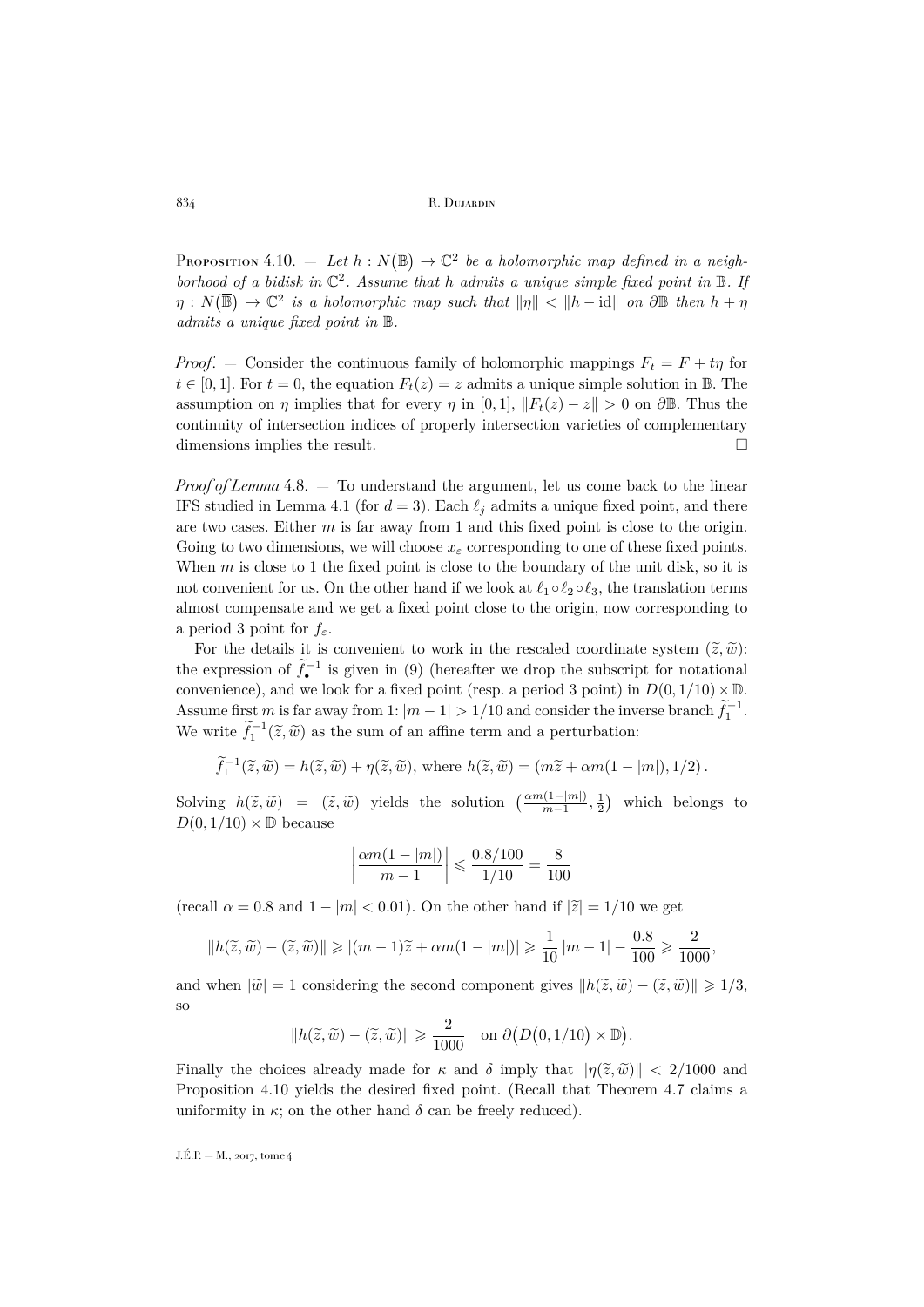Suppose now that  $|m-1| \leq 1/10$ , and consider the inverse branch for  $\tilde{f}^3$  given by  $\tilde{f}_{j^2}^{-1} \circ \tilde{f}_j^{-1} \circ \tilde{f}_1^{-1}$ . After computation, it expresses in coordinates as

<span id="page-23-0"></span>
$$
\widetilde{f}_{j^2}^{-1} \circ \widetilde{f}_j^{-1} \circ \widetilde{f}_1^{-1}(\widetilde{z}, \widetilde{w}) = \left( m^3 \widetilde{z} + \alpha m (1 - |m|) (j^2 + mj + m^2) + \eta_1(\widetilde{z}, \widetilde{w}), \frac{j^2}{2} + \eta_2(\widetilde{z}, \widetilde{w}) \right),
$$

with

(10) 
$$
|\eta_1(\widetilde{z}, \widetilde{w})| \leq 3(1-|m|)|\kappa|^{-2/3} + 3O(\delta) \text{ and } |\eta_2(\widetilde{z}, \widetilde{w})| \leq |\kappa|^{-2/3}.
$$

In this case we show directly that  $\tilde{f}_{j^2}^{-1} \circ \tilde{f}_j^{-1} \circ \tilde{f}_1^{-1}$  sends the bidisk  $D(0,1/10) \times \mathbb{D}$ strictly into itself, so it admits a unique fixed point by contraction of the Kobayashi metric. By the maximum principle it is enough to show that the boundary of the bidisk is mapped into its interior, and clearly we only need to focus on the first coordinate. For  $|\tilde{z}| = 1/10$  the first component in [\(4.3\)](#page-23-0) is bounded by

$$
\frac{|m|^3}{10} + \alpha (1 - |m|) \left| \frac{m^3 - 1}{m - j} \right| + |\eta_1(\tilde{z}, \tilde{w})| \leqslant \frac{|m|^3}{10} + 2(1 - |m|)^2 + \frac{1}{100}(1 - |m|)
$$
  

$$
\leqslant \frac{|m|}{10} + \frac{3}{100}(1 - |m|) < \frac{1}{10},
$$

where in the first line we use

$$
\left| \frac{m^3 - 1}{m - j} \right| \leq \left| \frac{(1 - m)(m^2 + m + 1)}{m - j} \right| \leq \frac{3(1 - |m|)}{|1 - j| - |m - 1|}
$$
  

$$
\leq \frac{3}{\sqrt{3} - 1/10} (1 - |m|) \leq 2(1 - |m|)
$$

and the bound for  $|\eta_1(\tilde{z}, \tilde{w})|$  coming from our choice of  $\kappa$  and  $\delta$  in Step 2. Thus the desired contraction property is established and the result follows desired contraction property is established and the result follows.

*Proof of Lemma* [4.9.](#page-21-1) — The existence and the graph transform property of the strong unstable manifold are classical. In our case the specific geometric features of  $f_{\varepsilon}$  make the construction rather easy so we sketch it for convenience. Since  $f_{\varepsilon}$  preserves the foliation  $\{w = \mathbf{C}^{\mathsf{st}}\}$ , corresponding to the least repelling direction,  $x_{\epsilon}$  admits a weak unstable manifold contained in a horizontal leaf. On the other hand, if  $g$  denotes the inverse branch of  $f_{\varepsilon}^3$  such that  $x_{\varepsilon} = g(x_{\varepsilon})$ , then  $g^n(D(0,\delta) \times D_{\kappa})$  is a sequence of topological bidisks converging to  $\{x_{\varepsilon}\}\,$ , which are asymptotically stretched in the horizontal direction. Therefore, if  $\Gamma$  is a germ of holomorphic disk through  $x_{\varepsilon}$  transverse to the horizontal leaf, for large enough n it crosses  $g^{n}(D(0, \delta) \times D_{\kappa})$  vertically, so iterating forward, the cut-off iterate

$$
f^{3n}_{\varepsilon}(\Gamma)\big|_{D(0,\delta)\times D_{\kappa}} = f^{3n}_{\varepsilon}(\Gamma \cap g^n(D(0,\delta) \times D_{\kappa}))
$$

is a vertical graph in  $D(0, \delta) \times D_{\kappa}$ . Furthermore, it  $\Gamma$  and  $\Gamma'$  are two such graphs, then the  $C^0$  distance between  $\Gamma$  and  $\Gamma'$  in  $g^n(D(0,\delta) \times D_\kappa)$  is  $O(|\kappa|^{-n})$ , and it gets multiplied by a factor  $O(|m|^{-3n})$  under  $f_{\varepsilon}^{3n}$ . Applying this to  $\Gamma$  and  $f_{\varepsilon}^{3}(\Gamma)$  shows that  $f_{\varepsilon}^{3n}(\Gamma)\big|_{D(0,\delta)\times D_{\kappa}}$  is Cauchy, hence converges, and its limit is by definition the strong unstable manifold  $W^{uu}(x_{\varepsilon}).$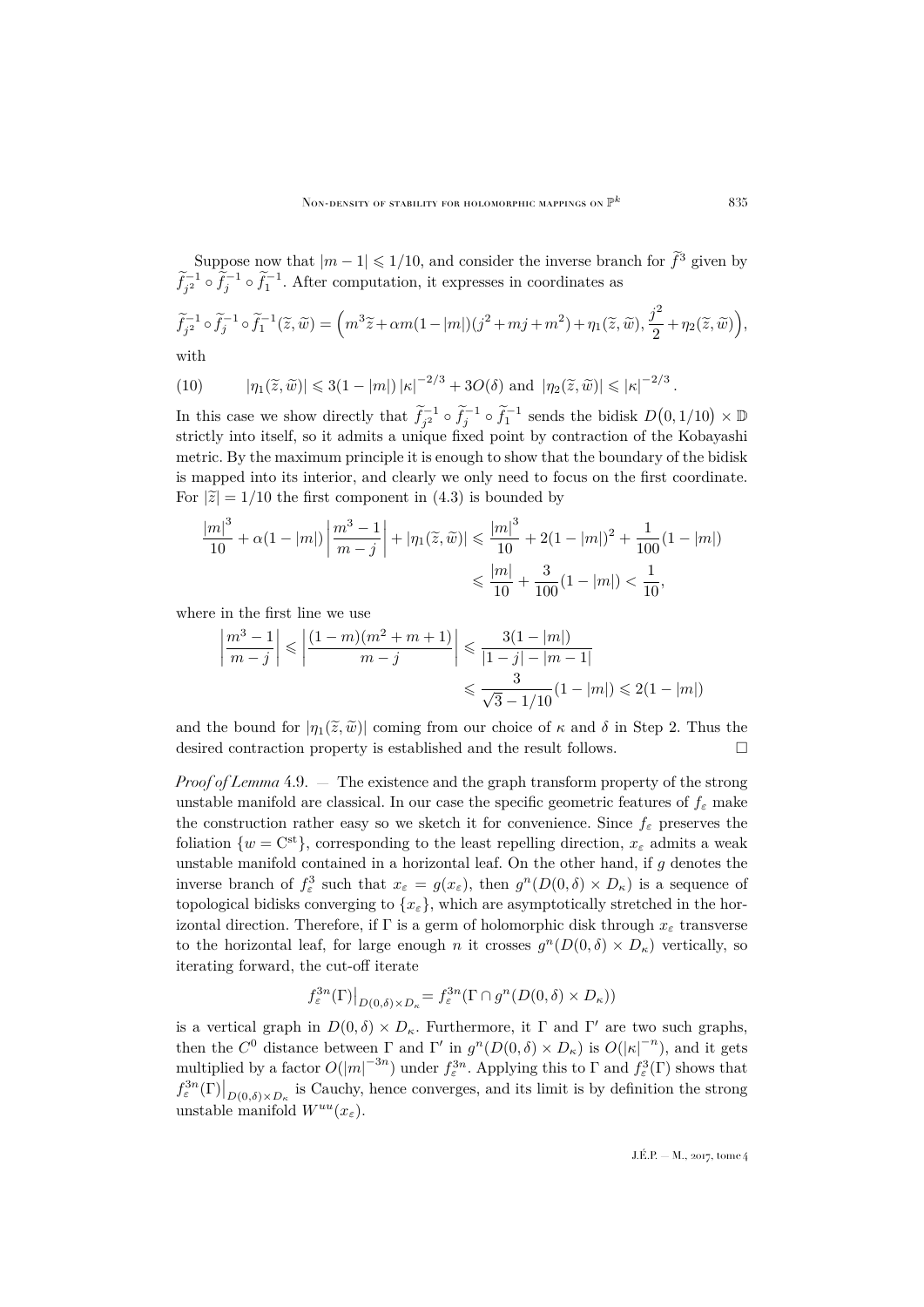It remains to establish the estimate on the slope of  $W^{uu}(x_{\varepsilon})$ . For this it is more convenient to work in the rescaled coordinates  $(\tilde{z}, \tilde{w})$ , in which case the expected bound on the slope is  $\frac{1}{100}(1-|m|)$ . Since in these coordinates, the strong unstable manifold is the only vertical graph invariant under the graph transform, it is enough to show that the set of vertical graphs through  $x_{\varepsilon}$  with slope bounded by  $\frac{1}{100}(1-|m|)$ is graph transform invariant. As already seen, if  $\widetilde{z}=\varphi(\widetilde{w})$  is a vertical graph in  $\mathbb{D}\times\mathbb{D}$ , its forward image under  $\tilde{f}_{\varepsilon}$ , restricted to  $\mathbb{C}\times\mathbb{D}$  is the union of 3 vertical graphs of equation

$$
\widetilde{z} = \widetilde{p}(\varphi(\widetilde{q}_{\zeta}^{-1}(\widetilde{w}))) - 2\alpha(1 - |m|)q_{\zeta}^{-1}(\widetilde{w}).
$$

Assuming  $\|\varphi'\|_{\mathbb{D}} \leq \frac{1}{100}(1 - |m|)$ , each of them has a slope bounded by

$$
\left\| (q_{\zeta}^{-1})' \right\|_{\mathbb{D}} \left\| \widetilde{p}' \right\|_{\mathbb{D}} \left\| \varphi' \right\|_{\mathbb{D}} + 2(1-|m|) \left\| (q_{\zeta}^{-1})' \right\|_{\mathbb{D}} \leqslant (1-|m|) \left( \frac{1}{100} \left| \kappa \right|^{-2/3} \left\| \widetilde{p}' \right\|_{\mathbb{D}} + 2 \left| \kappa \right|^{-2/3} \right).
$$

Since for small  $\delta$ ,  $\|\tilde{p}'\|_{\mathbb{D}} \leq 2$  and  $|\kappa|^{2/3} \geq 2000$ , this quantity is bounded by  $\frac{1}{100}(1-|m|)$ .

For a general graph  $\Gamma$  we cannot iterate this reasoning because its forward iterates may leave the bidisk. However in our case we start with  $\Gamma \ni x_{\varepsilon}$  which is either fixed or of period 3 (with its orbit contained in  $\mathbb{D}^2$ ), so we indeed get an invariant set of vertical graphs and we are done.

The uniformity in  $\kappa$  in Theorem [4.7](#page-18-0) allows to let the multiplier tend to 1.

<span id="page-24-0"></span>COROLLARY 4.11.  $-$  Let  $d \geq 3$  and  $f : \mathbb{P}^2 \to \mathbb{P}^2$  be a product map of the form

$$
f(z, w) = (p(z), wd + \kappa).
$$

*Assume*  $p_0$  *admits a neutral fixed point. Then there exists a constant*  $\kappa_0 = \kappa_0(d)$  *such that if*  $|\kappa| > \kappa_0$ , f *belongs to the closure of the interior of the bifurcation locus in*  $\mathcal{H}_d(\mathbb{P}^2)$ .

*Proof.* – Using the uniformity with respect to  $\kappa$  in Theorem [4.7](#page-18-0) it is enough to show that in every neighborhood of p in  $\mathcal{P}_d$  there exists a polynomial  $p_1$  with a repelling fixed point of low multiplier, belonging to the bifurcation locus.

Without loss of generality we may assume that  $z_0$  is rationally indifferent, that is  $p'(z_0) = e^{2i\pi p/q}$ . Taking a branched cover of  $\mathcal{P}_d$  if necessary (this is needed only if  $p'(z_0) = 1$ , we can follow the fixed point  $z_0$  holomorphically and normalize the coordinates so that  $z_0 = 0$ . Fix a one-dimensional holomorphic family of polynomials  $(p_\lambda)_{\lambda\in\mathbb{D}}$  with  $p_0 = p$  and such that  $\frac{d}{d\lambda}(p'_\lambda(0))\big|_{\lambda=0} \neq 0$ . Put  $\rho_\lambda = p'_\lambda(0)$ . Then a classical computation shows that there exists a local change of coordinates  $x = \varphi_{\lambda}(z)$ depending holomorphically on  $\lambda$  such that in the new coordinates  $f_{\lambda}^q$  expresses as

<span id="page-24-1"></span>
$$
f^q_\lambda(x) = \rho^q_\lambda x + x^{\nu q + 1} + x^{\nu q + 2} g_\lambda(x)
$$

for some integer  $\nu \ge 1$  (see [\[DS85,](#page-30-13) Prop. 1] or [\[DL15,](#page-31-12) Prop. 8.1]). Write  $\rho_{\lambda}^{q} = 1 + b\lambda +$  $O(\lambda^2)$ , where  $b = q d\rho_{\lambda}/d\lambda\big|_{\lambda=0}$ . Then

(11) 
$$
f_{\lambda}^{q}(x) - x = x((\rho_{\lambda}^{q} - 1) + x^{\nu q} + x^{\nu q + 1} g_{\lambda}(x)),
$$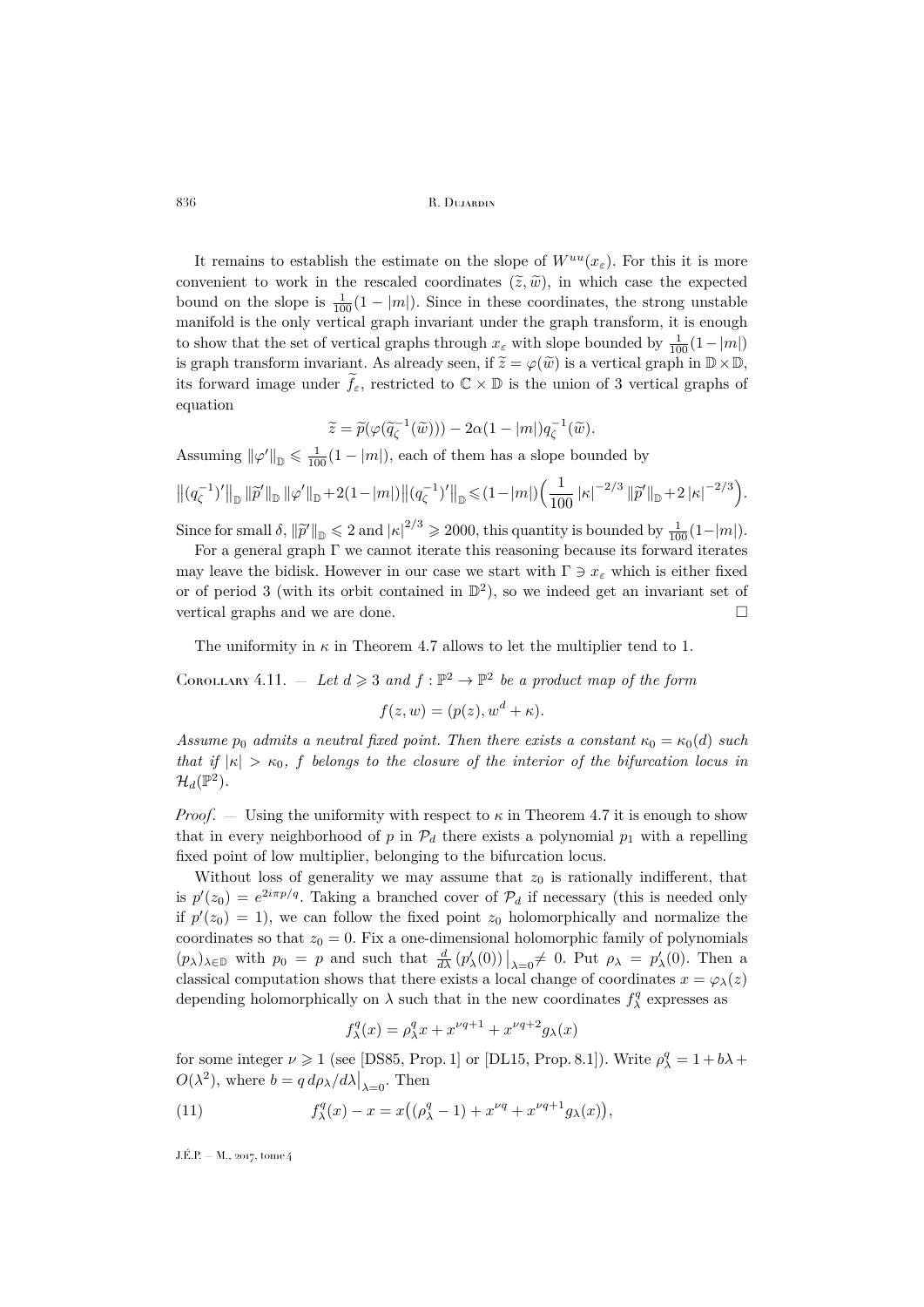hence  $f^q_\lambda$  admits  $\nu q+1$  fixed points near the origin: one at 0 with multiplier  $\rho^q_\lambda$  and the remaining  $\nu q$  ones approximately equal to the  $(\nu q)^{\text{th}}$  roots of  $(1 - \rho_\lambda^q)$ . More precisely plugging into the right hand side of [\(11\)](#page-24-1), we get that these fixed points  $(\alpha_i)_{i=1,\dots,\nu}$ satisfy

$$
(\alpha_i)^{\nu q} = (1 - \rho_\lambda^q) - (\alpha_i)^{\nu q + 1} g_\lambda(\alpha_i) = -b\lambda + O(|\lambda|^{1+1/\nu q}),
$$

and their multipliers are of the form

$$
(f_{\lambda}^{q})'(\alpha_i) = \rho_{\lambda}^{q} + (\nu q + 1)\alpha_i^{\nu q} + O\left((\alpha_i)^{\nu q + 1}\right) = 1 - \nu q b \lambda + O(|\lambda|^{1 + 1/\nu q}).
$$

We see that arbitrary close to the origin in parameter space, in the regime where 0 is repelling under  $f_{\lambda}^q$  (i.e.,  $|\rho_{\lambda}^q| > 1$ ), we can arrange so that  $|(f_{\lambda}^q)'(\alpha_i)| < 1$  (e.g. when  $b\lambda$ is real and positive) or  $|(f_{\lambda}^q)'(\alpha_i)| > 1$  (by taking  $b\lambda$  on the imaginary axis). Therefore bifurcations happen and the result follows.  $\Box$ 

We now state a version of Theorem [4.7](#page-18-0) in degree 2.

<span id="page-25-2"></span>Theorem 4.12. — *There exists a parameter* c *in the Mandelbrot set such that for every large enough*  $\kappa \in \mathbb{C}$ , the product map  $f(z, w) = (z^2 + c, w^2 + \kappa)$  belongs to the *closure of the interior of the bifurcation locus in*  $\mathcal{H}_2(\mathbb{P}^2)$ *.* 

*Proof (sketch)*. – Pick  $c \in M$  such that  $z^2 + c$  has a fixed point  $z_0$  whose multiplier  $2z_0 =: m^{-1}$  satisfies  $0.99 < |m| < 1$  and  $|\arg(m) - \pi/2| < \pi/50$ . (The existence of such a parameter follows exactly as in the previous corollary, by starting from the boundary of the main cardioid and perturbing in the appropriate direction.) Shifting  $c$ slightly we can further arrange that the critical point 0 falls onto  $z_0$  under iteration. Arguing as in Step 2 of the proof of Theorem [4.7](#page-18-0) (using Lemma [4.4](#page-16-1) and Remark [4.6\)](#page-17-1) shows that the perturbation  $f_{\varepsilon}(z,w) = (z^2 + c + \varepsilon w, w^2 + \kappa)$  admits a blender in  $D(z_0,\delta) \times D(0,2|\kappa|^{1/2})$  for  $\delta = |\kappa|^{1/2} |\varepsilon|/0.95(1-|m|)$ , when  $\varepsilon$  is small and  $\kappa$  is larger than some absolute constant. Finally the argument given in the third step of the proof implies the existence of a sequence  $\varepsilon_i \to 0$  such that the post-critical set of  $f_{\varepsilon_j}$  robustly intersects this blender, and the result follows. We leave the reader fill the details.  $\hfill \square$ 

#### 5. Further considerations and open problems

<span id="page-25-1"></span><span id="page-25-0"></span>5.1. BIFURCATIONS OF SADDLE SETS.  $-$  In this paragraph we show that persistent homoclinic tangencies, hence robust homoclinic bifurcations, can coexist with  $J^*$ -stability. This implies that the robust bifurcations constructed in this paper are *not* induced by the Newhouse phenomenon. This also highlights the large gap between  $J^*$ -stability and structural stability on  $\mathbb{P}^2$ .

<span id="page-25-3"></span>THEOREM 5.1.  $-$  *There exists a J*<sup>\*</sup>-stable family of holomorphic endomorphisms of  $\mathbb{P}^2$ *whose members possess a horseshoe with a generic tangency between the stable and unstable laminations.*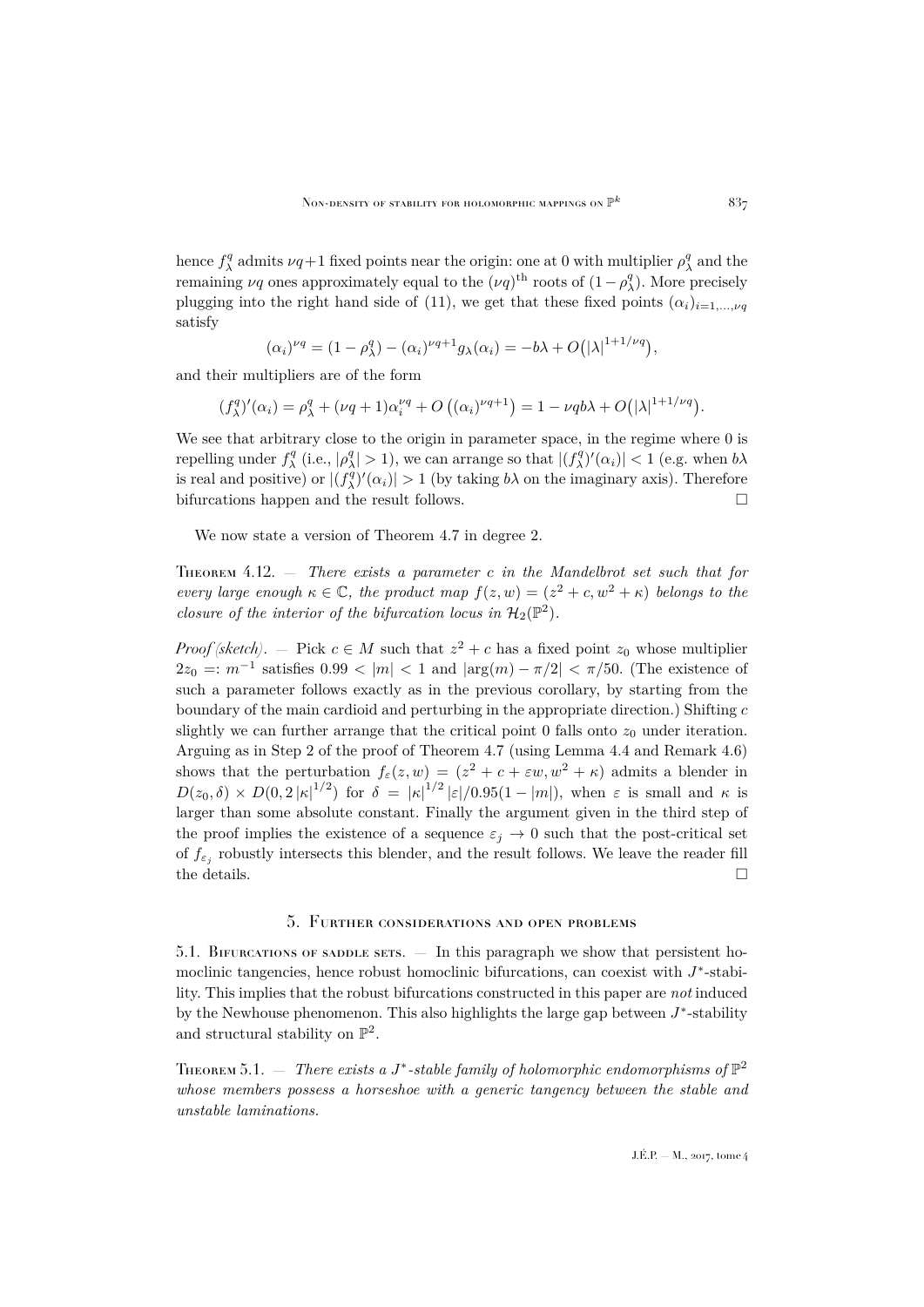*Proof.* – The idea is to embed a polynomial automorphism h of  $\mathbb{C}^2$  with a robust homoclinic tangency in an endomorphism of  $\mathbb{P}^2$  (this idea already appears in Buzzard [\[Buz97\]](#page-30-2) and Gavosto [\[Gav98\]](#page-31-6)). What we need to do is to arrange so that  $J^*$ -stability holds.

The first observation is that we can choose  $h$  to be a product of two complex Hénon mappings of the same degree. Indeed, the automorphisms constructed by Buzzard are of the form  $F = F_3 \circ F_2 \circ F_1$ , where  $F_1(z, w) = (z + f(w), w)$ ,  $F_2(z, w) = (z, w + g(z))$ and  $F_3(z, w) = (cz, c^{-1}w)$  (see [\[Buz97,](#page-30-2) p. 394]). At the initial stage of Buzzard's argument, f and g are holomorphic mappings defined on certain open subsets of  $\mathbb{C}$ , which are later approximated by polynomials. Thus we can assume that  $f$  and  $g$  are polynomials of the same (large) degree d. Let  $\iota$  be the involution  $(z, w) \mapsto (w, z)$  and write F as  $(F_3 \circ F_2 \circ \iota) \circ (\iota \circ F_1)$ . Then  $\iota \circ F_1$  is a conservative Hénon map, but  $F_3 \circ F_2 \circ \iota$ is not of the right form. So we introduce the linear map  $\ell : (z, w) \mapsto (z, cw)$ , and write

$$
F = (F_3 \circ F_2 \circ \iota \circ \ell^{-1}) \circ (\ell \circ \iota \circ F_1) := h^- \circ h^+.
$$

We leave the reader check that  $h^-$  and  $h^+$  are of the form  $(z, w) \mapsto (w, c^{\pm 1}z + p^{\pm}(w))$ , with  $p^{\pm}$  of degree d, as desired.

With notation as above introduce  $F_{\varepsilon} = h_{\varepsilon}^- \circ h_{\varepsilon}^+$ , where

$$
h_{\varepsilon}^{\pm}(z,w) = (w + \varepsilon z^d, c^{\pm 1}z + p^{\pm}(w)).
$$

This is a holomorphic endomorphism of  $\mathbb{P}^2$  which on every given compact subset in  $\mathbb{C}^2$  can be seen as a small perturbation of F. In particular if we fix  $\varepsilon$  small enough and let c and  $p^{\pm}$  vary we get a holomorphic family of endomorphisms of  $\mathbb{P}^2$  with a saddle set exhibiting a persistent generic tangency between its stable and unstable laminations.

What remains to do is to show that this family is  $J^*$ -stable. This will be a consequence of the following lemma.

<span id="page-26-0"></span>LEMMA 5.2.  $\qquad Let h_{\varepsilon}(z,w) = (w+\varepsilon z^d, cz+p(w)),$  where p is a polynomial of degree d. Let  $\beta = 1/(d-1)$ *,*  $\alpha$  *be a real number such that*  $\beta/d < \alpha < \beta$  *and* 

$$
V_{\varepsilon}=\Big\{(z,w)\in \mathbb{C}^2, \frac{1}{2}\varepsilon^{-\beta}<|z|<\frac{3}{2}\varepsilon^{-\beta},\ |w|<\varepsilon^{-\alpha}\Big\}.
$$

*Then for*  $\varepsilon$  *sufficiently small (locally uniformly with respect to the parameters*  $c$  *and*  $p$ ),  $h_{\varepsilon}^{-1}(V_{\varepsilon}) \in V_{\varepsilon}$  and  $h_{\varepsilon}: h_{\varepsilon}^{-1}(V_{\varepsilon}) \to V_{\varepsilon}$  is an unbranched covering.

Applying this lemma successively to  $h_{\varepsilon}^+$  and  $h_{\varepsilon}^-$ , we deduce that for small  $\varepsilon$ ,  $F_{\varepsilon}^{-1}(V_{\varepsilon}) \in V_{\varepsilon}$  and  $F_{\varepsilon}: F_{\varepsilon}^{-1}(V_{\varepsilon}) \to V_{\varepsilon}$  is a covering of degree  $(2d)^2$ . Since  $\deg(F_{\varepsilon}) = 2d$ , we infer that  $J^*(F_\varepsilon) \subset V_\varepsilon$ , and since in addition preimages in  $V_\varepsilon$  can be followed locally holomorphically with the parameters, it follows that the family obtained by fixing  $\varepsilon$ and varying c and  $p^{\pm}$  is locally J<sup>\*</sup>-stable. Indeed pick any point  $\gamma \in V_{\varepsilon}$ , and view it as a (constant) graph from the parameter space to  $\mathbb{P}^2$ . Then, since  $F_{\varepsilon}^{-1}(V_{\varepsilon}) \subset V_{\varepsilon}$  and  $F_{\varepsilon}: F_{\varepsilon}^{-1}(V_{\varepsilon}) \to V_{\varepsilon}$  is a covering,  $\gamma$  is persistently disjoint from the post-critical set, so Proposition [2.2](#page-4-1) applies and we are done.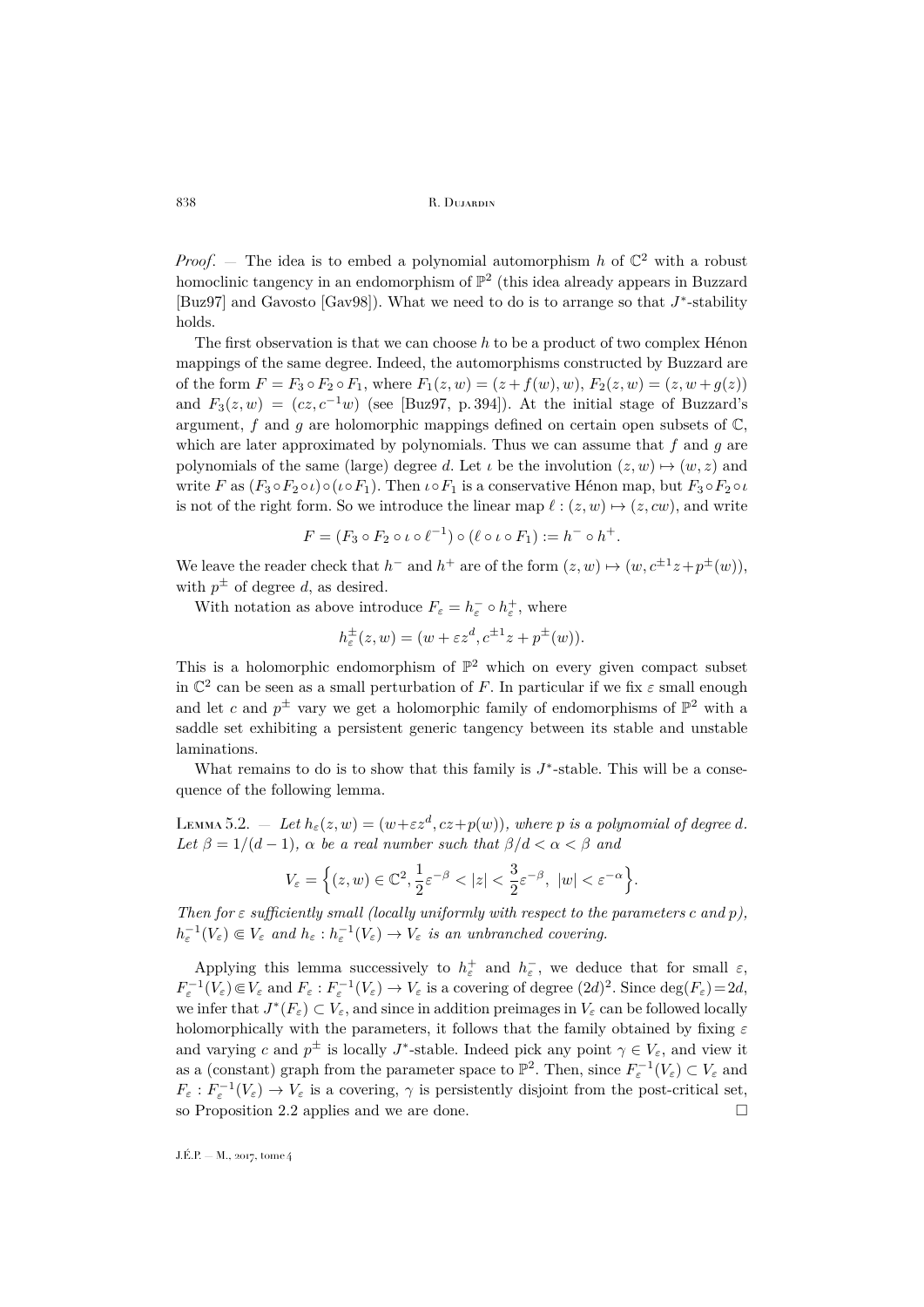*Proof of Lemma* [5.2.](#page-26-0) — To ease notation, without loss of generality we assume that c = 1. We rescale the coordinates by putting  $\tilde{z} = \varepsilon^{-1/(d-1)}z = \varepsilon^{-\beta}z$  and  $\tilde{w} = w$ . In the new coordinates (still denoted by  $(z, w)$  for convenience)  $h_{\varepsilon}$  becomes

$$
h_{\varepsilon} : (z, w) \longmapsto (\varepsilon^{\beta} w + z^d, \varepsilon^{-\beta} z + p(w))
$$

and  $V_{\varepsilon}$  becomes  $A(1/2, 3/2) \times D(0, \varepsilon^{-\alpha})$ , where  $A(1/2, 3/2)$  is the open annulus bounded by the circles of radii 1/2 and 3/2.

Let now  $(u, v) \in V_{\varepsilon}$  and  $(z, w)$  be such that  $h_{\varepsilon}(z, w) = (u, v)$ , that is:

(i) 
$$
\varepsilon^{\beta} w + z^{d} = u
$$
 and (ii)  $\varepsilon^{-\beta} z + p(w) = v$ .

Then we claim that  $\varepsilon^{\beta} |w| \ll |z|^d$ . Indeed otherwise since  $|u| \approx 1$  we get that  $\varepsilon^{\beta} |w| \gtrsim 1$ hence  $|w| \gtrsim \varepsilon^{-\beta}$ , therefore  $|p(w)| \gtrsim \varepsilon^{-d\beta}$ . Since  $d\beta > \alpha$ , this implies that  $|p(w)| \gg |v|$ hence by (ii)  $\varepsilon^{-\beta} |z| \approx |p(w)| \approx |w|^d \geq \varepsilon^{-d\beta}$ , so  $|z| \geq \varepsilon^{-\beta(d-1)} = \varepsilon^{-1}$ . Plugging this back into (i), we see that  $\varepsilon^{\beta} |w| \approx |z|^d$ . Together with  $\varepsilon^{-\beta} |z| \approx |w|^d$ , this yields  $|z| \approx \varepsilon^{\beta/(d+1)} = \varepsilon^{1/(d^2-1)} = o(1)$ . This is contradictory, so the claim is proved.

Since  $\varepsilon^{\beta} |w| \ll |z|^d$ , the equation (i) admits d unramified solutions in z, close to the  $d^{\text{th}}$  roots of u. Therefore  $\varepsilon^{-\beta} |z| \approx \varepsilon^{-\beta} \gg |v|$  so for each such z, solving (ii) in the variable w gives d solutions satisfying  $|w|^d \approx \varepsilon^{-\beta}$ , that is  $|w| \approx \varepsilon^{-\beta/d}$ , and since  $\beta/d < \alpha$  these solutions belong to  $D(0, \varepsilon^{-\alpha})$ .

Finally, the critical set is the curve of equation  $dz^{d-1}p'(w) = 1$ . If  $(z, w) \in$  $Crit(h_{\varepsilon}) \cap V_{\varepsilon}$  we have  $|z| \approx 1$  so we get that  $|w| = O(1)$ . Thus the second coordinate of  $h_{\varepsilon}(z,w)$  is of order of magnitude  $\varepsilon^{-\beta} \gg \varepsilon^{-\alpha}$ . This means that critical points escape  $V_{\varepsilon}$  after one iteration (i.e.,  $h_{\varepsilon}(\mathrm{Crit}(h_{\varepsilon})\cap V_{\varepsilon})\cap V_{\varepsilon}=\varnothing)$  and we conclude that  $h_{\varepsilon}$  is unbranched in  $h_{\varepsilon}^{-1}$  $(V_{\varepsilon}).$ 

REMARK 5.3.  $-$  Another consequence of Theorem [5.1](#page-25-3) is that there exists a  $J^*$ -stable family whose generic members have with infinitely many repelling periodic points outside  $J^*$ . Indeed since the polynomial automorphism  $F$  is conservative, by a small perturbation we can choose the Jacobian to be either smaller of larger than 1. In the latter case, it is well known that the persistent homoclinic tangency gives rise to a residual set of parameters with infinitely many sources.

<span id="page-27-0"></span>5.2. Higher dimension. — So far we have concentrated on complex dimension 2. The results of Section [4](#page-13-0) can actually be adapted to an arbitrary number of dimensions. Let us only state one result, which guarantees the existence of open sets in the bifurcation locus in  $\mathcal{H}_d(\mathbb{P}^k)$  for every  $d \geq 2$  and every  $k \geq 3$ .

<span id="page-27-1"></span>THEOREM 5.4. – Let f be a polynomial mapping in  $\mathbb{C}^2$  of the form  $f(z,w)$  =  $(p(z), w<sup>d</sup> + \kappa)$ , where  $p \in \mathcal{P}_d$  admits a fixed point  $z_0$  of multiplier  $1 < |p'(z_0)| < 1.01$ and belongs to the bifurcation locus in  $\mathcal{P}_d$  (if  $d = 2$  we further require that  $|\arg(p'(z_0)) - \pi/2| < \pi/50$ .

*Let* g *be a regular polynomial mapping in* C <sup>k</sup>−<sup>2</sup> *admitting a repelling fixed point in* J <sup>∗</sup> *with eigenvalues larger than* 2*.*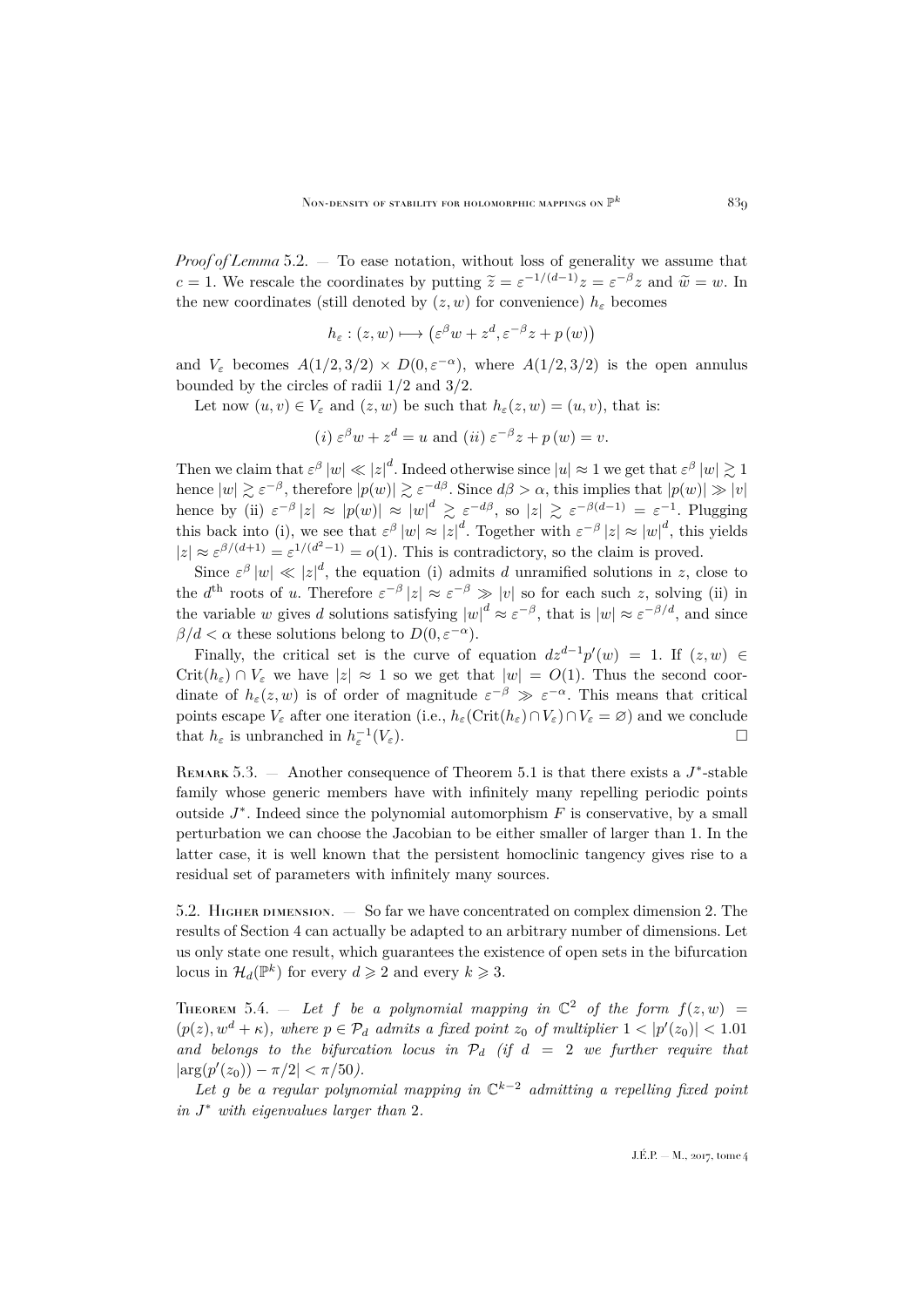*Then if*  $|\kappa| > \kappa_0(d, k)$  *is sufficiently large, the product map*  $(f, g)$  *belongs to the closure of the interior of the bifurcation locus in*  $\mathcal{H}_d(\mathbb{P}^k)$ .

*Proof.* — We focus on the case  $d = 3$  and leave the adaptation to degree 2 to the reader. We keep notation as in the proof of Theorem [4.7](#page-18-0) and explain how to generalize the argument. Put  $x = (z, w)$  and denote by y the variable in  $\mathbb{C}^{k-2}$ . A preliminary observation is that  $F(x, y) := (f(x), g(y))$  defines a regular polynomial mapping in  $\mathbb{C}^k$ so it extends holomorphically to  $\mathbb{P}^k$ . Let  $y_0$  be the repelling fixed point for g considered in the statement of the theorem, and recall that  $\mathcal{E}(f) = \{0\} \times J_{w^d + \kappa}$  is a basic repeller contained in  $J^*(f)$ . Therefore  $\mathcal{E}(F) := \mathcal{E}(f) \times \{y_0\}$  is a basic repeller contained in  $J^*(F)$  and this property persists for its continuation after a small perturbation of F in  $\mathcal{H}_d(\mathbb{P}^k)$  by Lemma [2.3.](#page-5-2)

Let  $f_{\varepsilon}(x) = f_{\varepsilon}(z, w) = (p(z) + \varepsilon w, w^d + \kappa)$  as before, and put  $F_{\varepsilon}(x, y) =$  $(f_{\varepsilon}(x), g(y))$ . Recall from Theorem [4.7](#page-18-0) that after translation and rescaling of the  $(z, w)$  coordinate, when  $\varepsilon$  is small and  $\kappa$  is large, the continuation of  $\{0\} \times J_q$  defines a blender type repeller for  $f_{\varepsilon}$  in the unit bidisk. By assumption, there exists  $\eta > 0$ such that g admits a contracting inverse branch mapping  $y_0$  to itself, of derivative norm smaller than  $1/2$  in the polydisk centered at  $y_0$  and of radius  $\eta$ . We translate and rescale the y coordinate by putting  $\widetilde{y} = \eta^{-1}(y - y_0)$ . In the new coordinates  $(\tilde{x}, \tilde{y})$ , the resulting map  $\tilde{F}_{\varepsilon}$  defines an IFS on  $\mathbb{D}^{k}$  with d branches for every small enough  $\varepsilon$ .

The mechanism leading to robust intersections between  $\mathcal{E}(F)$  and the post-critical set will be based on the following higher dimensional version of Lemma [4.5,](#page-16-2) which is worth stating precisely.

<span id="page-28-0"></span>Lemma 5.5.  $-$  Let  $d \geqslant 3$  and  $\mathcal{L} = (L_j)_{j=1}^d$  be an IFS in  $\mathbb{D}^k$  generated by biholomorphic *contractions of the form*

$$
L_j(z, \omega) = (\ell_j(z), \varphi_j(z, \omega)),
$$

*with*  $(z, ω) ∈ ℤ × ℤ<sup>k-1</sup>$ *, and let E be its limit set. Assume that*  $\ell_j$  *is of the form* 

 $\ell_j(z) = mz + \alpha_j(1 - |m|)e^{(2\pi i/d)j}$ , where  $0.98 < |m| < 1$  and  $\alpha_j \in A'$  (see [\(4\)](#page-16-3)),

*and*  $\varphi_j : \mathbb{D}^k \to \mathbb{D}^{k-1}$  *is a holomorphic map such that*  $\|\partial_z\varphi_j\| < 1$  *and*  $\|\partial_\omega\varphi_j\| < 1/2$ *. Then any vertical graph*  $\Gamma$  *of the form*  $z = \gamma(\omega)$  *intersecting*  $D(0, 1/10) \times \mathbb{D}^{k-1}$ , *whose slope satisfies*  $||d\gamma|| \leq \frac{1}{100\sqrt{k-1}}(1 - |m|)$  *intersects*  $\mathcal{E}$ *.* 

*Furthermore, the same holds for any IFS*  $\overline{\mathcal{L}}$  *generated by*  $(\overline{L}_j)_{j=1}^d$ *, whenever the*  $C^1$ *norm of*  $L_j - \overline{L}_j$  *is bounded by*  $\frac{1}{1000\sqrt{k-1}}(1 - |m|)$ .

The proof is identical to that of Lemma [4.5.](#page-16-2) The appearance of the factor  $\sqrt{k-1}$  in the constants comes from the fact that the diameter of the first projection of  $\Gamma$  is now bounded by diam( $\mathbb{D}^{k-1}$ ) × slope( $\Gamma$ ) =  $2\sqrt{k-1} ||d\gamma||$ . Under the above assumptions on  $\varepsilon$ ,  $\kappa$  and  $\eta$ , in the rescaled coordinates (and possibly after rotation in z), the IFS induced by  $F_{\varepsilon}$  on  $\mathbb{D}^{k}$  satisfies the hypotheses of the lemma (see [\(9\)](#page-19-0)).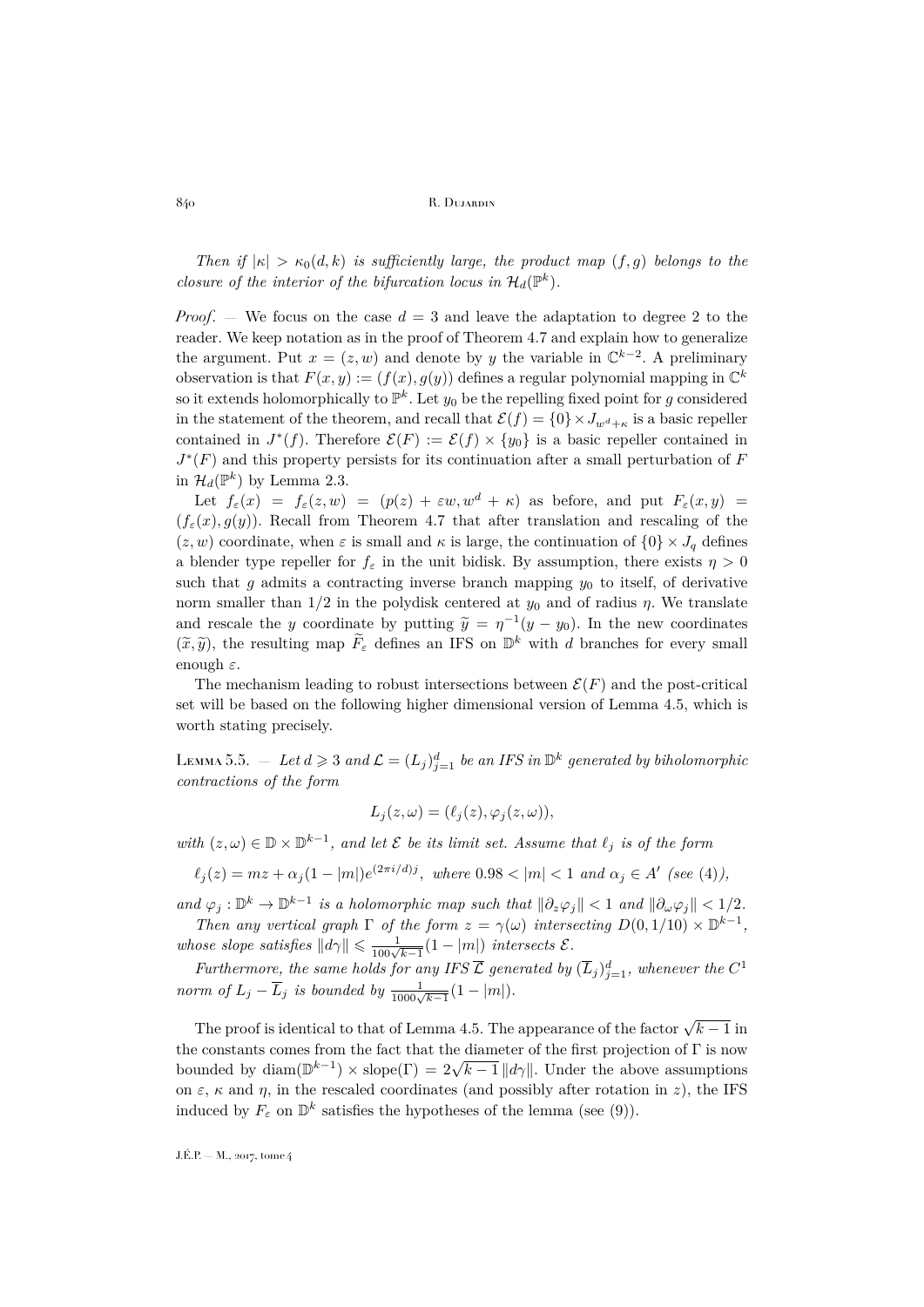The third step of Theorem [4.7](#page-18-0) shows that, possibly after a preliminary perturbation of p, there exists a sequence of parameters  $\varepsilon_i \to 0$  and for every k an integer  $N' =$  $N+3n$  and a component of multiplicity 1 of Crit  $f_{\varepsilon_j}$  of the form  $\{c'\}\times\mathbb{C}$ , such that (after coordinate rescaling)  $f_{\varepsilon_j}^{N'}(\{c'\}\times\mathbb{C})$  contains a vertical graph  $\Gamma$  in the unit bidisk, satisfying the assumptions of Lemma [4.5.](#page-16-2) Remark that by Lemma [4.9,](#page-21-1) by increasing  $\kappa$  we can make the slope of this graph smaller than  $\frac{1}{100\sqrt{k-1}}(1-|m|)$ .

Going to dimension k,  $\{c'\}\times\mathbb{C}^{k-1}$  is a component of multiplicity 1 of  $F_{\varepsilon}$  and the previous discussion shows that (after rescaling)  $F_{\varepsilon_j}^{N'}(\lbrace c' \rbrace \times \mathbb{C}^{k-1}) \cap \mathbb{D}^k$  admits a component of the form  $\Gamma \times \mathbb{C}^{k-2}$ , hence satisfying the requirements of Lemma [5.5.](#page-28-0) In addition, this vertical graph is the image of a piece of  $\Gamma \times \mathbb{C}^{k-2}$  contained in  ${c' \} \times \Delta \times U$ , where  $\Delta$  is a disk in  $\mathbb C$  close to a cube root of  $\kappa$  and U is a small neighborhood of the repelling point  $y_0$ . Increasing  $N'$  further if necessary, we can assume that U is disjoint from Crit $(g)$ . Since Crit $(F_{\varepsilon}) = \pi_1^{-1}(\text{Crit}(f)) \cup \pi_2^{-1}(\text{Crit}(g)),$ we infer that  $\operatorname{Crit}(F_\varepsilon)$  is smooth along  $\{c'\}\times\mathbb{C}\times U$ .

We are now ready to conclude that  $F_{\varepsilon_i} \in \text{Bif.}$  Indeed if G is a small perturbation of F in  $\mathcal{H}_d(\mathbb{P}^k)$ , we can lift  $\{c'\}\times\Delta\times\overline{U}$  to an open cell in Crit(G), whose image  $\Gamma(G)$  under  $G^{N'}$  is close to  $\Gamma \times \mathbb{C}^{k-2}$ . So Lemma [5.5](#page-28-0) implies that  $\Gamma(G) \cap \mathcal{E}(G) \neq \emptyset$ , and we are done.

<span id="page-29-0"></span>5.3. The interior of the bifurcation locus. — The constructions of Section [4](#page-13-0) raise a number of interesting problems. A natural question after Theorem [4.7](#page-18-0) (and Corol-lary [4.11\)](#page-24-0) is whether in these statements the fixed point  $z_0$  can be assumed to be periodic instead of fixed. Then, using the technique of Corollary [4.11,](#page-24-0) this suggests that the hypothesis on  $p$  in Theorem [4.7](#page-18-0) could simply be replaced by " $p$  belongs to the bifurcation locus".

While this paper was on revision, this result was achieved by Taflin by using a related—but different—method.(5)

THEOREM 5.6 (Taflin [\[Taf17\]](#page-31-13)).  $=$  Let  $f(z, w) = (p(z), q(w))$  be a product of two poly*nomial maps of degree d in*  $\mathbb C$ *. Then if* p *or* q *belongs to the bifurcation locus in*  $\mathcal P_d(\mathbb C)$ *,* f belongs to the closure of the interior of the bifurcation locus in  $\mathcal{H}_d(\mathbb{P}^2)$ .

In other words, the bifurcation locus restricted to the subfamily  $\mathcal{P}_d \times \mathcal{P}_d$  has empty interior, nevertheless it should be accumulated at every point by robust bifurcations in the larger space of holomorphic mappings on  $\mathbb{P}^2$ .

In dimension 1, Shishikura's theorem on the dimension of the boundary of the Mandelbrot set [\[Shi98\]](#page-31-14), as well its generalizations to arbitrary spaces of rational mappings by Tan Lei and McMullen [\[Lei98,](#page-31-15) [McM00\]](#page-31-16) are based on the construction of Cantor repellers of large dimension (i.e., close to 2). In dimension 2, bifurcations are created by collisions between the post-critical set (which has Hausdorff dimension 2) and hyperbolic repellers. Intuition from fractal geometry and real dynamics leads us

 $(5)$ The result was explicitly stated as a conjecture in the first version of this paper.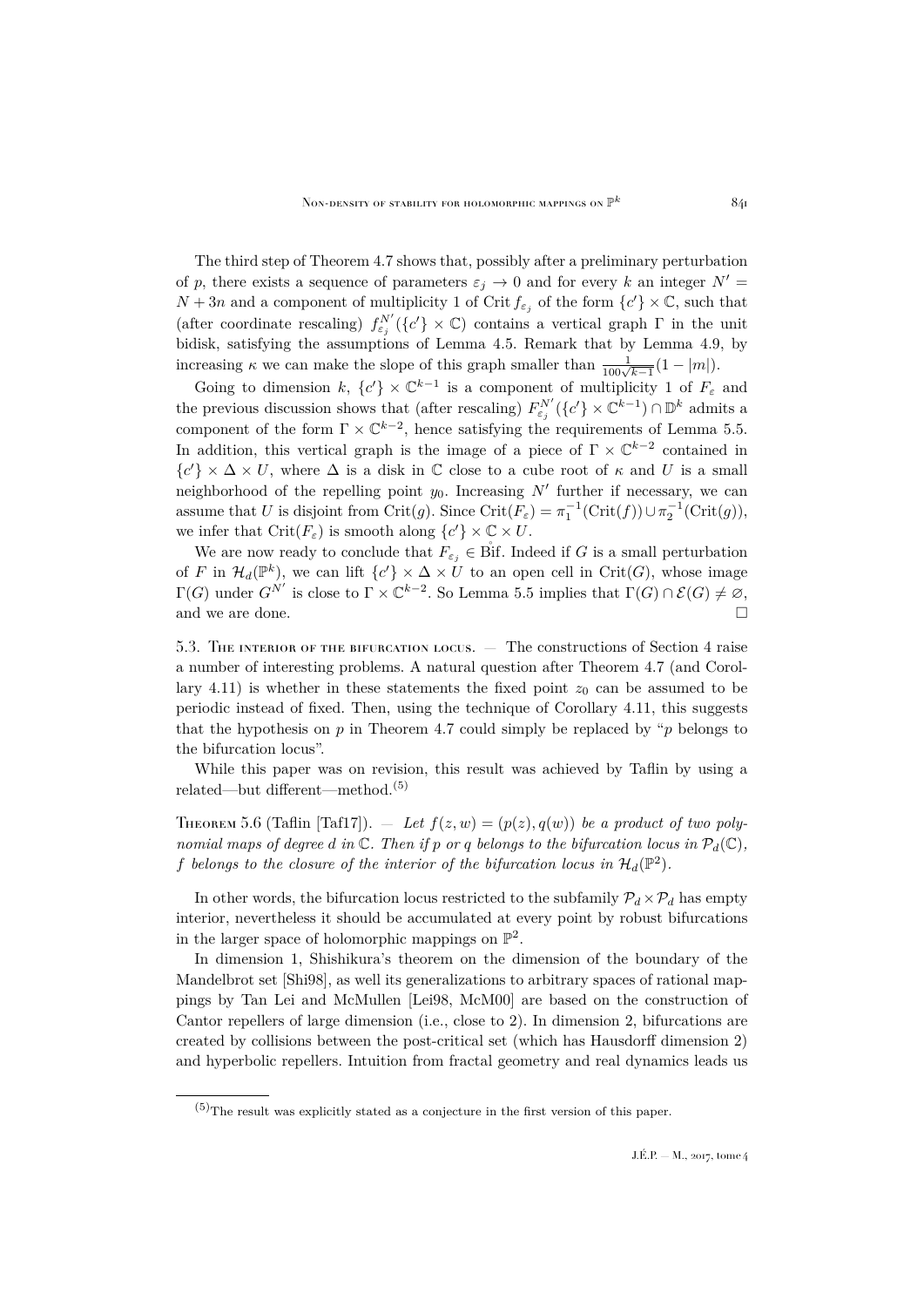to think that generically, a collision between the post-critical set and a hyperbolic repeller of dimension *larger than* 2 should yield massive bifurcation sets.

Here is a specific situation where we expect such a phenomenon to happen.

CONJECTURE 5.7.  $-$  Let f be a Lattès map on  $\mathbb{P}^2$ . Then f belongs to the closure of *the interior of the bifurcation locus.*

Indeed, a Lattès example is semi-conjugate to a multiplication on a complex 2-torus, so it admits hyperbolic repellers of dimension arbitrary close to 4. In addition, it is conformal so the geometry of the perturbations of these repellers is expectedly easier to understand than in the general case. Notice that Lattès mappings indeed belong to the bifurcation locus since the sum of the Lyapunov exponents of  $\mu_f$  is minimal there (see [\[BBD17,](#page-30-1) Th. 6.3]).

Finally, on a more ambitious note, one may ask whether the bifurcation locus is the closure of its interior in  $\mathcal{H}_d(\mathbb{P}^2)$  or if on the contrary there are regions where the density of stability still holds. As outlined in the introduction, bifurcations are created when a multiplier of a repelling periodic orbit crosses the unit circle, so an interesting approach to this problem would be to understand when blenders are created in this process.

### <span id="page-30-0"></span>**REFERENCES**

- <span id="page-30-1"></span>[BBD17] F. BERTELOOT, F. BIANCHI & C. DUPONT – "Dynamical stability and lyapunov exponents for holomorphic endomorphisms of  $\mathbb{P}^{k}$ <sup>n</sup>, *Ann. Sci. École Norm. Sup.* (4) (2017), to appear.
- <span id="page-30-8"></span>[Bia16] F. BIANCHI – "Motions of Julia sets and dynamical stability in several complex variables", PhD Thesis, Université de Toulouse, Sept. 2016.
- <span id="page-30-3"></span>[BT17] F. Bianchi & J. Taflin – "Bifurcations in the elementary Desboves family", *Proc. Amer. Math. Soc.* (2017), to appear.
- <span id="page-30-6"></span>[Bie16] S. BIEBLER – "Persistent homoclinic tangencies and infinitely many sinks for of automorphisms of low degree in  $\mathbb{C}^3$ ", [arXiv:1611.02011](http://arxiv.org/abs/1611.02011), 2016.
- <span id="page-30-4"></span>[BD96] C. Bonatti & L. J. Díaz – "Persistent nonhyperbolic transitive diffeomorphisms", *Ann. of Math. (2)* **143** (1996), no. 2, p. 357–396.
- <span id="page-30-5"></span>[BDV05] C. Bonatti, L. J. Díaz & M. Viana – *Dynamics beyond uniform hyperbolicity*, Encyclopaedia of Mathematical Sciences, vol. 102, Springer-Verlag, Berlin, 2005.
- <span id="page-30-7"></span>[BD01] J.-Y. Briend & J. Duval – "Deux caractérisations de la mesure d'équilibre d'un endomorphisme de Pk(C)", *Publ. Math. Inst. Hautes Études Sci.* **93** (2001), p. 145–159, Erratum: *Ibid*, **109** (2009), p. 295–296.
- <span id="page-30-2"></span>[Buz97] G. T. Buzzard – "Infinitely many periodic attractors for holomorphic maps of 2 variables", *Ann. of Math. (2)* **145** (1997), no. 2, p. 389–417.
- <span id="page-30-9"></span>[Chi89] E. M. Chirka – *Complex analytic sets*, Mathematics and its Applications (Soviet Series), vol. 46, Kluwer Academic Publishers Group, Dordrecht, 1989.
- <span id="page-30-12"></span>[DK88] Z. Daróczy & I. Kátai – "Generalized number systems in the complex plane", *Acta Math. Hungar.* **51** (1988), no. 3-4, p. 409–416.
- <span id="page-30-13"></span>[DS85] A. Douapx & P. SENTENAC – "Un tour de valse", in *Étude dynamique des polynômes complexes. Partie II* (A. Douady & J. H. Hubbard, eds.), Publications Mathématiques d'Orsay, vol. 85, Université de Paris-Sud, Département de Mathématiques, Orsay, 1985.
- <span id="page-30-10"></span>[Duj14] R. Dujardin – "Bifurcation currents and equidistribution in parameter space", in *Frontiers in complex dynamics* (A. Bonifant, M. Lyubich & S. Sutherland, eds.), Princeton Math. Ser., vol. 51, Princeton Univ. Press, Princeton, NJ, 2014, p. 515–566.
- <span id="page-30-11"></span>[DF08] R. DUJARDIN & C. FAVRE – "Distribution of rational maps with a preperiodic critical point", *Amer. J. Math.* **130** (2008), no. 4, p. 979–1032.